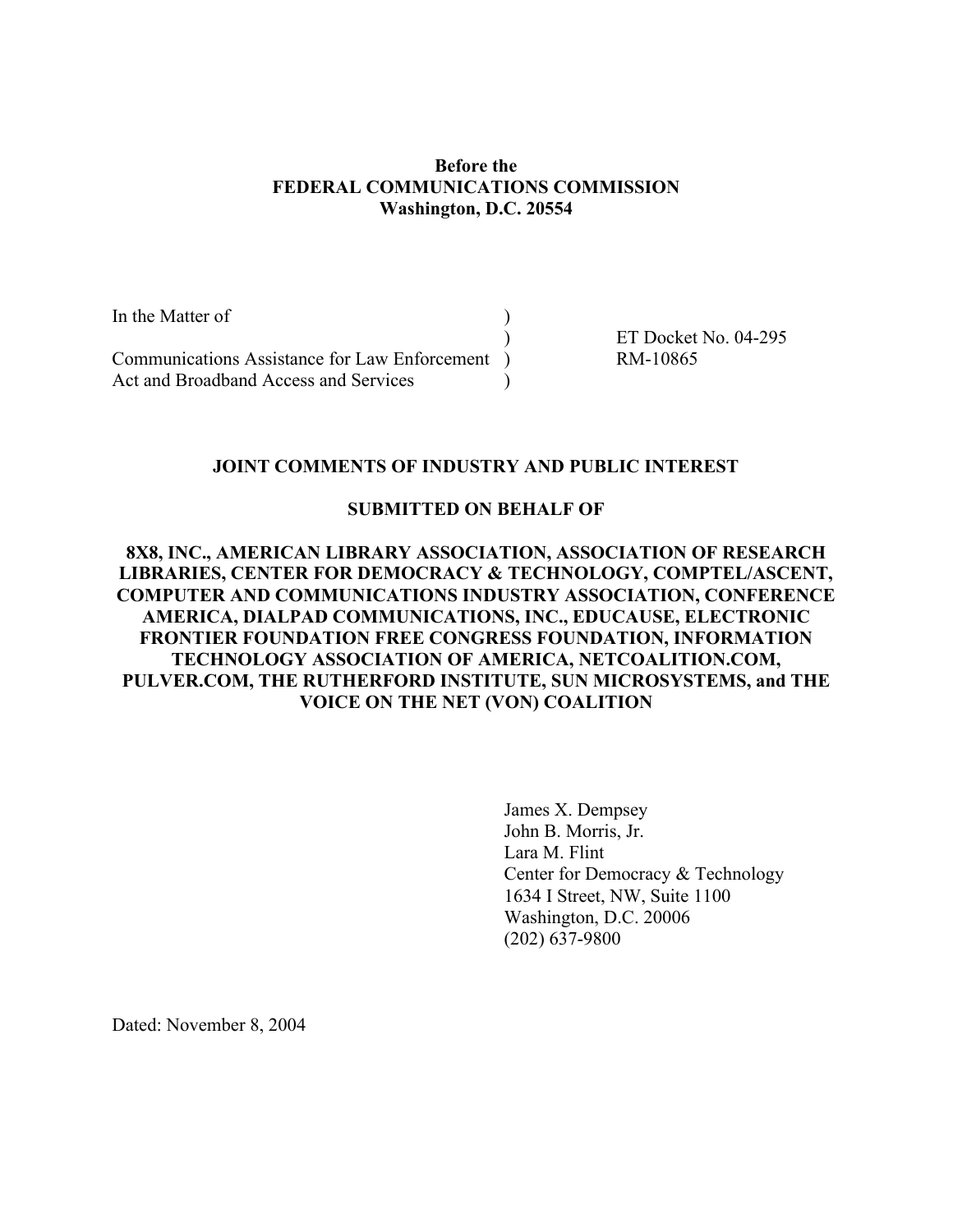| I.              | <b>THERE IS NO FACTUAL BASIS FOR THE INTRUSIVE</b><br>REGULATORY SCHEME PROPOSED BY THE NPRM;<br><b>EXTENDING CALEA IN THE ABSENCE OF A SUFFICIENT</b><br><b>FACTUAL RECORD WOULD BE ARBITRARY AND</b> |  |  |
|-----------------|--------------------------------------------------------------------------------------------------------------------------------------------------------------------------------------------------------|--|--|
| A.              | There is No Evidence of a Law Enforcement Problem that Warrants                                                                                                                                        |  |  |
| <b>B.</b>       | The Only Documented Law Enforcement "Problem" That Has Been Cited<br>Did Not Involve the Internet and Was Resolved by the Push-to-Talk                                                                 |  |  |
| $\mathcal{C}$ . | The Specter of the Tech Savvy Criminal Does Not Justify Extending                                                                                                                                      |  |  |
| D.              | The Record Is Wholly Silent on What Requirements the FBI Intends to<br>Impose on Internet Communications and What Entities Would Bear<br>Them, and Thus the Commission Cannot Evaluate the Costs of    |  |  |
| Е.              | The Commission Should Defer to Congress to Determine Whether<br>CALEA is the Best Framework for Determining How Internet Access<br>Providers and Internet Application Providers Should Accommodate     |  |  |
| П.              | THE NPRM CONFLICTS WITH THE EXPRESS LANGUAGE OF                                                                                                                                                        |  |  |
| A.              | The NPRM Reflects a Fundamental Misconception About CALEA,<br>Which Was a Narrowly Drawn Statute Specifically Not Intended to<br>Address Future Technological Developments Outside of the PSTN 16      |  |  |
| <b>B.</b>       | Conversely, Congress Specifically Understood that a Vast Range of<br>Communications over the Internet - Including Voice Communications                                                                 |  |  |
| C.              | Congress Expressly and Categorically Excluded Information Services, By<br>Which Congress Meant Internet Services, from CALEA Coverage 22                                                               |  |  |
|                 | Section 1001(8) Plainly Excludes Information Services 24<br>1.                                                                                                                                         |  |  |
|                 | 2.<br>The Commission Has No Authority to Modify or Override the Section                                                                                                                                |  |  |
|                 | 3.                                                                                                                                                                                                     |  |  |

# TABLE OF CONTENTS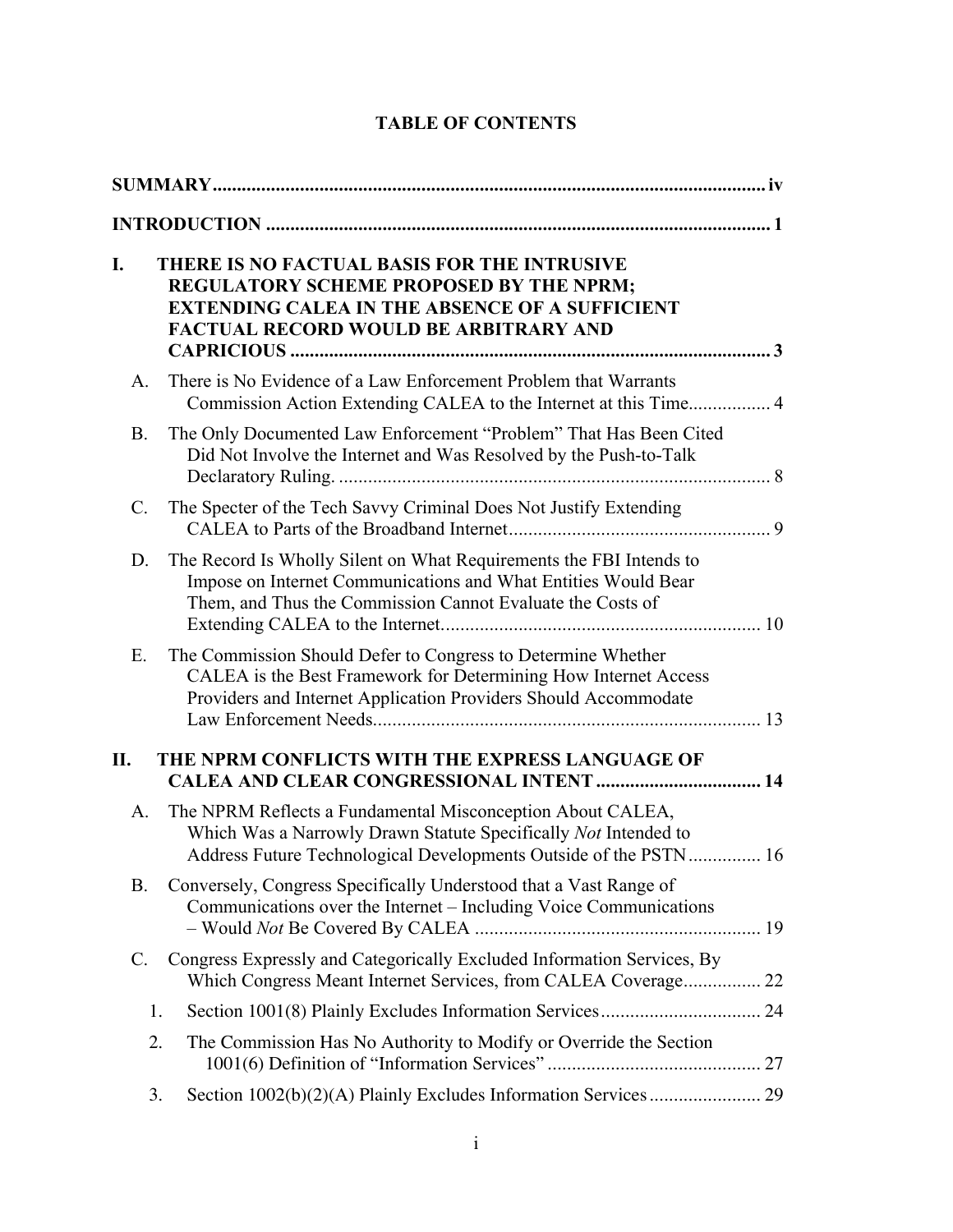| D.        | The Differences Between the Definition of "Telecommunications Carrier"<br>in CALEA and "Telecommunications Service" in the<br>Telecommunications Act of 1996 Are Not, and Cannot Be, Significant                                                                       |  |
|-----------|------------------------------------------------------------------------------------------------------------------------------------------------------------------------------------------------------------------------------------------------------------------------|--|
| Е.        | The NPRM's Analysis of the "Substantial Replacement Provision" in<br>Section $1001(8)(B)(ii)$ is Contrary to the CALEA Statute in At Least                                                                                                                             |  |
| 1.        | The NPRM Distorts the Meaning of the Phrase "Switching and                                                                                                                                                                                                             |  |
| 2.        | The Commission's "Any Subscriber, Any Function" Test for<br>Substantial Replacement is Contrary to the Statutory Language and                                                                                                                                          |  |
| 3.        | Similarly, the NPRM Ignores the Statutory Requirement that the<br>Commission Identify a Specific "Person or Entity" Whose Service<br>Has Become a "Replacement for a Substantial Portion of the Local                                                                  |  |
| 4.        | Because the Commission Lacks a Sufficient Factual Record, It Cannot<br>Complete the Public Interest Analysis Required by the Substantial                                                                                                                               |  |
| 5.        | The Commission's Interpretation of Substantial Replacement Is the<br>Functional Equivalent of the Prior Approval Process that the<br>Commission Rejected and Should Likewise Be Rejected Because It<br>Will Give the FBI De Facto Control Over Innovation, Which Would |  |
| F.        | CALEA Imposes No Obligations with Respect to Applications  40                                                                                                                                                                                                          |  |
|           | <b>III. IF THE COMMISSION PROCEEDS - CONTRARY TO THE</b><br>TERMS OF THE STATUTE - TO APPLY CALEA TO THE<br><b>INTERNET OR ANY INTERNET APPLICATIONS, THE</b><br><b>OBLIGATIONS AND EXPECTATIONS UNDER CALEA MUST BE</b>                                               |  |
| A.        | The "Managed" vs. "Non-Managed" VoIP Distinction Is Unclear and May                                                                                                                                                                                                    |  |
| <b>B.</b> | The NPRM's Recognition That University Computer Networks and Other<br>Private Networks are Not Covered by CALEA Should Be Definitively<br>Declared by the Commission as Part of Any Extension of CALEA to                                                              |  |
| C.        | The NPRM's Recognition That "Peer-to-Peer" Internet Applications<br>Create "Private Networks" and Thus Cannot be Covered by CALEA<br>Should Be Definitively Declared by the Commission as Part of Any                                                                  |  |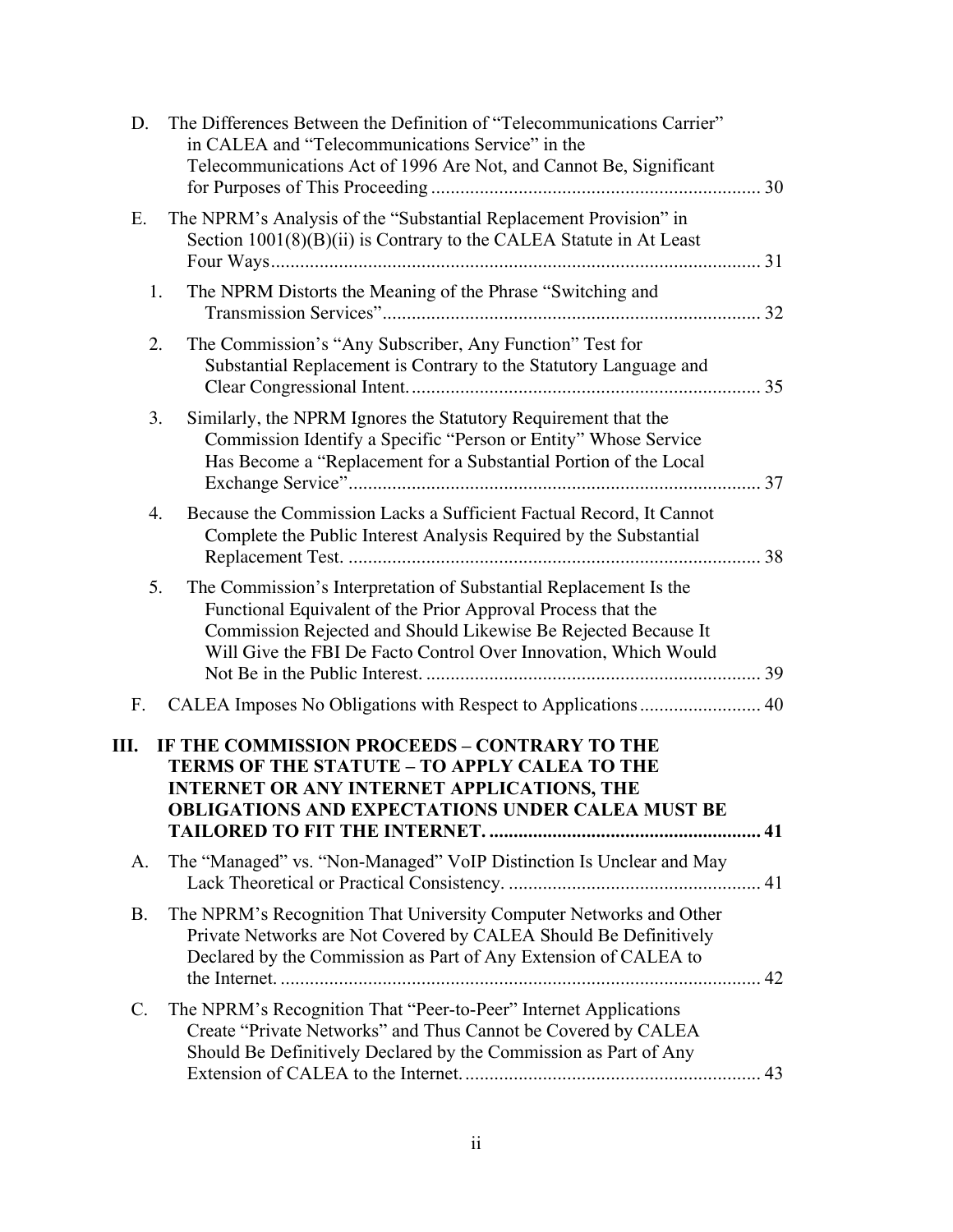| D.          | Because of the Extraordinary Diversity and Unforeseeable Nature of                                                                      |     |
|-------------|-----------------------------------------------------------------------------------------------------------------------------------------|-----|
|             | Internet Applications, and Because Law Enforcement is Prohibited                                                                        |     |
|             | From Imposing Design Mandates on Applications, the Commission                                                                           |     |
|             | Should Declare that the Only Information that is "Reasonably<br>Available" is Information that the Application Provider Already Creates |     |
|             | and/or Obtains for its Own Business or Technical Purposes 44                                                                            |     |
| Ε.          | Because IP Addresses and SIP Information Can in Some Cases Reveal the                                                                   |     |
|             | Physical Location of a Subscriber, Such Information Cannot be Subject                                                                   |     |
|             | To Production under CALEA Based Only on a Pen Register or Trap                                                                          | 45  |
| $F_{\cdot}$ | Because the Internet is Wholly Different From the Public Switched                                                                       |     |
|             | Telephone Network, the Role of "Standards" Must Be Revised to Fit                                                                       |     |
|             |                                                                                                                                         | 48  |
| G.          | It Would be Arbitrary and Capricious to Impose Short Compliance                                                                         |     |
|             | Timeframes and Burdensome Financial Obligations on Internet                                                                             |     |
|             | Applications and Service Providers When The Specter of CALEA's                                                                          |     |
|             |                                                                                                                                         |     |
| H.          | The Use of Third Parties Should be Voluntary; The Availability of "Third"                                                               |     |
|             | Party Service Bureaus" Does Not Mitigate the Fundamental Flaws in                                                                       |     |
|             |                                                                                                                                         |     |
| IV.         | THE COMMISSION HAS NO AUTHORITY TO ALTER THE                                                                                            |     |
|             | <b>CAREFULLY BALANCED COURT ENFORCEMENT PROCESS</b>                                                                                     |     |
|             | <b>CREATED BY CONGRESS UNDER CALEA OR CREATE A</b>                                                                                      |     |
|             |                                                                                                                                         |     |
|             |                                                                                                                                         | .53 |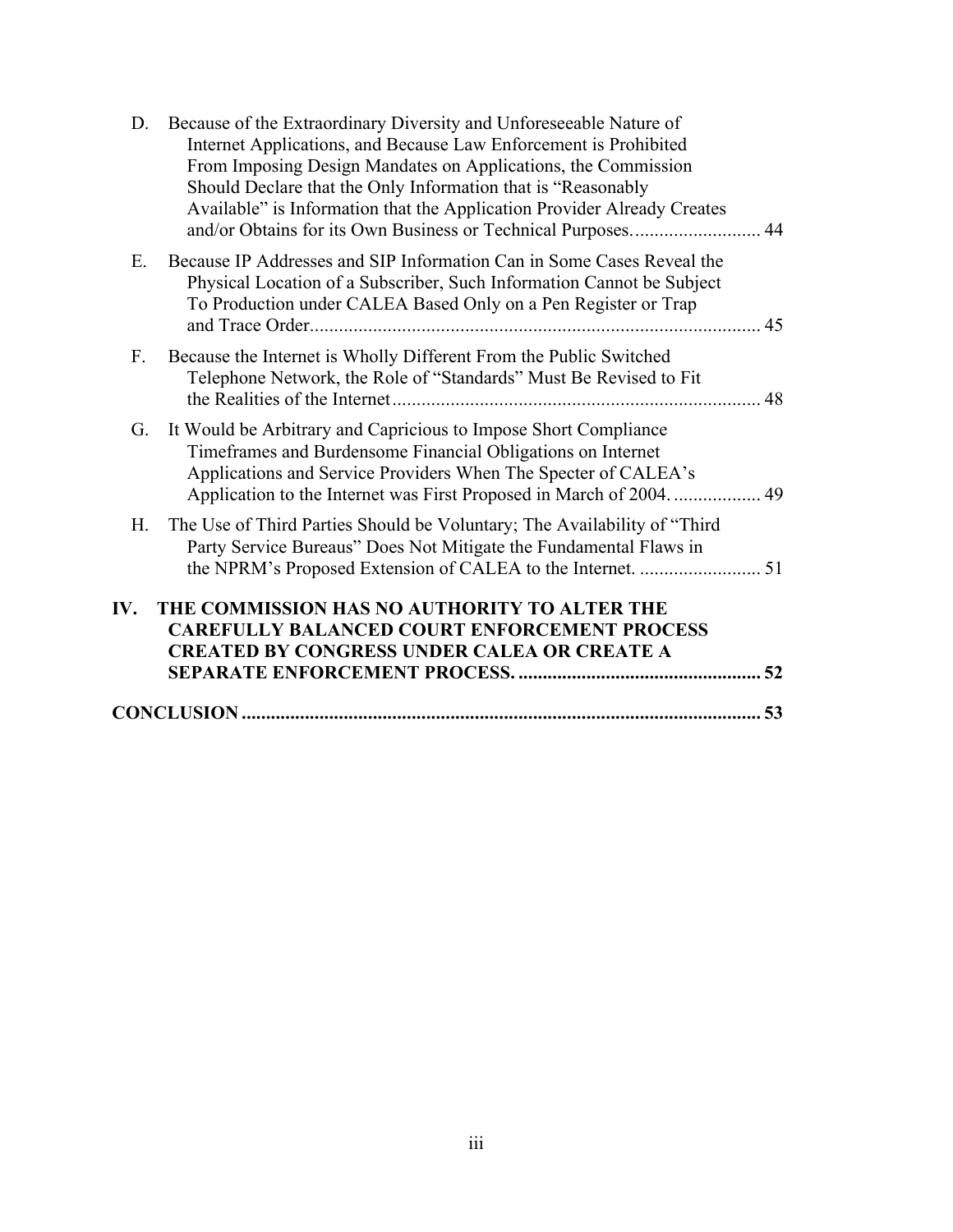#### **SUMMARY**

The undersigned commenters – a diverse group of Internet and telecommunications companies, trade associations, industry coalitions and public interest groups – agree that that law enforcement access to Internet communications is an important need that must be addressed. Communications carried over the Internet are not – and should not be – immune from interception, nor should the Internet offer a safe haven for illegal activity. But, we also strongly believe that the proposed extension of CALEA to the Internet is an unjustified and counterproductive approach to addressing law enforcement's concerns, and that the statutory text and legislative history of CALEA clearly bar such an extension.

There is no factual basis for the intrusive regulatory scheme proposed by the NPRM. The record provides an insufficient foundation for the "reasoned decisionmaking" that the Commission must make. Of greatest significance:

- There is no evidence that law enforcement has in fact encountered any obstacles in intercepting Internet communications, or that more generally there is any concrete problem that needs to be solved, and no evidence that the current and continuing cooperation of the Internet industry is not sufficient to meet law enforcement needs.
- There is no evidence of what burdens law enforcement would impose on Internet communications, and thus no way that either commenters or the Commission can evaluate the harms that would flow from extending CALEA to the Internet.
- With no evidence of a problem or how CALEA would be applied to the Internet, the Commission is wholly unable to make the "public interest" determination required by the CALEA statute. In contrast to the stark lack of evidence supporting an extension of CALEA, the record is replete with numerous detailed discussions of the adverse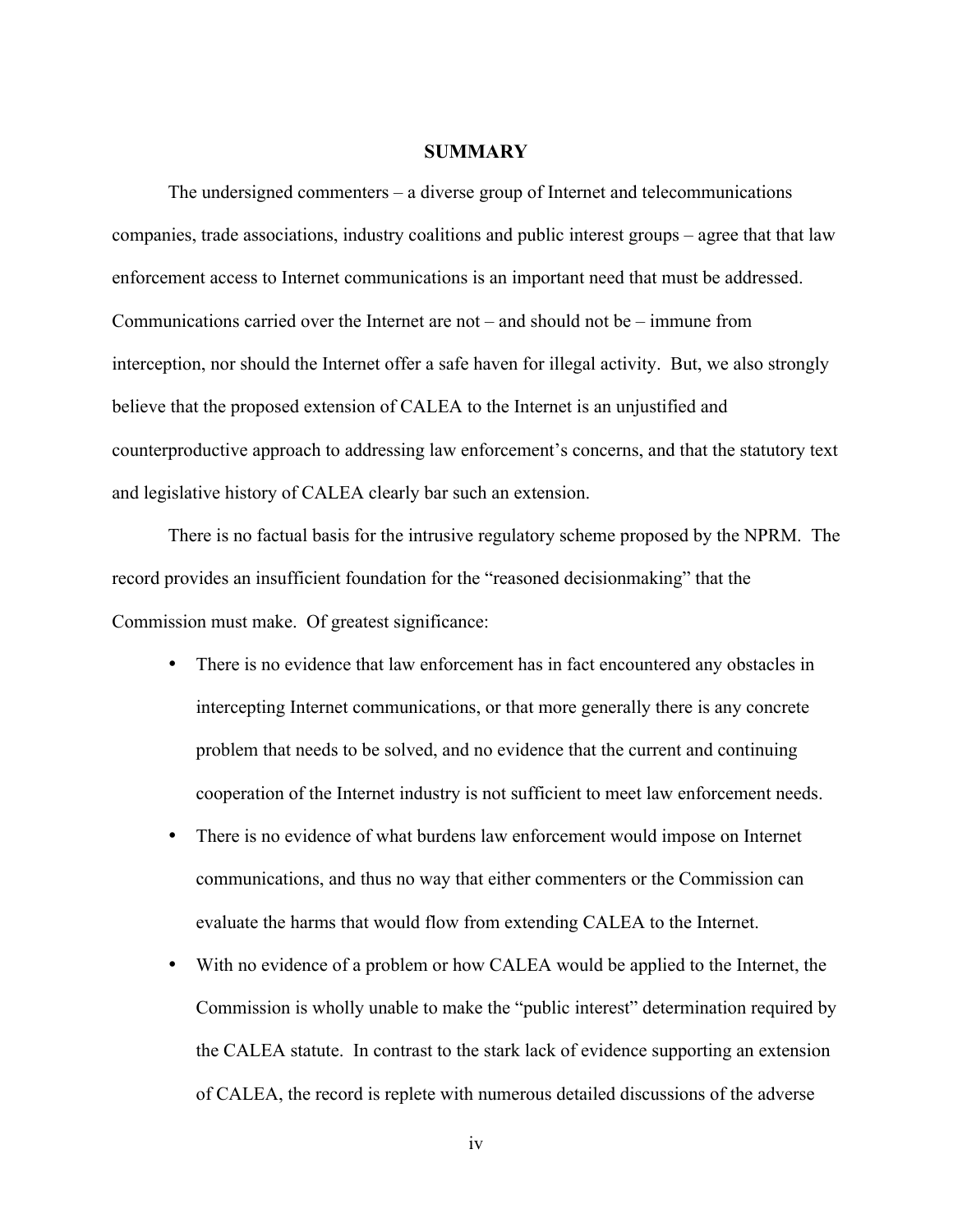impact on the public interest that such an extension would have, including increased costs to consumers and businesses, harm to innovation and U.S. technology development, and harm to privacy and security.

Even if there was evidence that a problem existed and extending CALEA might solve it, the clear statutory language of CALEA makes clear that CALEA cannot be extended to the Internet or to VoIP ("voice over Internet Protocol" or "voice on the Internet") services. Contrary to the implication in the NPRM, CALEA was a narrowly crafted statute, enacted to address concrete and proven law enforcement concerns that wiretaps of phone conversations within the public switched telephone network ("PSTN") would become more difficult with the increased use of digital technology within PSTN. But at the same time, Congress made clear that it was not attempting to regulate information services and the Internet. The NPRM violates or misconstrues numerous separate provisions of the CALEA statute, including:

- Congress unconditionally, and in two independent sections of CALEA, excluded the Internet and other information services from the statute.
- The minor differences between certain terms in CALEA and how those terms are used in later legislation does not indicate that CALEA should be broadly construed.
- The NPRM's interpretation and application of the "substantial replacement" provision of CALEA is wholly unsupported by the statutory language or legislative history.

If the Commission disregards the numerous factual and statutory issues raised below, the Commission should make very clear that its extension of CALEA is itself narrowly focused. In the absence of unequivocal direction from the Commission, its extension of CALEA will likely

v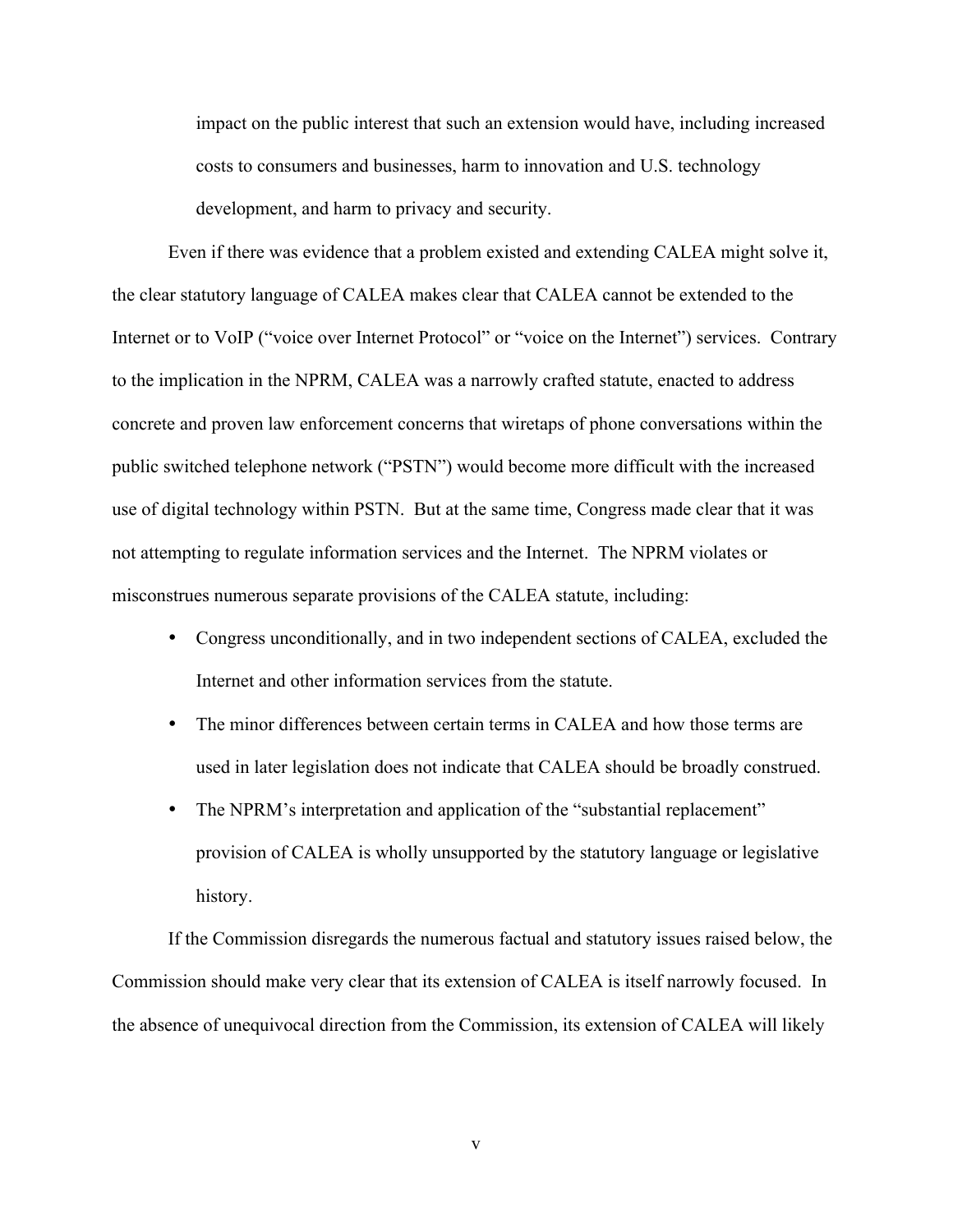create an enormous amount of uncertainly and confusion on the Internet and in the Internet industry. Among the points that warrant careful attention are:

- The Commission must make very clear exactly what entities are covered by its CALEA extension, both to avoid introducing fear, uncertainty and doubt, and to ensure compliance with the flat prohibition on the application of CALEA to private networks.
- The Commission must strictly limit what information is deemed to be "reasonably" available" under CALEA, to ensure compliance with the clear Congressional instruction against government-imposed design mandates.
- The Commission must clarify that interceptions of Internet communications can in some cases disclose location information, and thus such interceptions under CALEA cannot be obtained with only a pen register or trap and trace order.
- The Commission must redefine the CALEA "standards" process to account for the realities of the Internet.

Finally, the Commission should not put burdensome time limitations on CALEA compliance for newly covered entities, and the Commission is without authority to alter the Congressionally created CALEA enforcement process.

For the numerous reasons detailed below, the undersigned believe that the Commission should not extend CALEA to the broadband Internet or any Internet applications.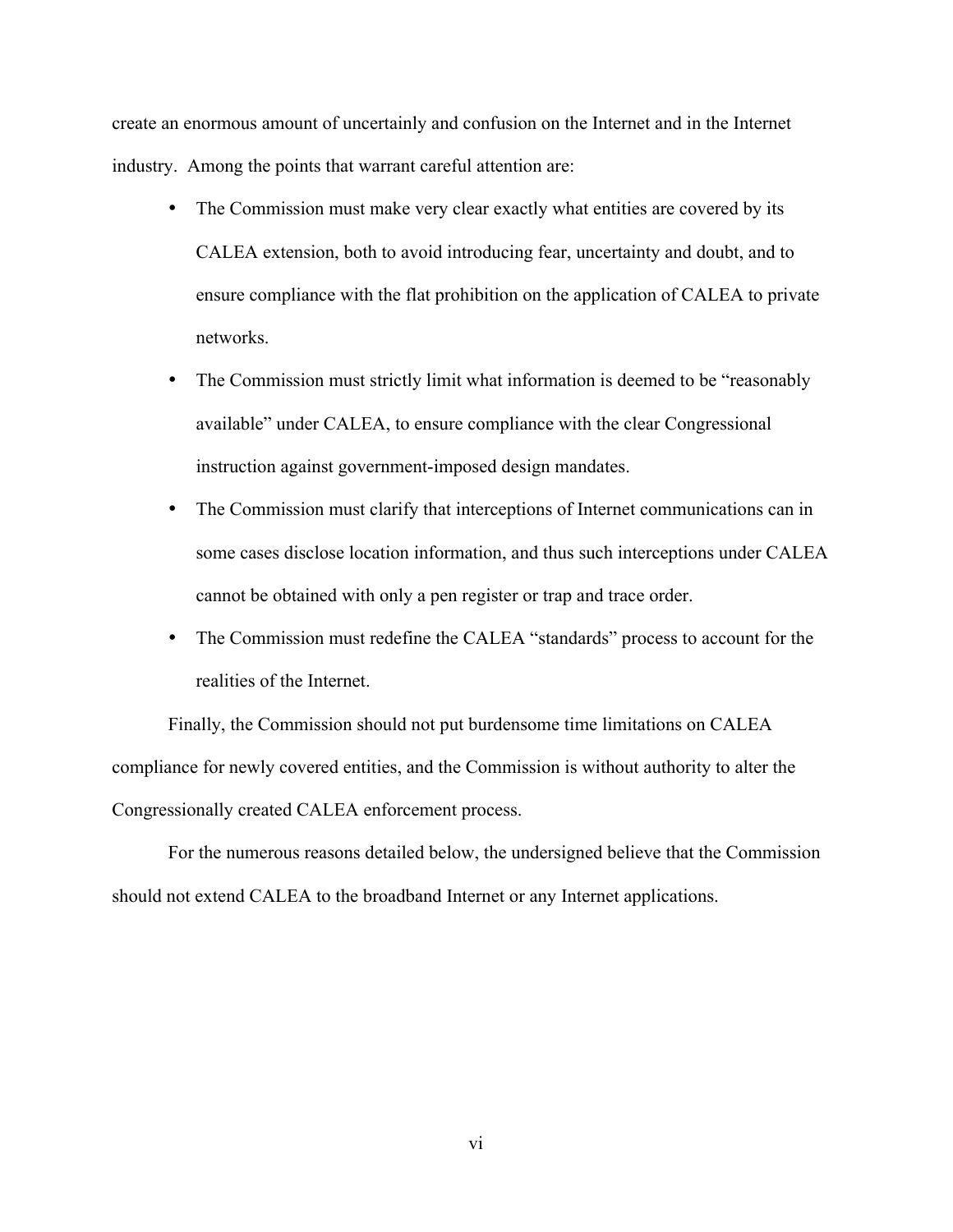### Before the FEDERAL COMMUNICATIONS COMMISSION Washington, D.C. 20554

In the Matter of ) ET Docket No. 04-295 Communications Assistance for Law Enforcement ) RM-10865 Act and Broadband Access and Services

#### JOINT COMMENTS OF INDUSTRY AND PUBLIC INTEREST

#### SUBMITTED ON BEHALF OF

### 8X8, INC., AMERICAN LIBRARY ASSOCIATION, ASSOCIATION OF RESEARCH LIBRARIES, CENTER FOR DEMOCRACY & TECHNOLOGY, COMPTEL/ASCENT, COMPUTER AND COMMUNICATIONS INDUSTRY ASSOCIATION, CONFERENCE AMERICA, DIALPAD COMMUNICATIONS, INC., EDUCAUSE, ELECTRONIC FRONTIER FOUNDATION FREE CONGRESS FOUNDATION, INFORMATION TECHNOLOGY ASSOCIATION OF AMERICA, NETCOALITION.COM, PULVER.COM, THE RUTHERFORD INSTITUTE, SUN MICROSYSTEMS, and THE VOICE ON THE NET (VON) COALITION

8x8, Inc., American Library Association, Association Of Research Libraries, Center For

Democracy & Technology, CompTel/ASCENT, Computer and Communications Industry

Association, Conference America, Dialpad Communications, Inc., Educause, Electronic Frontier

Foundation, Free Congress Foundation, Information Technology Association of America,

NetCoalition.Com, Pulver.Com, The Rutherford Institute, Sun Microsystems, and The Voice On

The Net (Von) Coalition respectfully submit these comments on the Notice of Proposed

Rulemaking and Declaratory Ruling ("NPRM"), as released August 9, 2004.

### INTRODUCTION

The parties to these joint comments are a diverse group of Internet and telecommunications companies, trade associations, industry coalitions and public interest groups.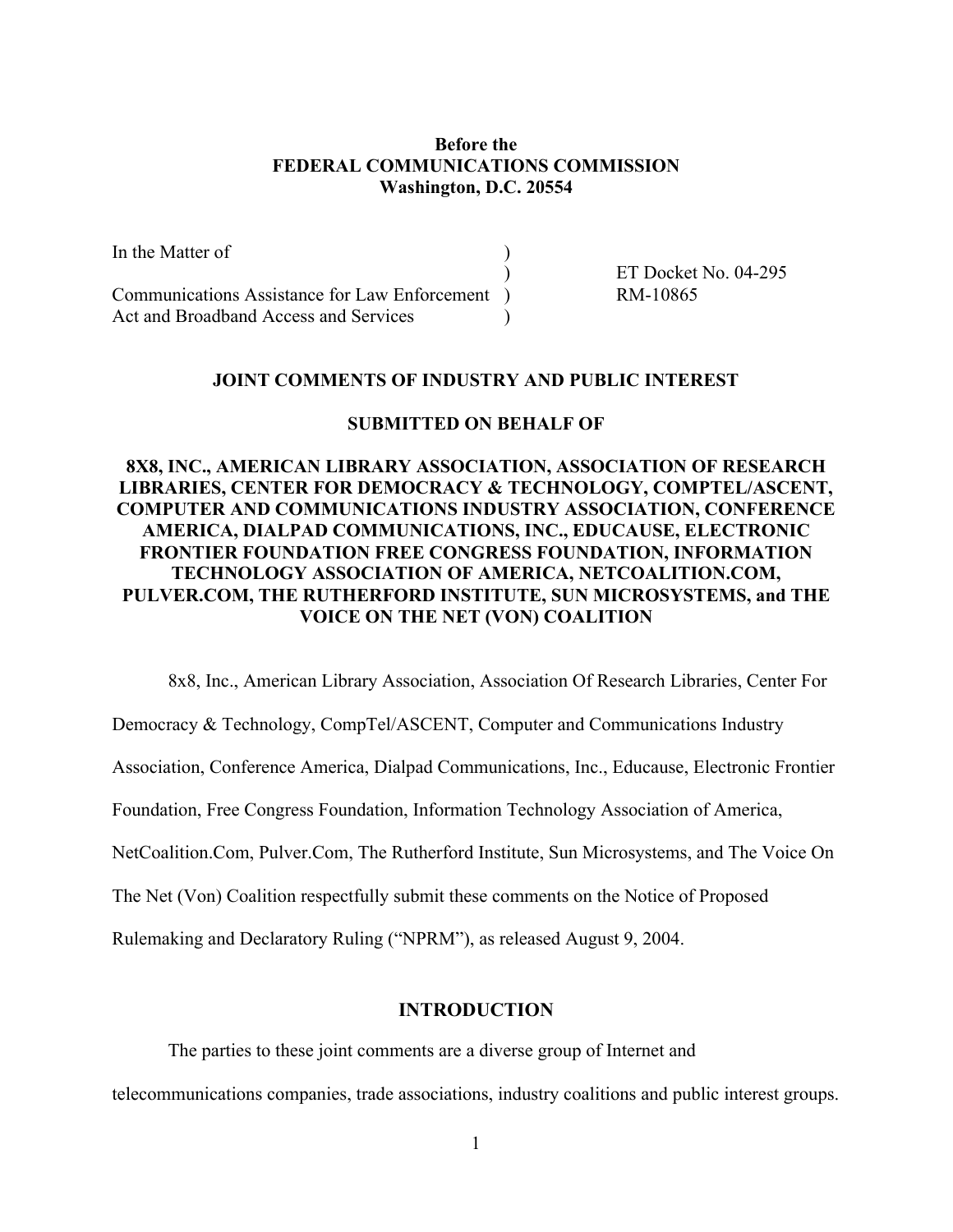Often we disagree with each other on a range of issues. In this matter, however, we all agree that the Notice of Proposed Rulemaking ("NPRM")<sup>1</sup> extending the Communications Assistance for Law Enforcement Act ("CALEA")<sup>2</sup> to the broadband Internet is seriously flawed for a host of reasons set out below.

All of the undersigned agree that law enforcement access to Internet communications is an important need that must be addressed. Communications carried over the Internet should not be immune from interception, nor should the Internet offer a safe haven for illegal activity. We believe that law enforcement must keep pace with changing technology. However, regulation under CALEA is unnecessary. The record shows that Internet communications are already subject to interception. The Internet and VoIP ("voice over Internet Protocol" or "voice on the Internet") industries are actively responding to and cooperating with law enforcement to fulfill lawful interception orders. They are committed to continued cooperation as technology continues to change. If any new or revised regulation were in fact needed to address law enforcement surveillance of Internet communications, such regulation would have to come from the U.S. Congress. All of the undersigned strongly believe that the ten-year old CALEA regime – designed for the "plain old telephone system" and not very efficient even there – is the wrong way to address any law enforcement needs for the very different architecture of the Internet.

CALEA was a narrowly crafted statute, enacted to address concerns that wiretaps of phone conversations would become more difficult with the advent of digital technology within the public switched telephone network ("PSTN"). Congress required telecommunications common carriers – providers of traditional local wireline and wireless telephone service – to

 <sup>1</sup> *In the Matter of Communications Assistance for Law Enforcement Act, Notice of Proposed Rulemaking,* ET Docket No. 04-295, RM-10865 (released Aug. 9, 2004) ("NPRM"), *published* 69 Fed. Reg. 56,976 (Sept. 23, 2004).

<sup>2</sup> Pub. L. No. 103-414, 108 Stat. 4279 (19994), *codified as* 47 U.S.C. §§ 1001-10 and 47 U.S.C. § 229.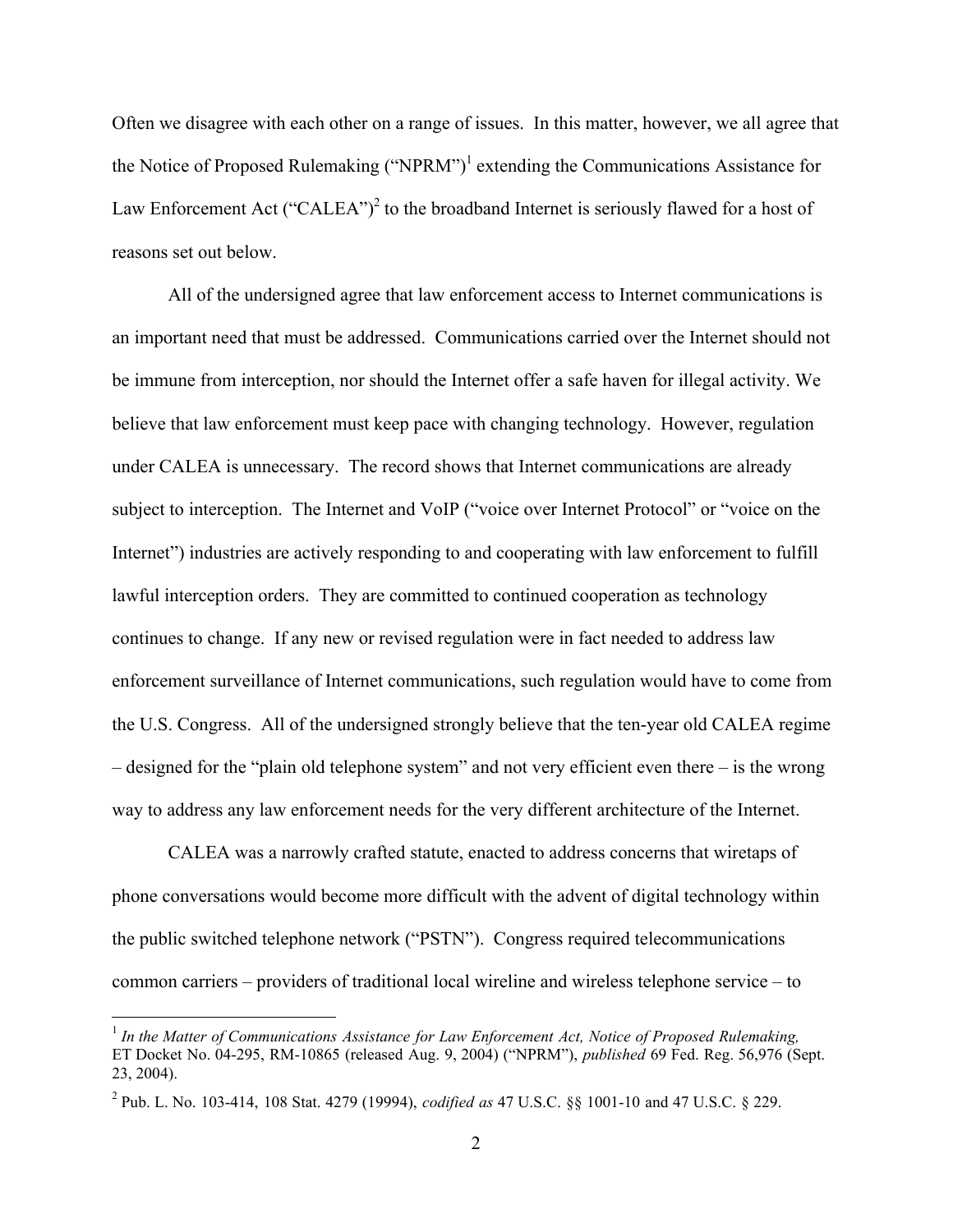design and build into their telecommunications networks basic wiretap capabilities. At the same time, Congress made clear that it was not attempting to regulate information services and the Internet. Congress recognized that the Internet was different. It wanted to protect innovation and growth of these rapidly developing new technologies and services. Congress also narrowly focused the statute on the well-understood technology of the PSTN in order to protect individual privacy, for it had a record of what solutions would look like in the PSTN, but no record of what they would entail on the Internet.

Some of the parties signing these joint comments are also submitting to the Commission individual comments, addressing additional issues or issues discussed below in greater detail.<sup>3</sup> These joint comments make clear that a broad range of stakeholders share fundamental concerns about the NPRM.

## I. THERE IS NO FACTUAL BASIS FOR THE INTRUSIVE REGULATORY SCHEME PROPOSED BY THE NPRM; EXTENDING CALEA IN THE ABSENCE OF A SUFFICIENT FACTUAL RECORD WOULD BE ARBITRARY AND CAPRICIOUS

As extensively detailed in Section II below, the undersigned commenters believe that the Commission's NPRM is contrary to the statutory terms of CALEA. But before reaching the numerous statutory defects in the NPRM, this Section makes clear that there is not a sufficient factual foundation to even reach the statutory questions.

The Commission's actions must reflect "reasoned decisionmaking" in which the agency must "examine the relevant data and articulate a satisfactory explanation for its action including a rational connection between the facts found and the choice made." *Motor Vehicle Manufacturers Ass'n v. State Farm Mutual Auto. Ins. Co.,* 463 U.S. 29, 43 (1983) (internal

<sup>&</sup>lt;sup>2</sup><br>3 <sup>3</sup> The Electronic Frontier Foundation does not join section III.H. of these joint comments.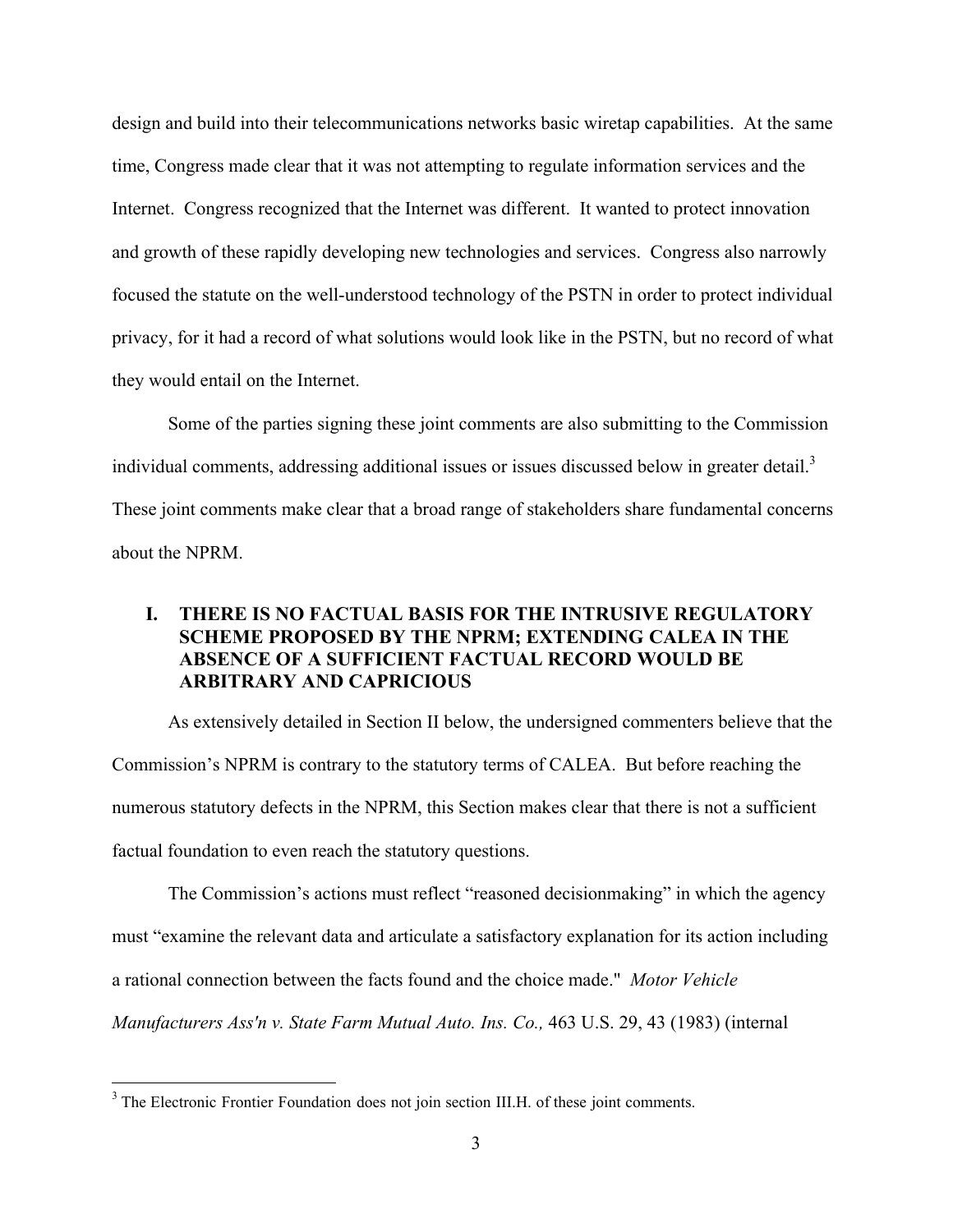quotation marks omitted). Here, in at least two crucial respects, the Commission lacks information essential for any reasoned decision to extend CALEA to the Internet or Internet applications: (1) beyond the hypothetical, generic concerns expressed by Petitioners and law enforcement commenters on the Petition, there is no evidence of specific problems intercepting Internet communications; and (2) there is no indication of what requirements would be imposed on service providers if CALEA were extended. Without a factual basis, the record is inadequate for the Commission to make a "public interest" determination, as it must if the Commission is to rely on 47 U.S.C.  $\frac{$(0.16)}{9.6}$  (B)(ii).<sup>4</sup>

### A. There is No Evidence of a Law Enforcement Problem that Warrants Commission Action Extending CALEA to the Internet at this Time.

As part of "reasoned decisionmaking," the Commission cannot rely on unsupported assertions by law enforcement agencies about unspecified problems. Before the Commission can begin the required public interest analysis, it must find in concrete terms that there is a need for action in the first place. Despite repeated calls for law enforcement to identify specific problems that an extension of CALEA would solve, law enforcement has failed to do so. No matter how weighty are the law enforcement interests in carrying out electronic surveillance of terrorists and criminals, interests alone do not merit regulation – only documented problems in satisfying those interests would merit the extension of CALEA.

As a legal matter, there is no impediment to tapping voice or data communications over the Internet. The Internet is already subject to the wiretap laws, which authorize courts to issue

 <sup>4</sup> *See* NPRM ¶ 45 (discussing the public interest analysis required under 47 U.S.C. § 1001(8)(B)(ii)). The separate sections of CALEA are variously numbered in the House and Senate bills, the enacted statute, and the U.S. Code. For consistency, these comments will convert all references to CALEA as found in the U.S. Code.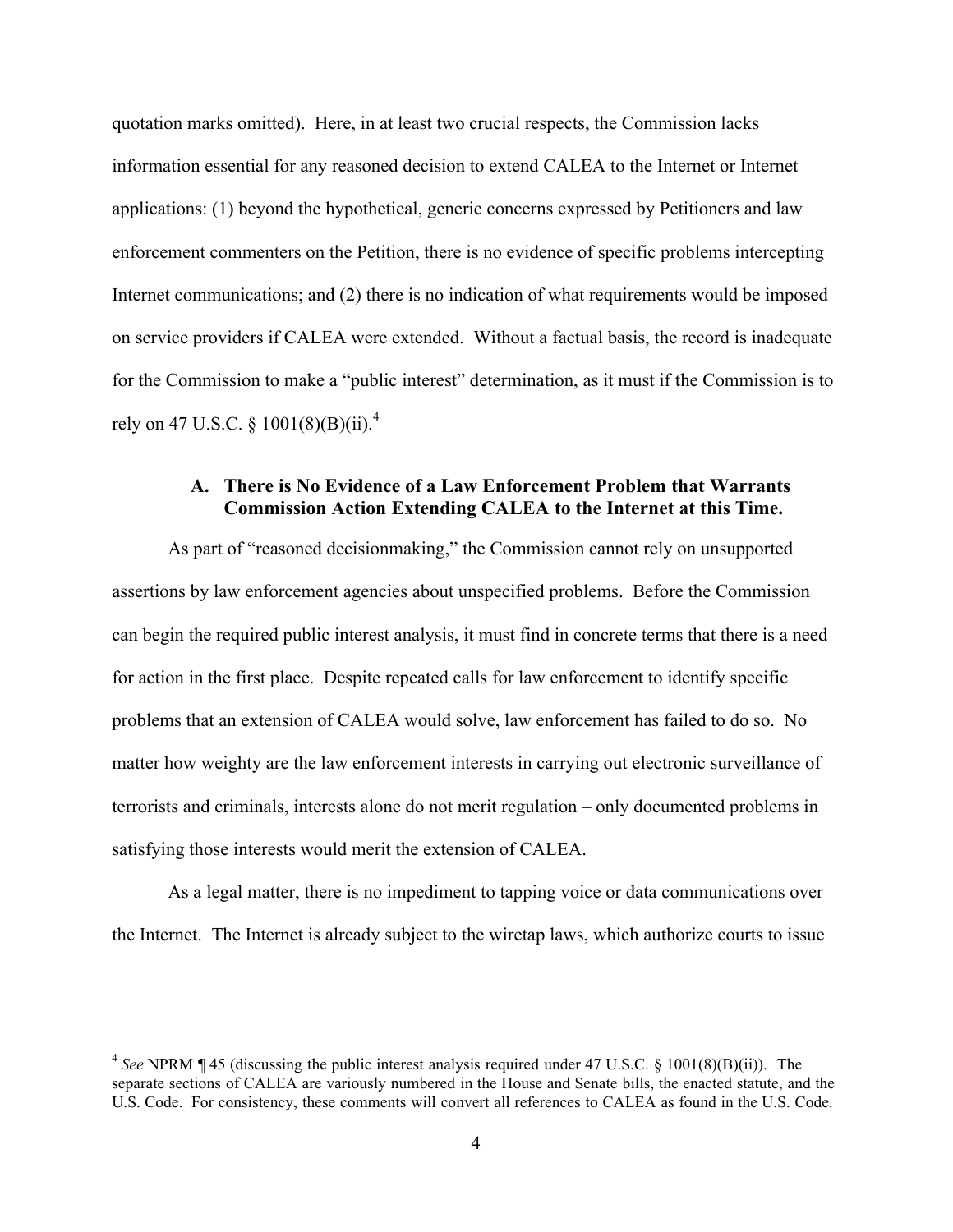surveillance orders for all types of electronic communications.<sup>5</sup> Furthermore, all providers of Internet and VoIP services are already under a legal obligation to cooperate with all court orders for interception. Under 18 U.S.C. § 2518(4), a wiretap order can require any service provider to provide – "forthwith" – all information, facilities, and technical assistance necessary to accomplish the interception. Similarly, 18 U.S.C. § 3124 requires providers of all kinds of electronic communications services to assist in carrying out interceptions of signaling information under the pen register and trap and trace statute.

Moreover, as a practical matter, the broadband technologies used for VOIP are already tappable at one or more points in the networks. As made clear in numerous *uncontroverted* comments filed by service providers in the proceeding leading to this NPRM, Internet and VoIP providers are willing *and able* to work with law enforcement to satisfy interception orders quickly and fully when they receive them. Among the many examples of industry cooperation are:

- The cable industry has already developed a standard for interception of voice communications offered by cable companies.
- The Telecommunications Industry Association ("TIA") has completed Revision B of its J-Standard 025 for packet communications, and is working on Revision C.
- Cisco, a major maker of Internet routing equipment, already offers an interception capability in its equipment.

Indeed, according to the FBI's own "AskCALEA" web site, there are at least *seven* different completed or on-going technical standards efforts aimed at facilitating interception of Internet communications. *See* http://www.askcalea.net/standards.html.

 <sup>5</sup>  $<sup>5</sup>$  Internet communications can, without question, be intercepted under Title III of the Omnibus Crime Control</sup> and Safe Streets Act of 1968, Pub. L. No. 90-351, 82 Stat. 212 (1968) ("Title III"), the Electronic Communications Privacy Act of 1986, Pub. L. No. 99-508, 100 Stat. 1848 (1986) ("ECPA"), and the Foreign Intelligence Surveillance Act of 1978, 50 U.S.C. §§ 1801-1843 ("FISA").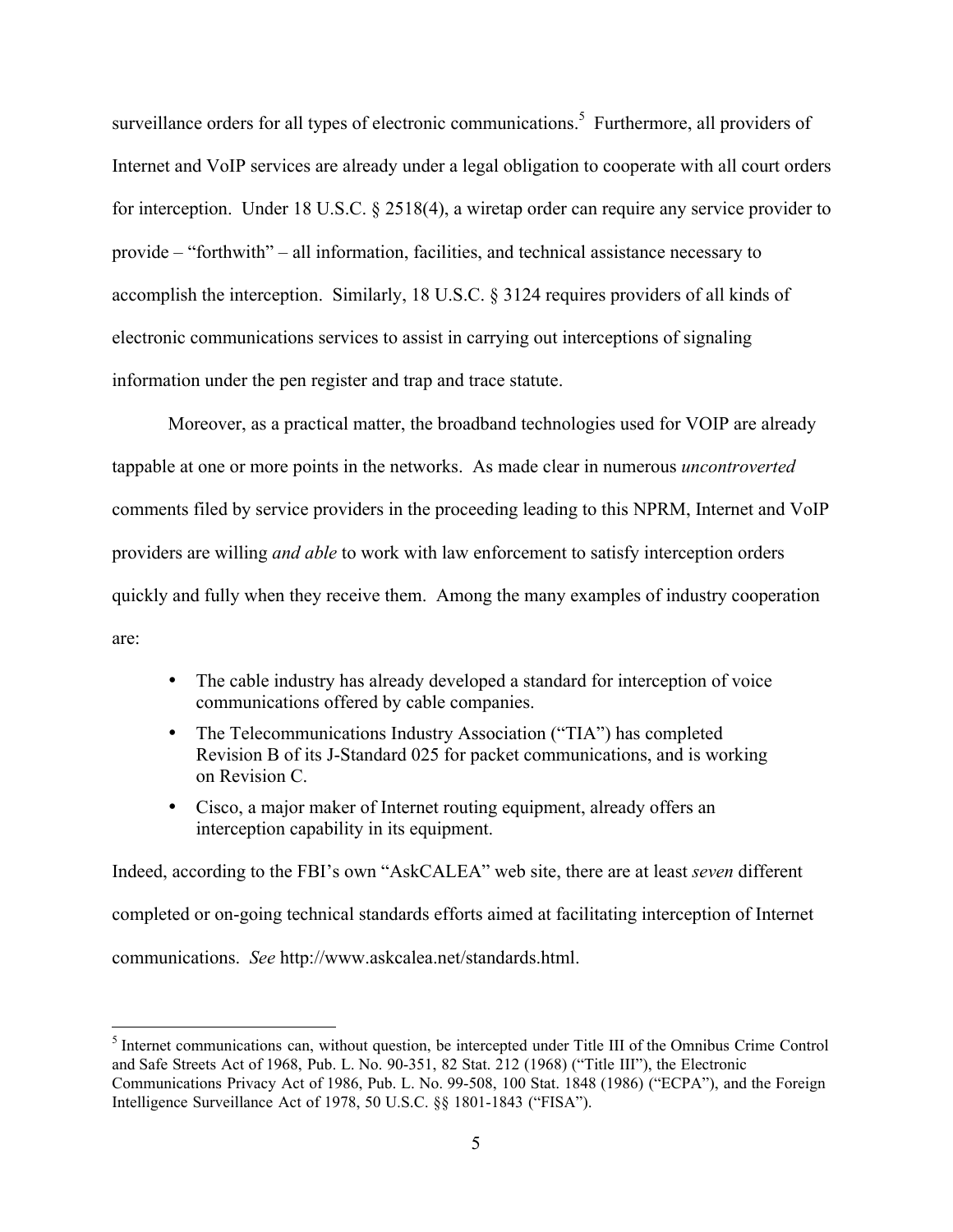The most recent government statistics also call into question the unsupported assertion that law enforcement has had difficulty intercepting Internet communications. Last year, only 12 of the 1,442 state and federal wiretap orders in criminal cases were issued for computer communications, and the FBI has not argued or presented any evidence that law enforcement authorities had difficulty implementing any of those 12 wiretaps. Indeed, out of all 1,442 authorized wiretaps last year, the most active was the interception of a DSL line in Minnesota, suggesting that law enforcement can readily intercept broadband communications.<sup>6</sup>

Simply stated, law enforcement agencies have presented *no* evidence of any difficulty that they have actually encountered that would be solved by the extension of CALEA to the Internet or to Internet applications. Without a concrete articulation of what problem in fact needs to be addressed, the Commission cannot begin to make the "public interest" determination required under the CALEA statute. Without this foundation, the Commission cannot fulfill its legal obligation to undertake "reasoned decisionmaking."

The lack of factual foundation on which to extend CALEA to the Internet stands in stark contrast to the factual record that Congress developed – over a two year period – before it decided to impose CALEA on the public switched telephone system ("PSTN") in the first place. The factual development that led to the adoption of CALEA is described in detail in the House and Senate Reports issued prior to the passage of CALEA, $^7$  and included:

<sup>&</sup>lt;sup>6</sup> See "Report of the Director of the Administrative Office of the United States Courts on Applications for Orders Authorizing or Approving the Interception of Wire, Oral, or Electronic Communications," issued April 30, 2004, available at http://www.uscourts.gov/wiretap03/contents.html.

<sup>&</sup>lt;sup>7</sup> House Report 103-827, "Telecommunications Carrier Assistance to the Government," Oct. 4, 1994, at 13-16, available at http://www.askcalea.net/docs/hr103827.pdf [hereafter "House Report"]; Senate Report 103-402, "The Digital Telephony Bill of 1994," Oct. 6, 1994, at 13-16 [hereafter "Senate Report"].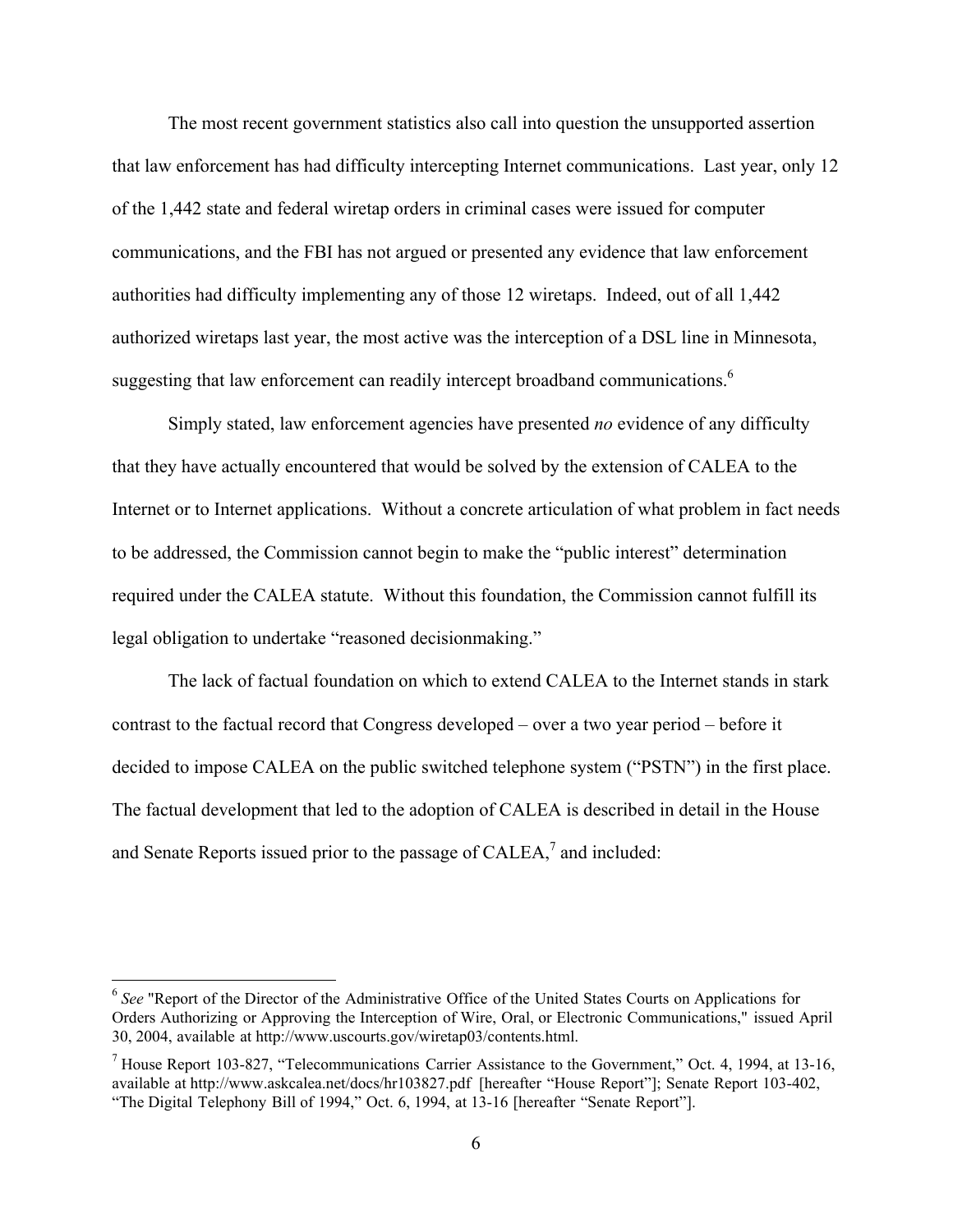- In early 1992, the General Accounting Office ("GAO") undertook significant research into whether any problems existed with wiretapping caused by the introduction of digital technology into the phone system. The GAO interviewed local phone companies, cellular companies, switch manufacturers, and the FBI.<sup>8</sup>
- In July 1992, the GAO issued a Briefing Report to Congress concluding that digital technology did pose some challenges to wiretapping.<sup>9</sup>
- Commencing in April 1993, the Executive Branch undertook an eight-month long interagency study to research problems encountered with wiretapping because of new technology.<sup>10</sup>
- By March 1994, the FBI collected evidence of 91 specific incidents in which digital technology made interception of telephone calls on the PSTN difficult, and FBI director Louis Freeh testified about those incidents in March 1994.<sup>11</sup>
- In March and April 1994, the FBI conducted more extensive research into problems caused by digital technology in the PSTN, and identified 183 specific instances where law enforcement agencies had encountered problems. The FBI provided detailed information to the House and Senate Judiciary Committees.<sup>12</sup>
- In 1994 the GAO revisited the question of whether there were wiretapping problems caused by digital technology within the PSTN, and on August 11, 1994, a Director of the GAO's Accounting and Information Management Division testified before Congress that there were concrete problems raised by digital technology within the PSTN.<sup>13</sup>

In contrast to concrete evidence of problems within the PSTN that Congress received from both

the FBI and the GAO, the Commission has received *no* evidence of any problems that law

enforcement agencies have encountered in intercepting Internet communications. In contrast to

 <sup>8</sup> General Accounting Office Briefing Report, "FBI: Advanced Communications Technologies Post Wiretapping Challenges" (IMTEC-92-68BR), July 17, 1992, available at http://archive.gao.gov/d33t10/147215.pdf.

<sup>9</sup> *Id.*

<sup>&</sup>lt;sup>10</sup> Letter from FBI Director Freeh to Senator Patrick Leahy, Joint Hearings Before the Subcommittee on Technology and the Law of the Senate Judiciary Committee and the Subcommittee on Civil and Constitutional Rights of the House Judiciary Committee, Mar. 18 and Aug. 11, 1994 (S. Hrg. 103-1022), at 38, available in part at http://www.eff.org/Privacy/Surveillance/CALEA/freeh\_031894\_hearing.testimony [hereafter "Judiciary Hearings"].

<sup>11</sup> *See* Judiciary Hearings, at 10, 24-25, 37, 41-45.

<sup>12</sup> *See* House Report, at 14-15. The 183 instances are summarized at Judiciary Hearings, at 121.

<sup>&</sup>lt;sup>13</sup> General Accounting Office Testimony, "Electronic Surveillance: Technologies Continue to Pose Challenges" (T-AIMD-94-173), Aug. 11, 1994, available at http://archive.gao.gov/t2pbat2/152307.pdf.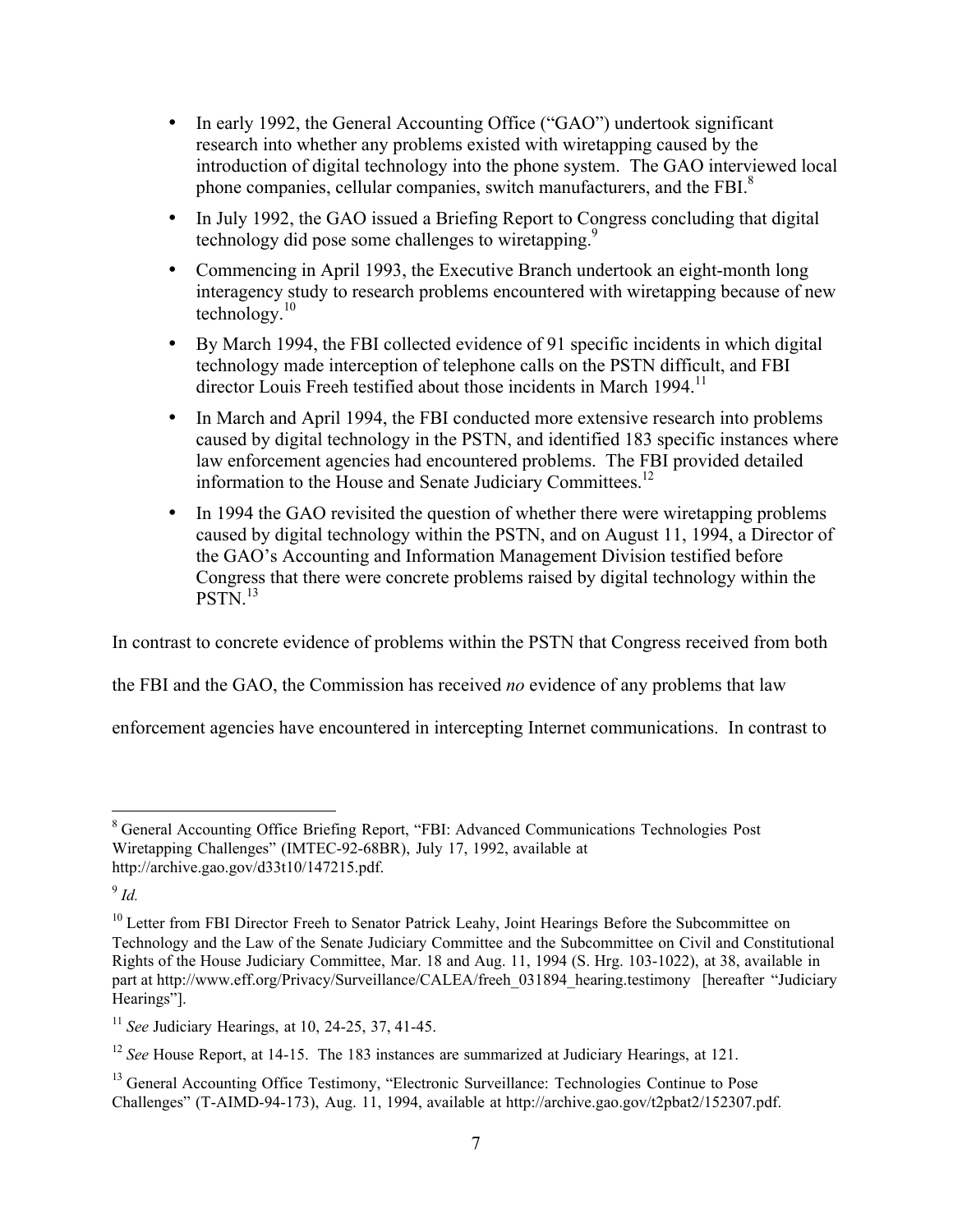the scores of problems in the PSTN that the FBI documented in 1994, the FBI has failed to point

to a single specific instance that might support the extension of CALEA to the Internet.<sup>14</sup>

As the sponsor of CALEA in the House, Congressman Don Edwards, explained when the

legislation came before the House:

The FBI came to us several years ago and said that new technologies were giving them increasing problems carrying out wiretaps.

We said, you have to prove there is a problem before we legislate.

Well, they did their homework, and they proved there is a problem. They have submitted 183 cases, from all over the country, involving many of the new technologies and services.<sup>15</sup>

Before the Commission regulates, it should follow Congress's lead, and tell law enforcement that

is has to do its homework and "prove there is a problem" that needs to be fixed.

## B. The Only Documented Law Enforcement "Problem" That Has Been Cited Did Not Involve the Internet and Was Resolved by the Push-to-Talk Declaratory Ruling.

The comments submitted by one law enforcement agency prior to the NPRM did provide evidence of one problem encountered by that agency, but the problem did not involve the Internet, and anyhow it was addressed in the Commission's declaratory ruling. In an affidavit attached to the comments of New York Attorney General Eliot Spitzer,<sup>16</sup> Deputy Attorney General J. Christopher Prather describes (at ¶ 14) an instance in which a surveillance target told a caller to switch from a landline to a "push-to-talk" phone in an effort to avoid surveillance.

<sup>&</sup>lt;sup>14</sup> If any such evidence exists the Commission should not allow the FBI to present it only in private or only in reply comments in this proceeding. The Commission must permit a full round of comments by all interested parties on any evidence that law enforcement presents at this late date. In 1994, Congress put information about law enforcement problems in the public record, without jeopardizing law enforcement operations.

<sup>&</sup>lt;sup>15</sup> House Floor Debate, Congressional Record, Oct. 4, 1994, page 27709.

<sup>&</sup>lt;sup>16</sup> Available at http://gullfoss2.fcc.gov/prod/ecfs/retrieve.cgi?native\_or\_pdf=pdf&id\_document=6516089137.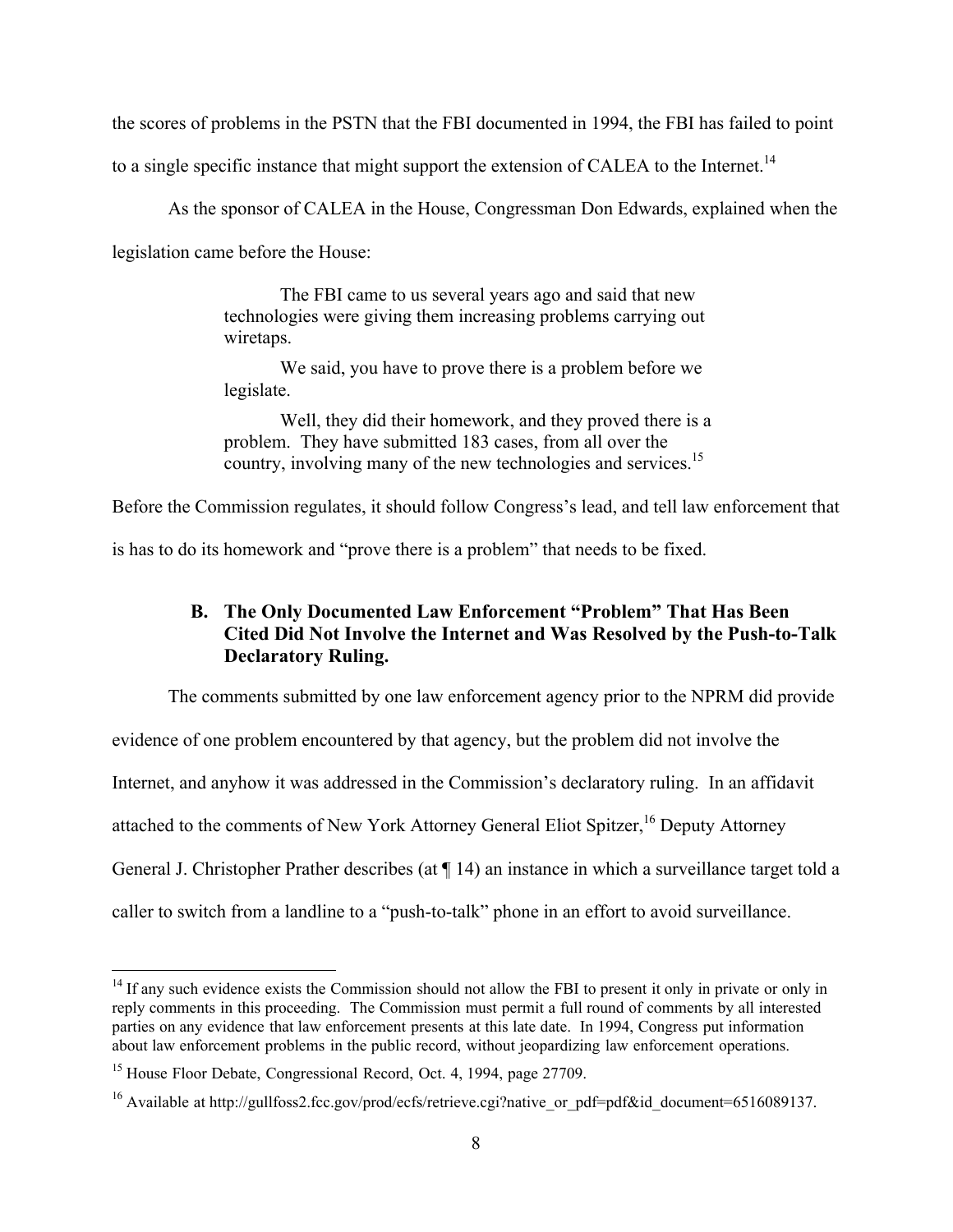This affidavit, however, does not provide any support for the NPRM extending CALEA to the Internet or certain VoIP applications on the Internet, for at least two reasons. First, the particular example provided – of a target using "push-to-talk" phones to avoid surveillance – does not indicate any problems in intercepting *Internet* communications. The Commission's Declaratory Ruling extending CALEA to "push-to-talk" resolved the particular problem Mr. Prather identified, and that ruling is not addressed in these comments. Second, as discussed below, the NPRM would not solve the problem even if it did arise in the Internet context.

### C. The Specter of the Tech Savvy Criminal Does Not Justify Extending CALEA to Parts of the Broadband Internet

Mr. Prather's affidavit raised a different argument, echoed by other law enforcement agencies: that tech savvy criminals will migrate to technologies not covered by CALEA. Such an argument presupposes that technologies not covered by CALEA are not readily tappable as a practical matter. As we have pointed out, there is no support for that assumption. Indeed, the evidence is to the contrary: Internet-based technologies not subject to CALEA *are* tappable. However, if the Commission were to assume that technologies not covered by CALEA were *per se* untappable, it would further demonstrate the unsoundness of the reasoning in the NPRM, for the problem of the tech savvy criminal *would only be aggravated* by the rules proposed in the NPRM. Indeed, if it were true that technologies not covered by CALEA were untappable, the NPRM, like the DOJ/FBI Petition, would provide a roadmap for the tech savvy criminal, because both the DOJ/FBI Petition and the NPRM specify that email, peer-to-peer and Instant Messaging technologies are not covered by CALEA. *See* NPRM ¶ 53 & note 151. Any surveillance target savvy enough to know that "push-to-talk" was not covered by CALEA would certainly be able to understand the implications of the Commission's NPRM, and would choose to use instant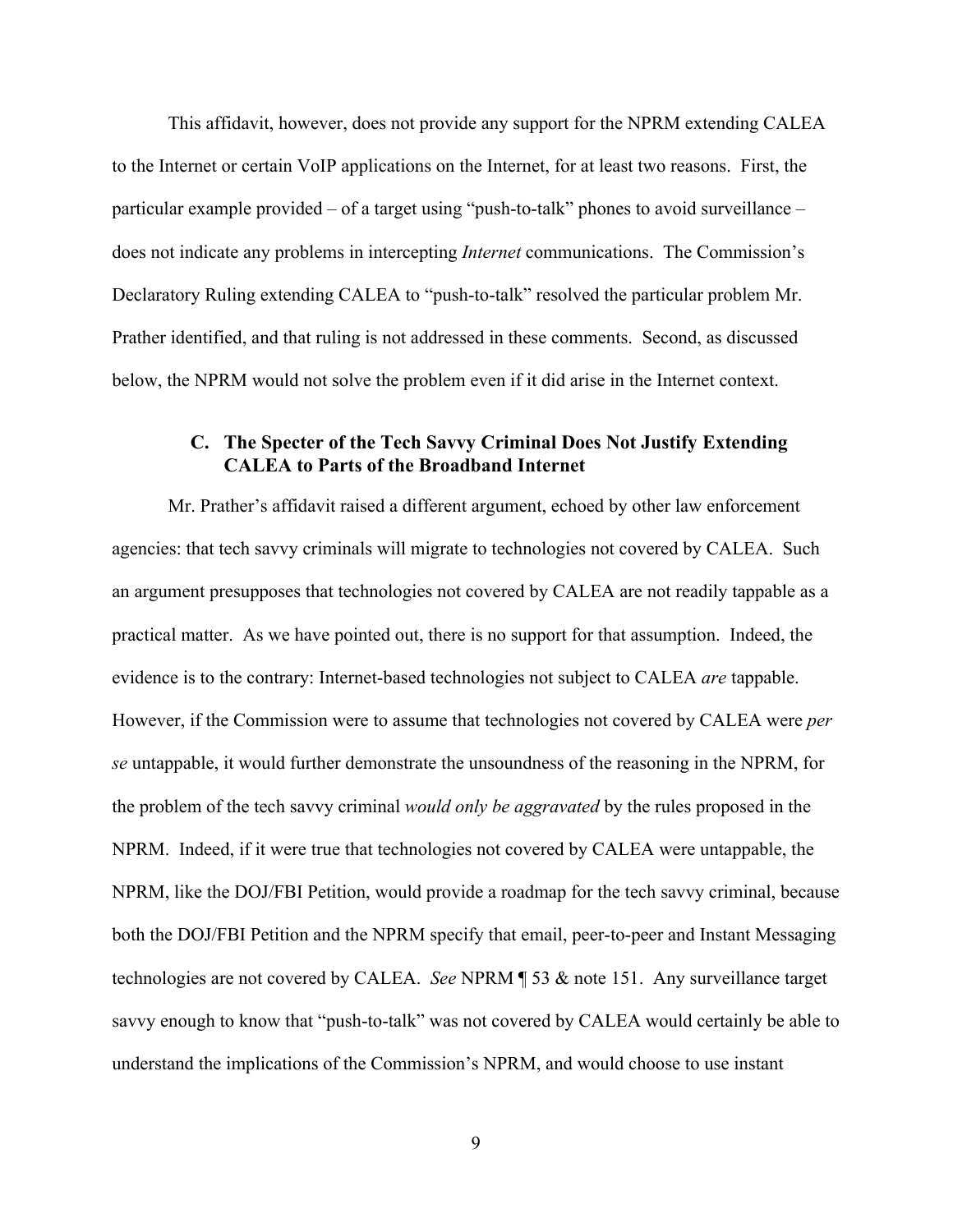messaging or other communications methods excluded from the reach of CALEA (even as the Commission proposes to extend it).

This highlights another gross gap in the factual record before the Commission. Not only must the Commission establish that there is in fact a problem to be solved, but it also must demonstrate that the proposed solution (the extension of CALEA to *a part of* the Internet) will adequately address the problem identified. The "tech savvy criminal" argument is, if anything, an argument against the rationality of the NPRM. Without specifying how the extension of CALEA to some Internet applications would be worth the cost – when there are so many other Internet applications to which the Commission clearly cannot extend CALEA – the Commission cannot make a reasoned "public interest" determination as required under the statute.

## D. The Record Is Wholly Silent on What Requirements the FBI Intends to Impose on Internet Communications and What Entities Would Bear Them, and Thus the Commission Cannot Evaluate the Costs of Extending CALEA to the Internet.

Just as there is no evidence in the record of what problem needs to be solved, there is also no information on what the FBI will demand of service providers if the Commission extends CALEA to the Internet and Internet applications. Without a clear understanding of what "extending CALEA" will in fact mean in terms of obligations to be imposed on service providers, the Commission cannot make the reasoned "public interest" determination required under the statute.

Unlike with the application of CALEA to the PSTN (where Congress effectively performed the "public interest" evaluation in the first instance), the public interest test of section 1001(8)(B)(ii) requires the Commission to first understand what the impact of extending CALEA will be on the Internet *before* it can decide to extend CALEA. Although the "public interest" is not specifically defined in Section 1001(8)(B)(ii) (the section on which the Commission relies),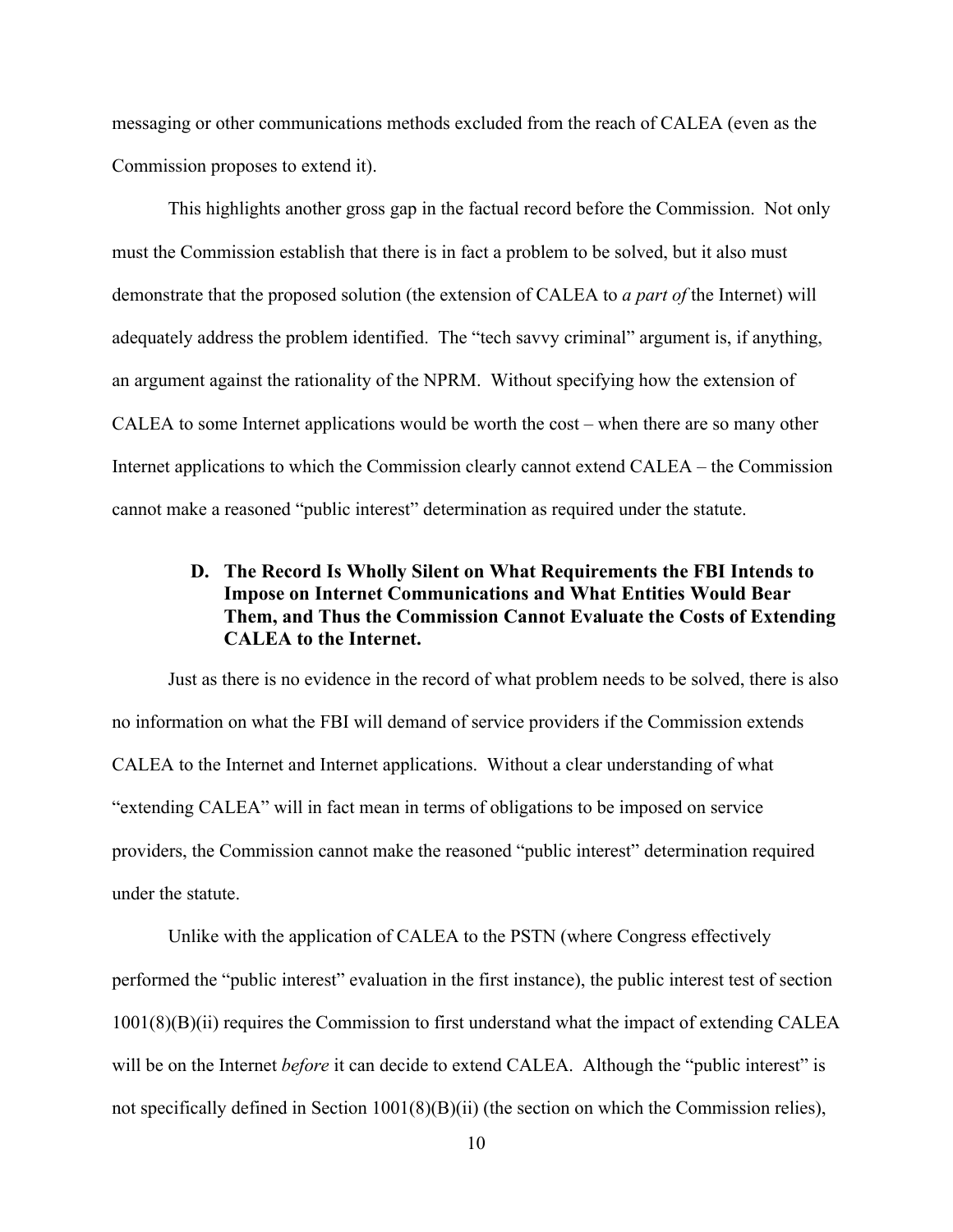the CALEA statute provides ample guidance as to the types of factors the Commission must weigh.<sup>17</sup> Without any clear statement from law enforcement of what "CALEA compliance" will mean in the Internet context, the Commission cannot possibly evaluate the impact of CALEA on the Internet. Simply put, how can the Commission decide whether imposing certain burdens on the Internet is in the "public interest" when it does not know what the burdens would be in the first place?

As one of many possible examples, the undersigned commenters do not know whether in the Internet context the FBI will interpret "call-identifying information" to include "dialed digit extraction." Moreover, neither the FBI nor the NPRM is clear whether such a requirement would be imposed on both access providers and application providers or on some subset of covered entities. For many service providers, a dialed digit extraction mandate would likely require a significant change in the providers' underlying technological model. Without an answer to this question (and many similar questions), the Commission cannot make a reasoned "public interest" determination addressing its proposed ruling's impact on privacy, cost, and technology development in the United States.<sup>18</sup>

- (H) The financial resources of the telecommunications carrier.
- (I) The effect on competition in the provision of telecommunications services.

<sup>&</sup>lt;sup>17</sup> For example, see 47 U.S.C. § 1008(B)(1), which directs the Commission to consider:

<sup>(</sup>A) The effect on public safety and national security.

<sup>(</sup>B) The effect on rates for basic residential telephone service.

<sup>(</sup>C) The need to protect the privacy and security of communications not authorized to be intercepted.

<sup>(</sup>D) The need to achieve the capability assistance requirements of section 103 by cost-effective methods.

<sup>(</sup>E) The effect on the nature and cost of the equipment, facility, or service at issue.

<sup>(</sup>F) The effect on the operation of the equipment, facility, or service at issue.

<sup>(</sup>G) The policy of the United States to encourage the provision of new technologies and services to the public.

 $18$  An answer to this one example in law enforcement reply comments would not solve the problem. Unless the Commission knows the full range of burdens law enforcement hopes to impose on the Internet, the Commission cannot evaluate the likely harm flowing from those burdens.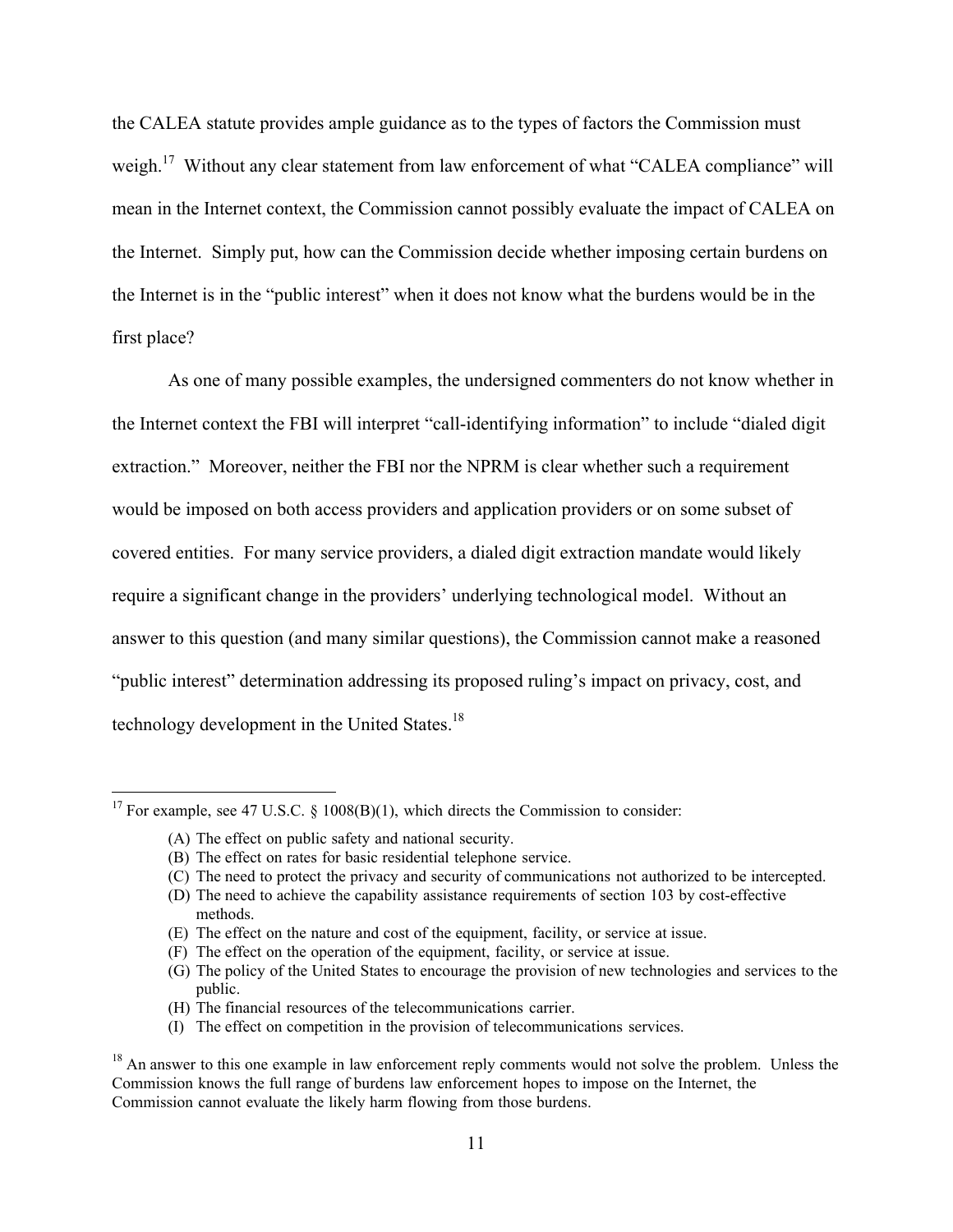None of the comments filed by the FBI prior to the NPRM provide even a glimpse of what it will demand or whom it will demand it of. Although the FBI has met with individual companies on a confidential basis, there has been no public disclosure or discussion of any capability assistance items the FBI seeks to impose on the Internet.<sup>19</sup> The Center for Democracy & Technology ("CDT") has sought, without success, to start a dialog with FBI and DOJ officials about what technical requirements they envision for the Internet, but the Department of Justice and Federal Bureau of Investigation have refused to engage in such a dialog.

Moreover, information about what obligations service providers would face is not available in the FBI's own internal documents. CDT has obtained from the FBI its internal "requirements" document entitled "Electronic Surveillance Needs for Public IP Network Access Service (PIPNAS)." That document, however, provides no detail whatsoever about what "punch list items" law enforcement will demand under the NPRM's extension of CALEA to Internet applications like VoIP.

Based on the current record, the Commission lacks any concrete information about the problem to be solved or the actual burdens to be imposed on the Internet in an effort to solve the unidentified problem. Promulgating a final rule based on such a deficient record would be a textbook example of arbitrary and capricious decisionmaking.

<sup>&</sup>lt;sup>19</sup> Even when individual companies have met with the CALEA enforcement branch of the FBI to discuss how CALEA capabilities could be implemented in a VoIP environment, important questions remain unanswered regarding the particular capabilities that would need to be deployed.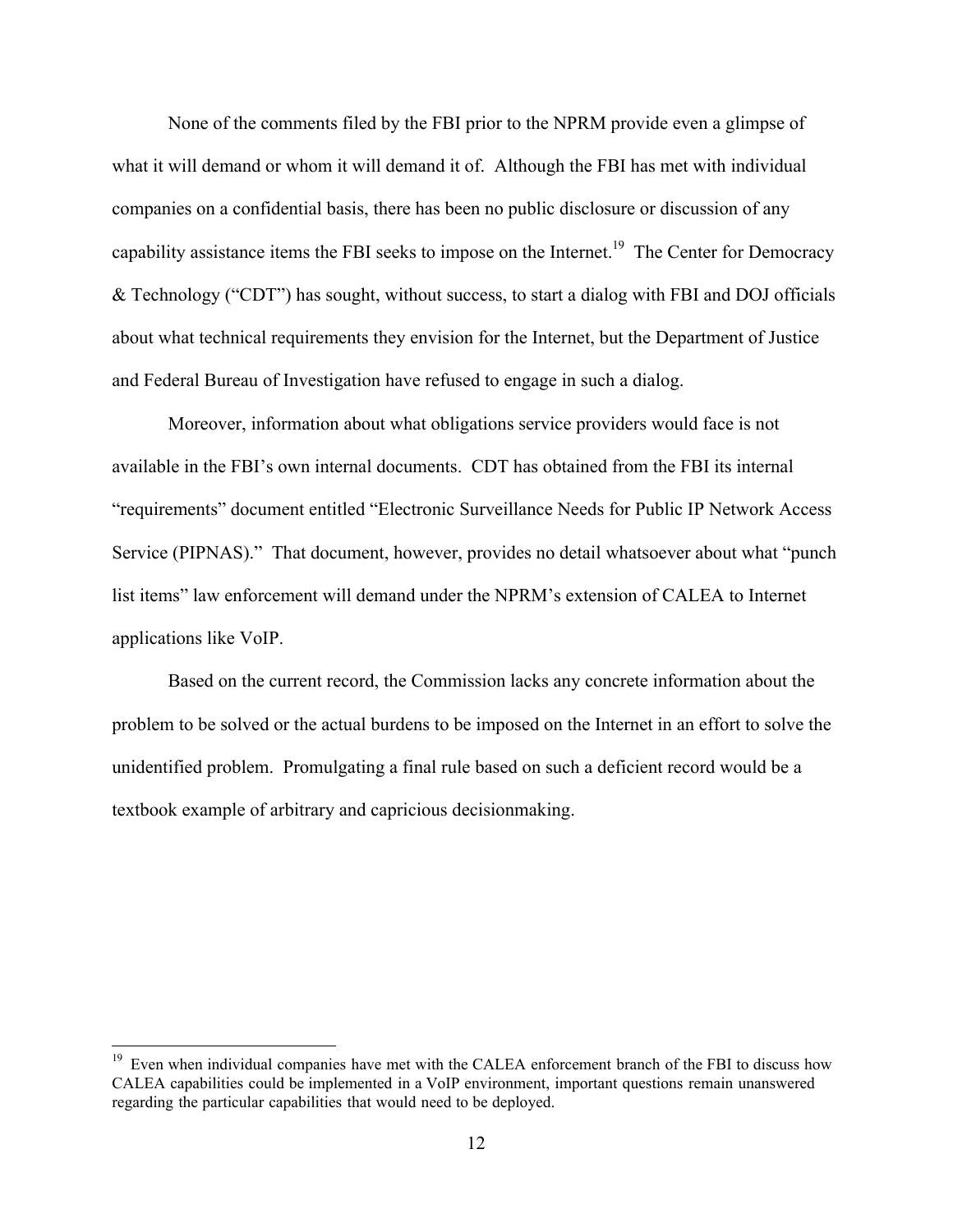## E. The Commission Should Defer to Congress to Determine Whether CALEA is the Best Framework for Determining How Internet Access Providers and Internet Application Providers Should Accommodate Law Enforcement Needs.

With the dearth of record evidence on either the problem or the solution, the Commission simply lacks sufficient information on which to base an extension of CALEA to the Internet. Moreover, since even under the broadest interpretation supported by the NPRM's logic many Internet applications would fall outside of CALEA, the Commission is powerless to implement a comprehensive solution to law enforcement needs. In light of these deficiencies and limitations, the important issues raised by law enforcement should be considered and addressed by Congress. If a factual inquiry leads Congress to conclude that existing intercept statutes are deficient to meet the needs of law enforcement, Congress can then craft a statute tailored to the Internet that specifically weighs the needs of law enforcement against the risks to innovation, competition, and privacy.

Beyond the evidentiary gaps discussed above, and the statutory flaws discussed below, there are two additional prudential reasons why the Commission should defer to Congress. First, if Congress concludes new regulation is needed, such Congressional action would provide greater clarity and certainty for both law enforcement and the Internet industry itself.

Second, there is a real risk that the significant voluntary cooperation by the Internet industry with law enforcement would diminish if the FBI were given the ill-defined and largely unrestrained power to impose burdens on industry, as the NPRM now proposes. The persistent and on-going disputes that have been the hallmark of the application of CALEA to the PSTN would likely be magnified in the Internet context, where the networks and applications are so diverse and decentralized. The past ten years have been characterized by disputes over CALEA's application to the centralized, largely homogeneous and slow-to-evolve telephone

13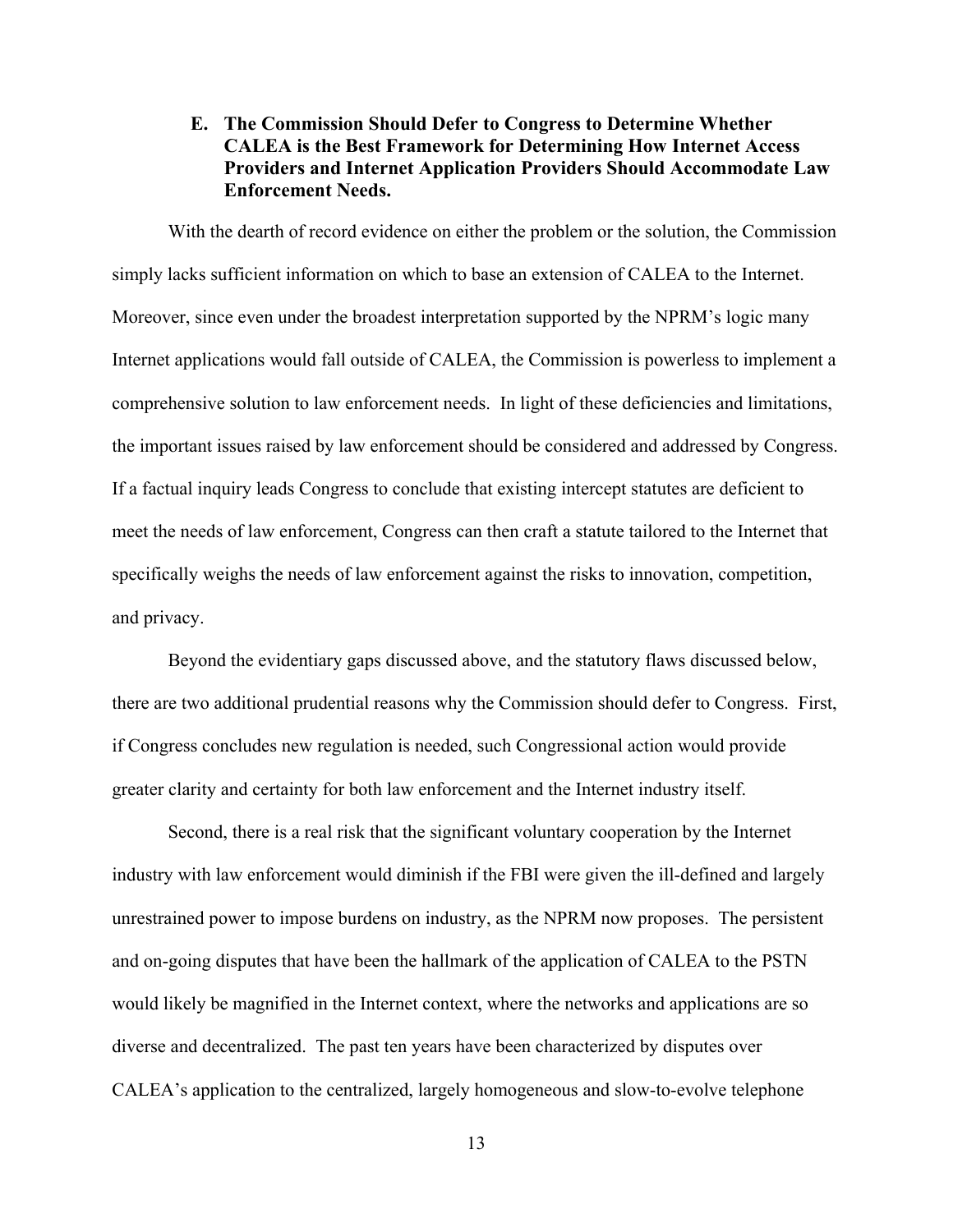network. Those problems would likely pale compared to the disputes that would be posed if CALEA's terms are extended to the decentralized, diverse, and rapidly changing Internet without a clear prior understanding of what those requirements mean in the Internet context.

## II. THE NPRM CONFLICTS WITH THE EXPRESS LANGUAGE OF CALEA AND CLEAR CONGRESSIONAL INTENT

The NPRM violates or conflicts with the statutory language of CALEA. Each of the following problems indicates that the NPRM is defective; taken together, the conclusion that the NPRM cannot stand becomes overwhelming.

As context to the statutory discussion, it is important to recognize just how different the Internet is from the PSTN, which was the undisputed target of the 1994 CALEA statute. The contrast between the PSTN of 1994 and the Internet of 2004 is stark: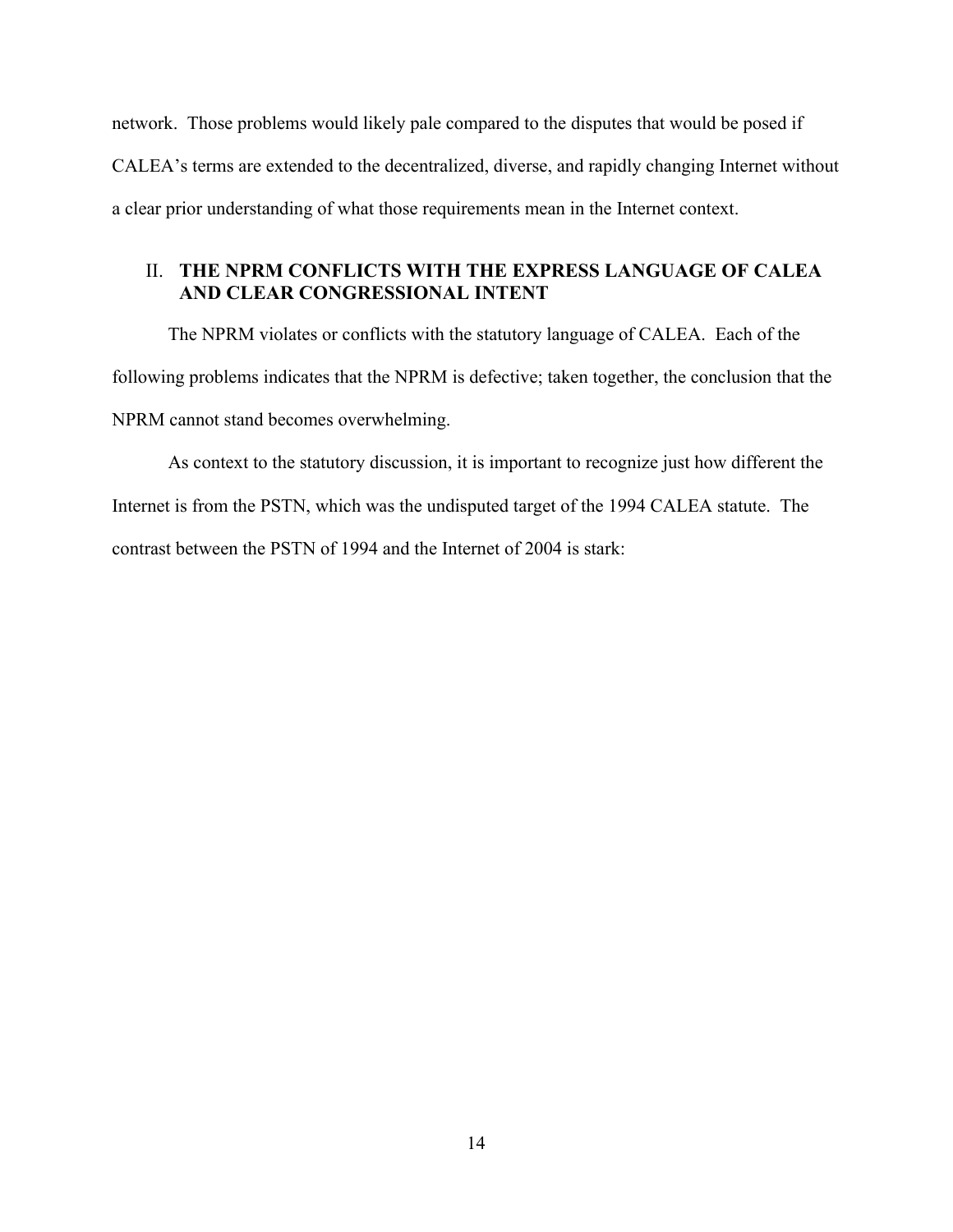| <b>PSTN</b> of 1994                                                                     | <b>INTERNET of 2004</b>                                                               |
|-----------------------------------------------------------------------------------------|---------------------------------------------------------------------------------------|
| was dominated by a small number of                                                      | is made up of a great diversity of tiny,                                              |
| large telephone companies (using                                                        | small, medium, and large companies                                                    |
| technology controlled by a relatively few                                               | (including individuals designing technology                                           |
| entities);                                                                              | on their own or as part of open source and                                            |
|                                                                                         | other collaborative efforts);                                                         |
| had very low head-to-head competition                                                   | has often great competition among                                                     |
| among entities subject to CALEA and                                                     | providers and significant disparity among                                             |
| little disparity among competitors within a                                             | competitors;                                                                          |
| market;                                                                                 |                                                                                       |
| existed in an industry with extraordinary                                               | exists in an industry with (prior to this                                             |
| barriers to entry;                                                                      | NPRM) little or no significant barriers to                                            |
|                                                                                         | entry to provide a new application;                                                   |
| used a limited variety of very costly                                                   | uses a wide variety of often inexpensive                                              |
| switching equipment manufactured by a                                                   | computing devices manufactured by a                                                   |
| small number of major vendors;                                                          | variety of vendors;                                                                   |
| had high cash flows and established                                                     | has often low and sometimes zero cash                                                 |
| billing systems with which to cover                                                     | flows, and often no on-going billing system                                           |
| CALEA-imposed costs;                                                                    | (or even no on-going relationship with end                                            |
|                                                                                         | users);                                                                               |
| offered a very limited set of very-slow-to-                                             | offers an extraordinary diversity of very                                             |
| evolve applications, with very similar                                                  | rapidly evolving applications, with diverse                                           |
| features across all providers of                                                        | and quite varying features across different                                           |
| applications;                                                                           | applications;                                                                         |
| relied on technology that was defined by                                                | relies on technology that is defined either                                           |
| a very small number of U.S.-centric                                                     | by no standards body at all, or by a large                                            |
| "standards-setting organizations of the                                                 | number of diverse and usually global non-                                             |
| telecommunications industry" (47 U.S.C.                                                 | telecommunications standards bodies, at                                               |
| $1006(a)(1)$ , at which all or almost all<br>industry stakeholders participate and have | which not all industry stakeholders can<br>afford to participate or have equal power. |
|                                                                                         |                                                                                       |
| roughly equal power.                                                                    |                                                                                       |

In light of these dramatic differences, the decision by Congress in 1994 to limit the reach of

CALEA was a prudent one. In 2004, the Commission lacks the authority to go back and make a

different calculation than that made by Congress in 1994.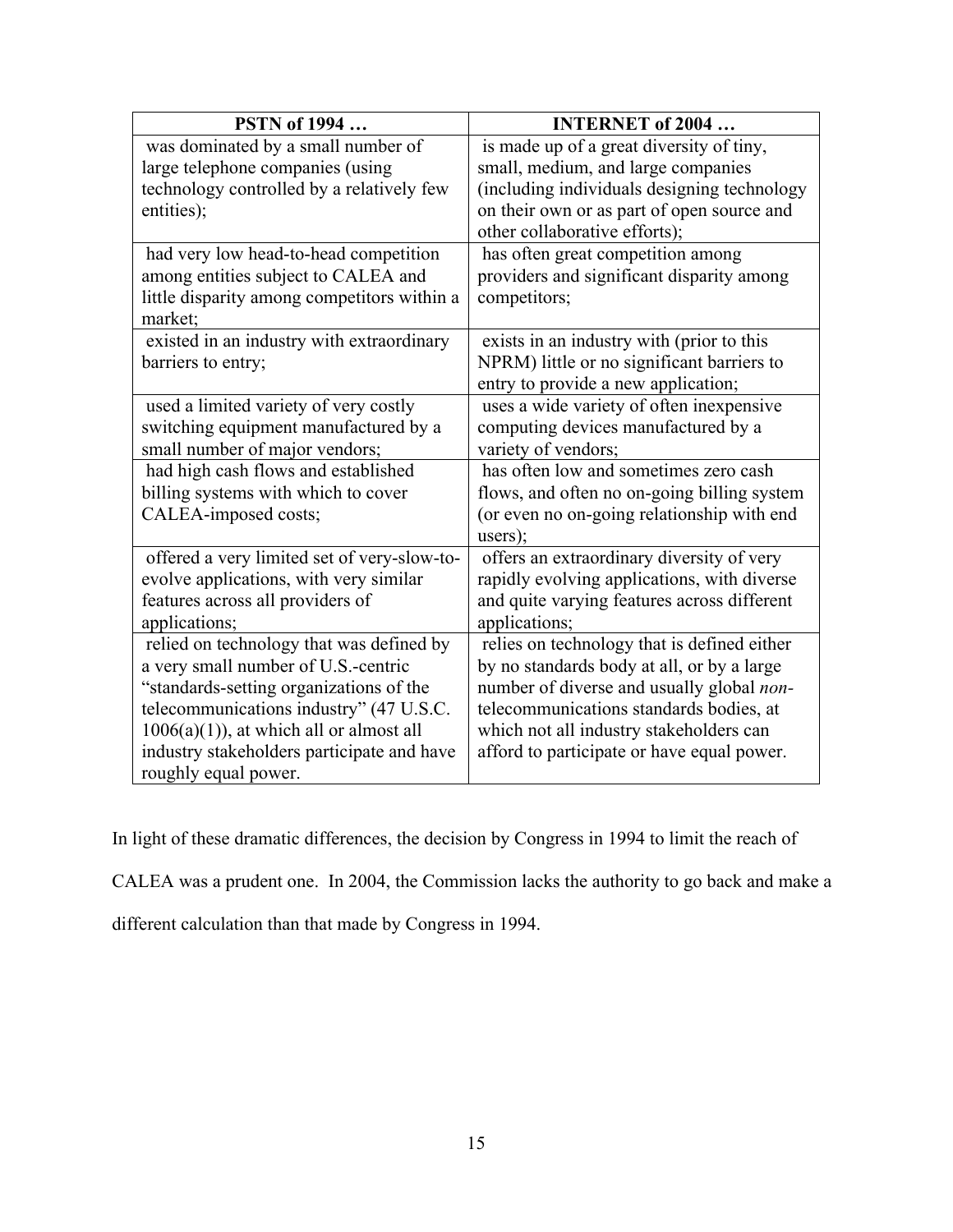## A. The NPRM Reflects a Fundamental Misconception About CALEA, Which Was a Narrowly Drawn Statute Specifically *Not* Intended to Address Future Technological Developments Outside of the PSTN

CALEA was a narrow, focused statute addressing the advent of digital technology *within the PSTN* – which is the only place where law enforcement was facing problems in 1994. The specific statutory language that Congress used to narrow the reach of CALEA is discussed in the following sections, but more generally the legislative history of CALEA makes Congressional intent to craft a narrow statute vividly clear.

First, and critically, the FBI in its original proposals circulated to Congress in 1992 *did* seek to have CALEA obligations imposed on the then-emerging Internet. The FBI's proposal would have applied to "any service or operator which provides to users thereof the ability to send or receive wire or electronic communication."<sup>20</sup> The only accommodation the original proposal made for non-PSTN service providers is that such providers had a longer time in which to reengineer their networks to law enforcement specifications. $21$ 

The FBI's broad proposal met significant resistance both in and outside of Congress, and the FBI radically narrowed the scope of its legislative request to Congress. As FBI Director Louis Freeh explained in testimony before Congress in March 1994, the revised CALEA was "narrowly focused and covers . . . only those segments of the telecommunications industry where the vast majority of the problems exist – that is, on common carriers, a segment of the industry which historically has been subject to regulation."<sup>22</sup> As Freeh stated, "the proposed legislation is focused on 'mainstream' telecommunications service providers, on 'common carriers' . . . ."<sup>23</sup>

<sup>&</sup>lt;sup>20</sup> Section 2(g)(1) of draft bill, available at

http://www.eff.org/Privacy/Surveillance/CALEA/digtel92\_bill.draft.

 $^{21}$  *Id.* at section 2(c).

 $22$  Freeh Testimony, Judiciary Hearings, at 16.

<sup>23</sup> *Id.* at 14.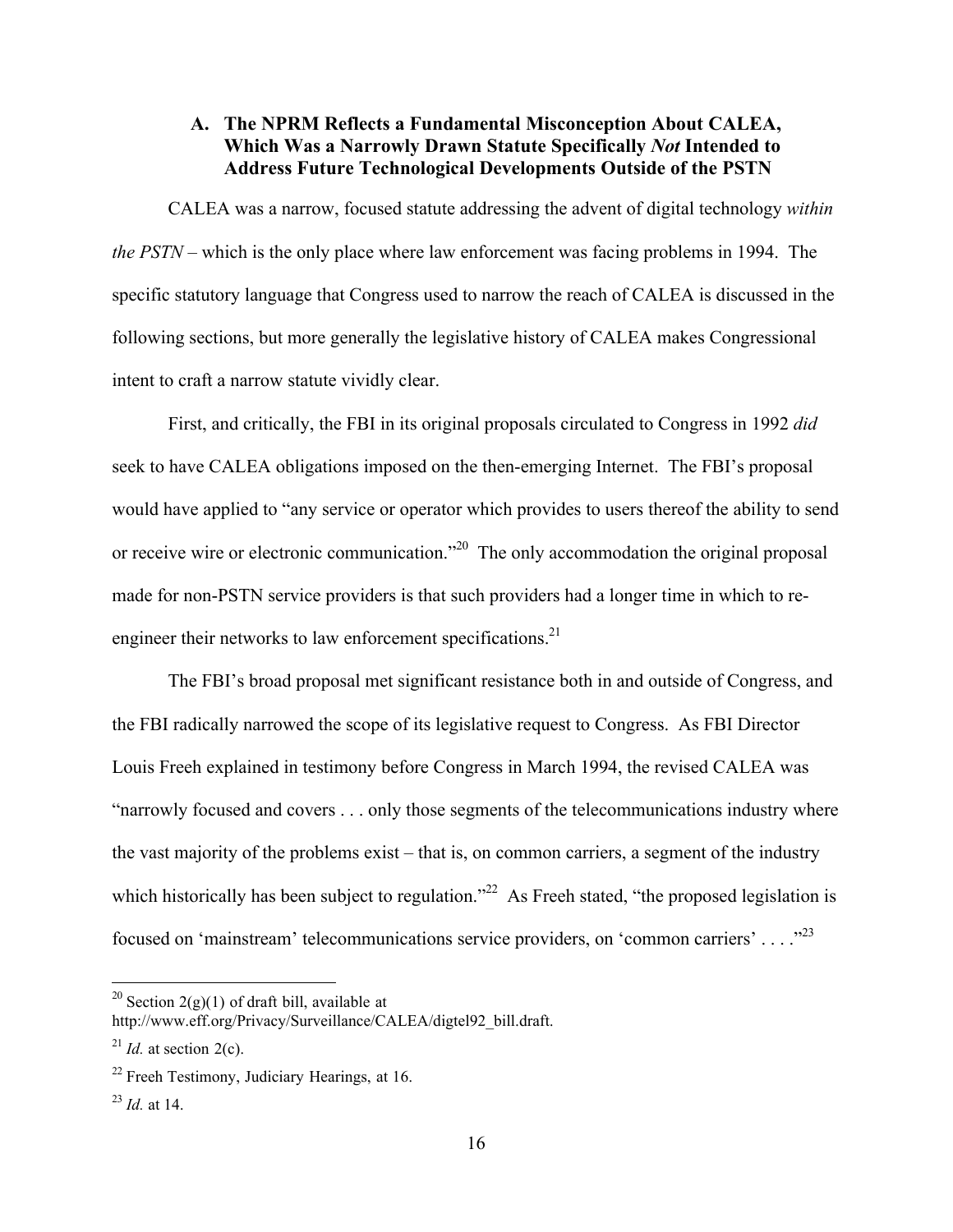In sections entitled "*Narrow scope,"* both the House and Senate Reports accompanying

the CALEA legislation made the narrowness of the bill very clear:

#### *Narrow scope*

It is also important from a privacy standpoint to recognize that the scope of the legislation has been greatly narrowed. The only entities required to comply with the functional requirements are telecommunications common carriers, the components of the public switched network where law enforcement agencies have always served most of their surveillance orders. . . .

[E]xcluded from coverage are all information services, such as Internet service providers or services such as Prodigy and America-On-Line.

All of these . . . information services can be wiretapped pursuant to court order, and their owners must cooperate when presented with a wiretap order, but these services and systems do not have to be designed so as to comply with the capability requirements. Only telecommunications carriers, as defined in the bill, are required to design and build their switching and transmission systems to comply with the legislated requirements. Earlier digital telephony proposals covered all providers of electronic communications services . . . . That broad approach was not practical. Nor was it justified to meet any law enforcement need $^{24}$ 

The narrowness of CALEA, and the fact that the statute was substantially narrowed in the

legislative process, was confirmed throughout CALEA's legislative history.<sup>25</sup>

Congress's intent to craft a narrow statute was not limited to the question of who was

covered by CALEA, but also extended to what obligations CALEA could impose on a carrier:

The Committee intends the assistance requirements in section [1002] to be both a floor and a ceiling. The FBI Director testified that the legislation was intended to preserve the status quo, that it

 <sup>24</sup> House Report, at 18. *See also* Senate Report, at 18-19.

<sup>&</sup>lt;sup>25</sup> See, e.g. Letter from FBI Director Freeh to Senator Patrick Leahy, Judiciary Hearings, at 39 ("The current legislative proposal focuses on where the problems are—within the networks of common carriers. Hence, all other types of service (computer networks, PBX operators, etc.) have been eliminated from coverage."); Testimony of Jerry Berman, Judiciary Hearings, at 162 ("The bill explicitly excludes Internet providers, email systems, BBS's, and other online services. Unlike the bills previously proposed by the FBI, this bill is limited to local and long distance telephone companies, cellular and PCS providers, and other common carriers.").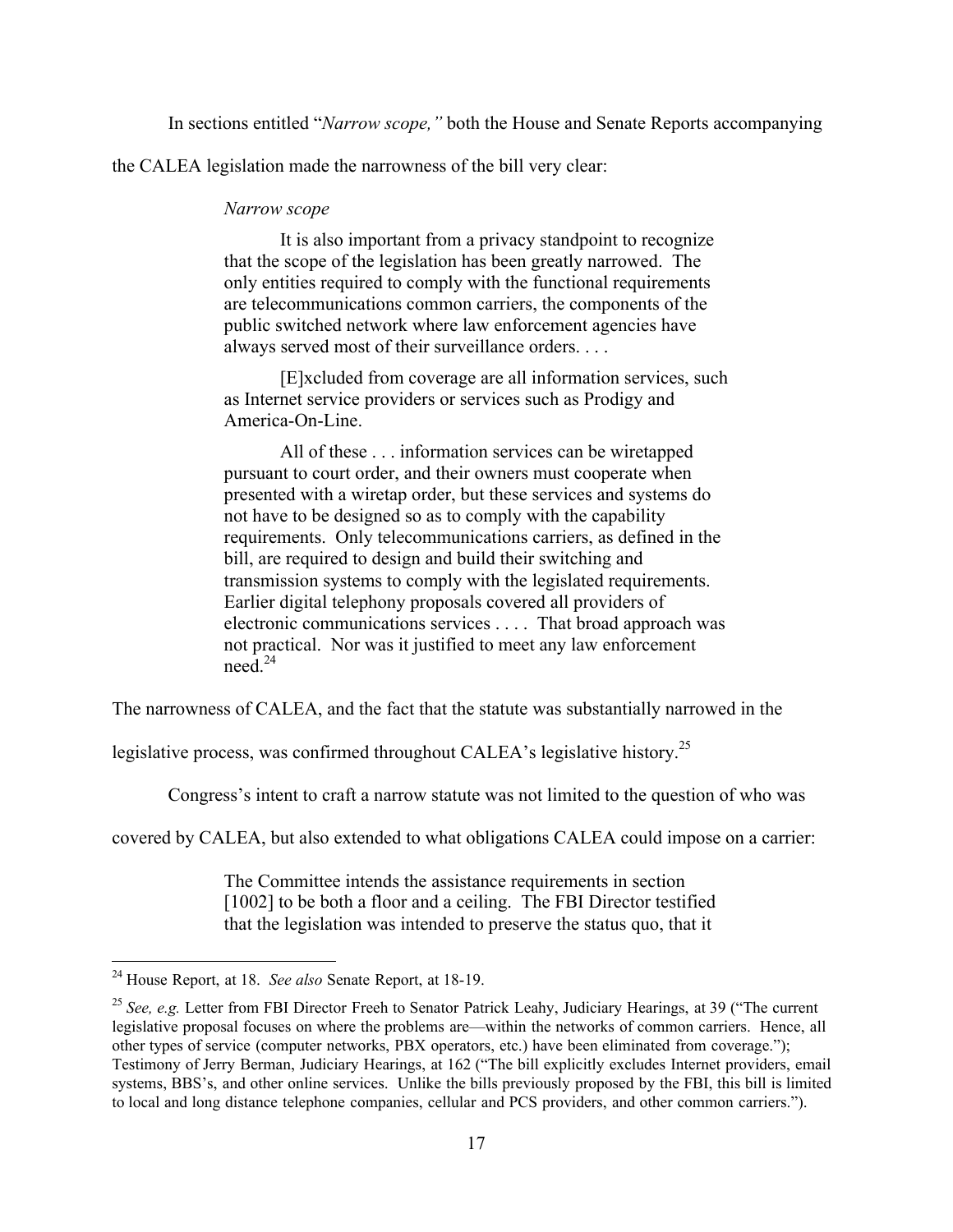was intended to provide law enforcement no more and no less access to information than it had in the past. The Committee urges against overbroad interpretation of the requirements. The legislation gives industry, in consultation with law enforcement and subject to review by the FCC, a key role in developing the technical requirements and standards that will allow implementation of the requirements. *The Committee expects industry, law enforcement and the FCC to narrowly interpret the requirements.26*

Of critical importance, at the same time that Congress significantly narrowed the scope of

CALEA, Congress intended that the information service *exclusion* from CALEA be broadly

construed. The House Report made explicit the fact that the term "information services" should

encompass future technology, and that such technology would *not* be covered by CALEA:

The term "information services" includes messaging services offered through software such as groupware and enterprise or personal messaging software, that is, services based on products (including but not limited to multimedia software) of which Lotus Notes (and Lotus Network Notes), Microsoft Exchange Server, Novell Netware, CC: Mail, MCI Mail, Microsoft Mail, Microsoft Exchange Server, and AT&T Easylink (and their associated services) are both examples and precursors. *It is the Committee's intention not to limit the definition of "information services" to such current services, but rather to anticipate the rapid development of advanced software and to include such software services in the definition of "information services."* By including such software-based electronic messaging services within the definition of information services, *they are excluded from compliance with the requirements of the bill.<sup>27</sup>*

Thus, contrary to the suggestions in the NPRM, the reach of CALEA was *not* intended to keep up with all new technology developments. Instead, the *exclusions* from CALEA were intended to exclude from the law any future Internet-based technologies and services. Congress knew in 1994 that information services and the Internet were different, and it specifically declined to regulate them.

<sup>&</sup>lt;sup>26</sup> House Report, at 22-23 (emphasis added).

<sup>27</sup> House Report, at 21 (emphasis added). *See also* Senate Report, at 21-22.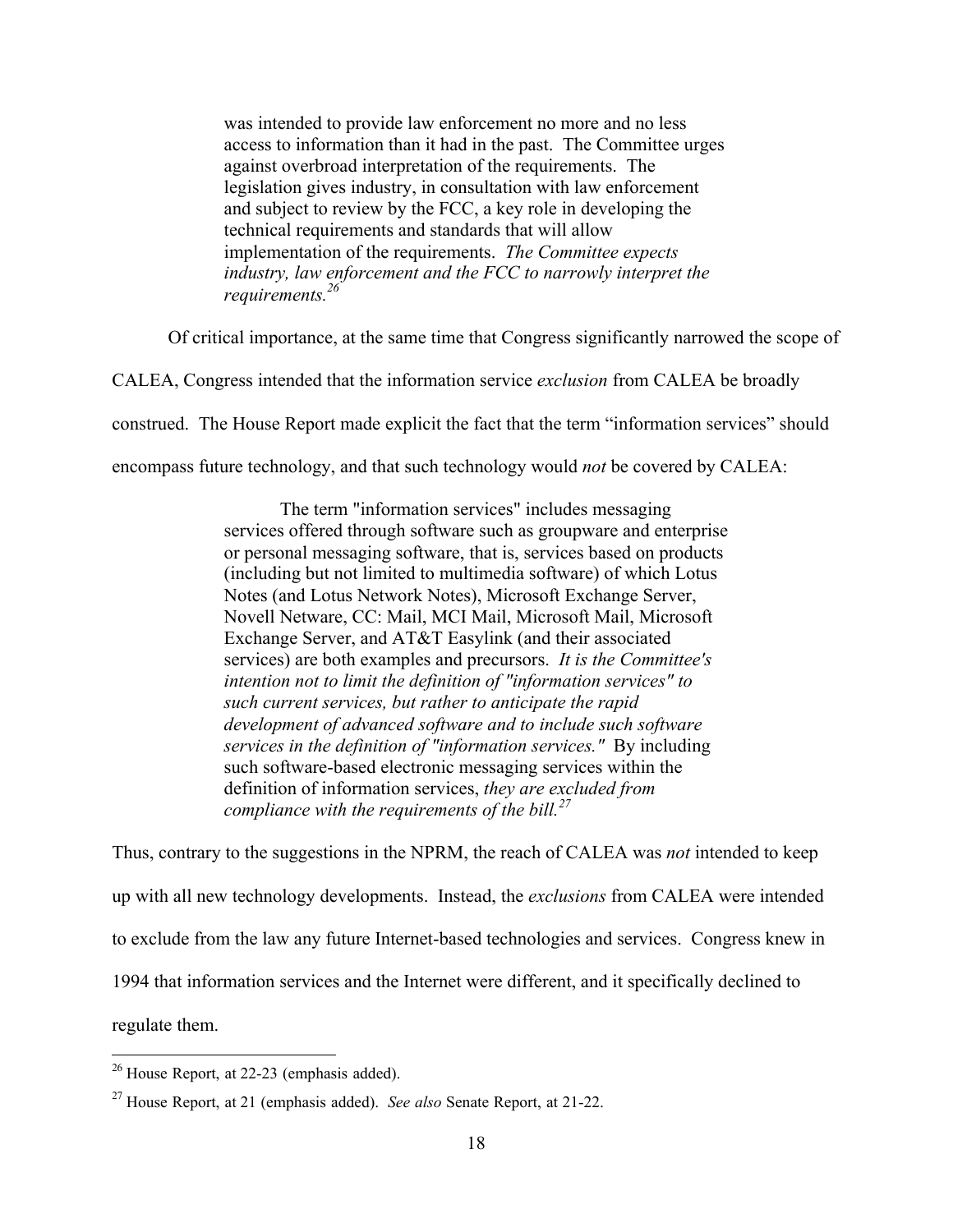### B. Conversely, Congress Specifically Understood that a Vast Range of Communications over the Internet – Including Voice Communications – Would *Not* Be Covered By CALEA

Not only did Congress intend CALEA to be a narrow piece of legislation focused on the

PSTN, but the legislative history makes clear both (1) that the narrowness of CALEA was the

result of a compromise the FBI made to get the law passed, and critically, (2) that Congress

understood that some future telephone-like services would in fact be *excluded* from CALEA

coverage. A colloquy in March 1994 between FBI Director Freeh and Senator Leahy discussed

both the nature of the compromise made by the FBI, and the implications of the narrowness of

CALEA:

Senator Leahy: [A question about PBX services being a "hole" in the coverage of CALEA]

Mr. Freeh: Well, the computer companies would widen that hole. You are correct. We are excluding them, and for a couple of reasons: one, to narrow the impact and focus of the legislation. We could have incorporated it in there, as we did in the proposal 2 years ago, which was rejected out of hand. I think what we did in the interim is we made a concerted effort to narrow the impact of our focus and pick up where we think we will get the majority of criminal operatives. We are losing that, but that is a concession we are willing to make to narrow the package.

Senator Leahy: A cable company or a radio dispatcher is not a common carrier, but they are developing new technologies where at least in some areas they may be able to provide telephone service. Does your proposal set up a competitive disadvantage? Is the phone company going to have to develop the software and have an industry-wide standard, but some of these other entities are going to be exempt? Will they be able to start moving ahead of the telephone companies in their own technology?

Mr. Freeh: Well, that is an argument, certainly, that the phone companies make. . . . I do know and I do concede that there are portions of the industry that are not addressed in [CALEA].

In a perfect world, they would be in there, but we want to narrow the focus of this so we can get the greatest support by the Congress and the committees, because the last time we were here, we were told specifically that it was too broad and it had to be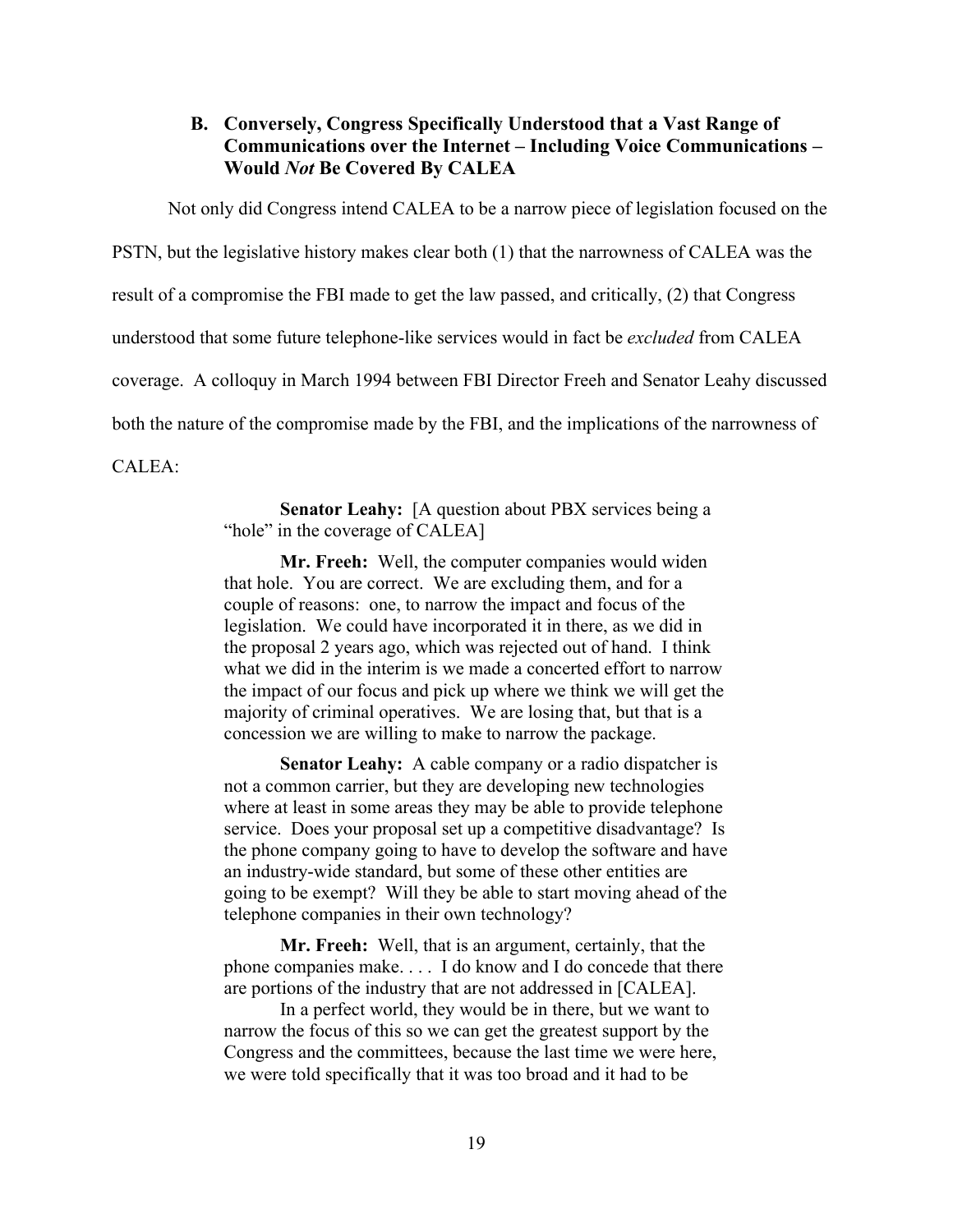narrowed and focused. So we picked out where we think we have the greatest vulnerability. $^{28}$ 

Another witness at the March 1994 hearing, Roy Neel of the U.S. Telephone Association, specifically warned Congress that the exclusions from CALEA would mean that users of excluded technologies (such as the Internet) could conduct data *and voice* communications outside of the reach of CALEA.<sup>29</sup> As Neel explained, "there could be very large holes in the coverage of the [law enforcement] Agencies' access to *conversations* and data."<sup>30</sup> Neel was blunt in his warning to Congress:

> If . . . we are to assume that we are dealing with criminals with even a modicum of intelligence, it would seem obvious that they would simply choose to communicate over, to quote the [FBI], "the many new technologies, services, features (and) networks" that are not covered by this bill. $31$

As Neel explained, with the exclusions in CALEA,

there would be services where law enforcement would not have access to the call setup and call content information. People intending to violate the law can be expected to find the service providers for which law enforcement lacks wiretap capabilities and exploit the situation. $32$ 

At the August 1994 hearing, two Members of Congress specifically followed up on this

point with FBI Director Freeh, who confirmed that a wide range of communications would not

be covered by CALEA. First, Congressman Coble raised with Director Freeh the scope of

coverage of CALEA:

Congressman Coble: Scope of coverage, Mr. Director, I think is an important issue to the topic at hand. Under the term

 $32$  *Id.* at 64.

<sup>&</sup>lt;sup>28</sup> Freeh Testimony, Judiciary Hearings, at 49-50.

<sup>&</sup>lt;sup>29</sup> Neel Testimony, Judiciary Hearings, at 55.

<sup>30</sup> *Id.* at 55 (emphasis added).

<sup>31</sup> *Id.* at 59.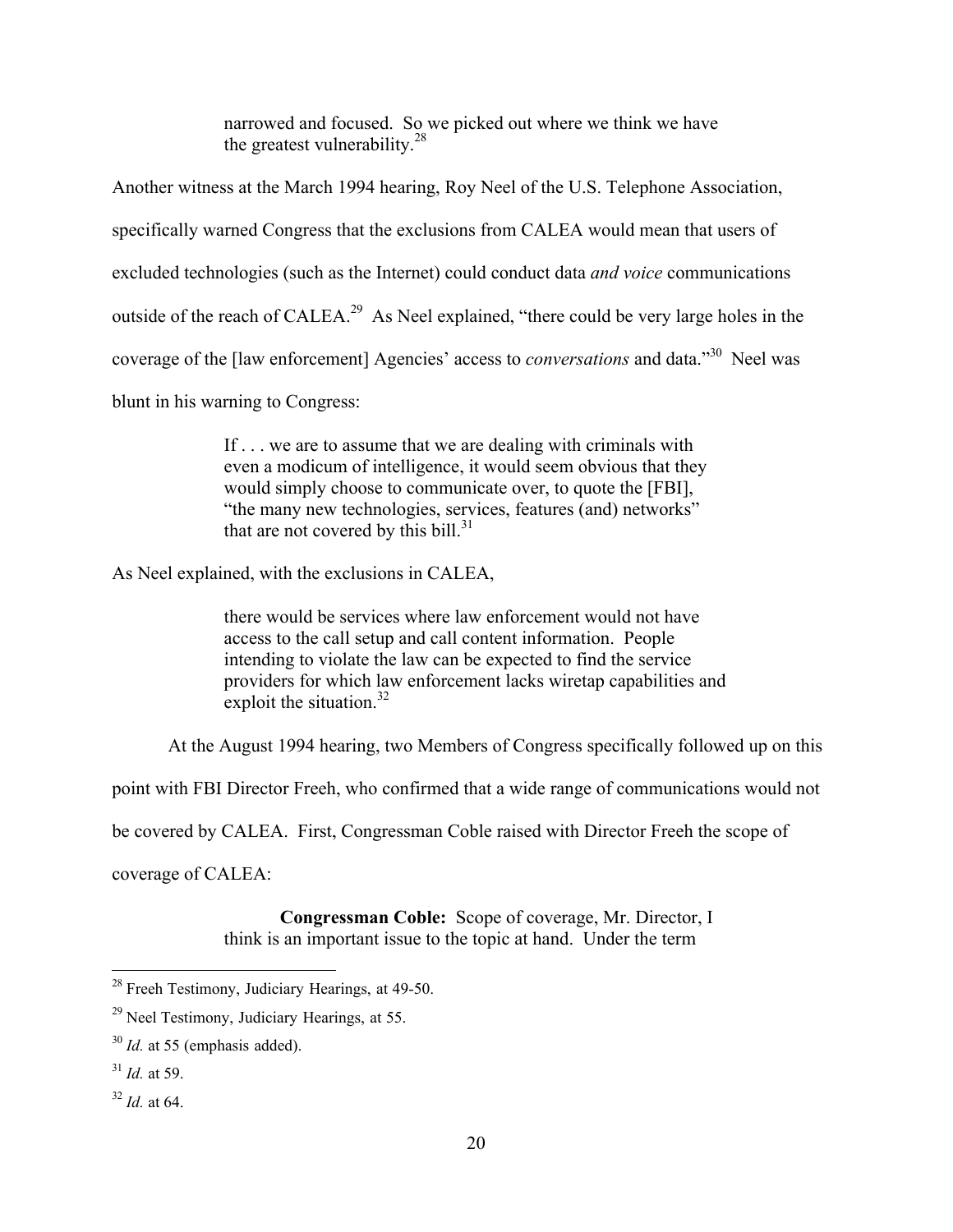"common carrier", this bill covers local exchange carriers, longdistance carriers, competitive access providers, cellular companies, and cable companies when they offer telephone service. Not included in the scope, as you all know, are all computerized systems, that is commercial Internet, some computer networks, pure computer networks, I suppose.

Having said that, I can visualize the mafia kingpin who is considering relocating . . . . [and] he may detect an alternate highway. Oh my gosh, he says, these matters are not included in the scope [of CALEA] so I will do my communicating here and there and yonder.

Am I reasonably on course, Director? Let me hear from you.

Mr. Freeh: Yes, I think you are directly on course. There is always going to be and perhaps increasing because of the technology developments, a range of criminal activity and a particular type of criminal actor who will be immune from the best-designed and best-built system. There are other tradeoffs, however. In the event that we are unable to use telephone electronic surveillance, we do have under the statute the authority to approve a court-authorized microphone surveillance. There is new technology that is coming which will even enhance the ability to use microphone surveillance as opposed to telephone surveillance.

There is a part of the sophisticated criminal world which will not be captured in this bill, but it is not captured now. We now have a very small and expert group of spies, terrorists, organized criminals who have their own encryption devices, who are immune from [wiretaps] . . . .

So you are absolutely right. We are missing a part of the playing field, but our position is we don't want to miss the whole playing field. $33$ 

In a later exchange with Senator Pressler, Director Freeh made the same point:

Senator Pressler: What other portions of the information superhighway could people communicate with the new technology that there is not now a means of listening in or following?

Mr. Freeh: From what I understand . . . communications between private computers, PC-PC communications, not utilizing a telecommunications common net, would be one vast arena, the Internet system, many of the private communications systems

<sup>&</sup>lt;sup>33</sup> Judiciary Hearings, at 199-200.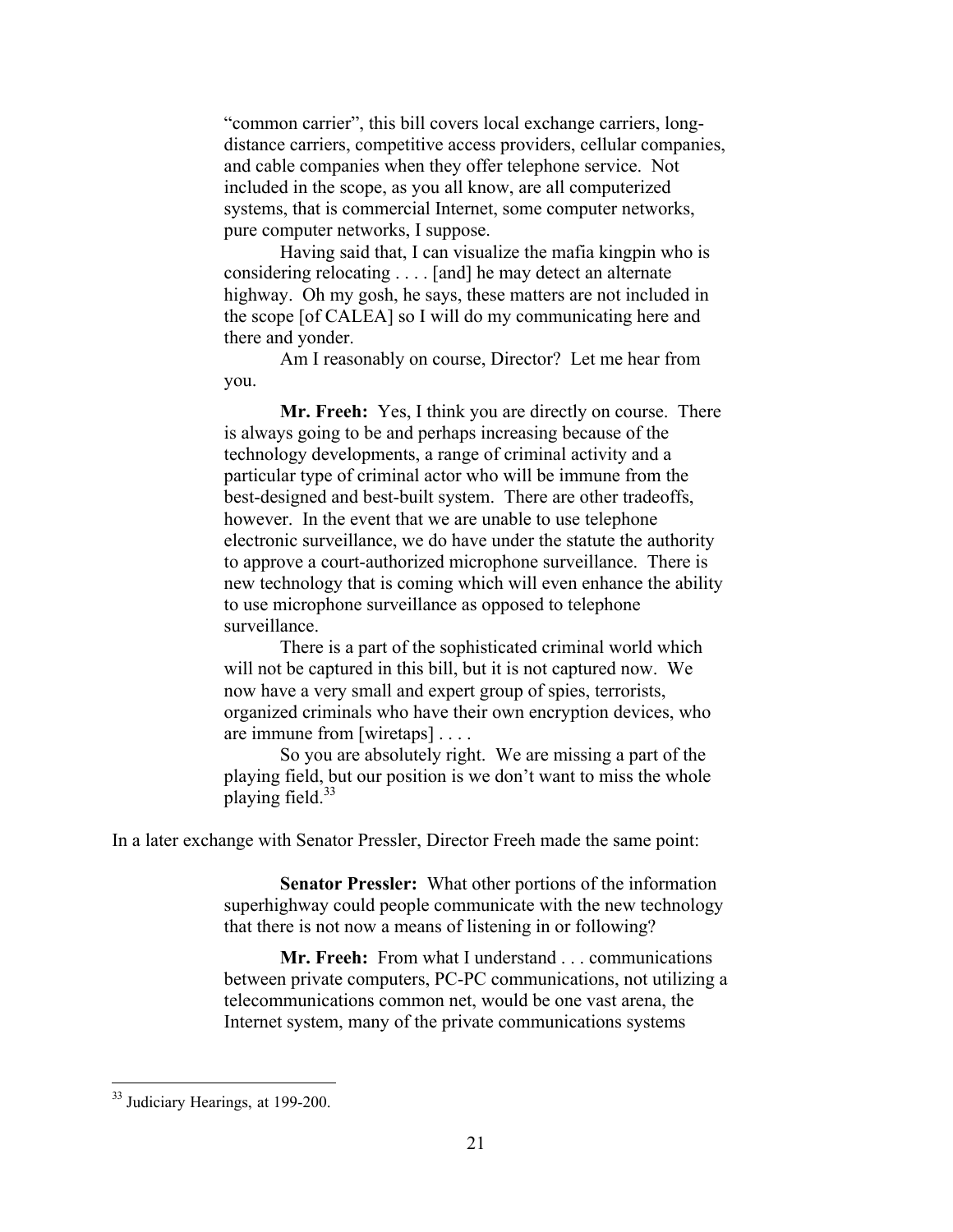which are evolving. Those we are not going to be on by the design of this [CALEA] legislation.

To be clear, the undersigned commenters do not agree with Senator Pressler's assertion that Internet communications cannot be intercepted. Congress understood in 1994 that Internet communications could be intercepted, legally and practically, and that remains true. The House Report stated that the exclusion of the Internet from CALEA coverage did not "mean that communications carried over the Internet are immune from interception or that the Internet offers a safe haven for illegal activity. Communications carried over the Internet are subject to interception under Title III just like other electronic communications. That issue was settled in 1986 with the Electronic Communications Privacy Act."<sup>34</sup> The Pressler-Freeh colloquy is cited to confirm that Internet communications, including voice communications over the Internet, are not covered by CALEA.

Congress specifically understood in 1994 that in enacting CALEA, it was *not* creating a statute that would reach all future voice communications, including voice communications over the Internet. The Director of the FBI specifically acknowledged in 1994 that CALEA was narrowed in order to get it passed, *and that some future telephone services would be excluded from the reach of CALEA.* Yet in 2004, the FBI is asking the Commission to overturn the judgment of Congress, and write into CALEA something that Congress specifically excluded in 1994.

## C. Congress Expressly and Categorically Excluded Information Services, By Which Congress Meant Internet Services, from CALEA Coverage

As discussed above, and as noted repeatedly throughout the legislative history of CALEA, Congress plainly excluded the Internet from CALEA's reach:

<sup>&</sup>lt;sup>34</sup> House Report, at 23-24.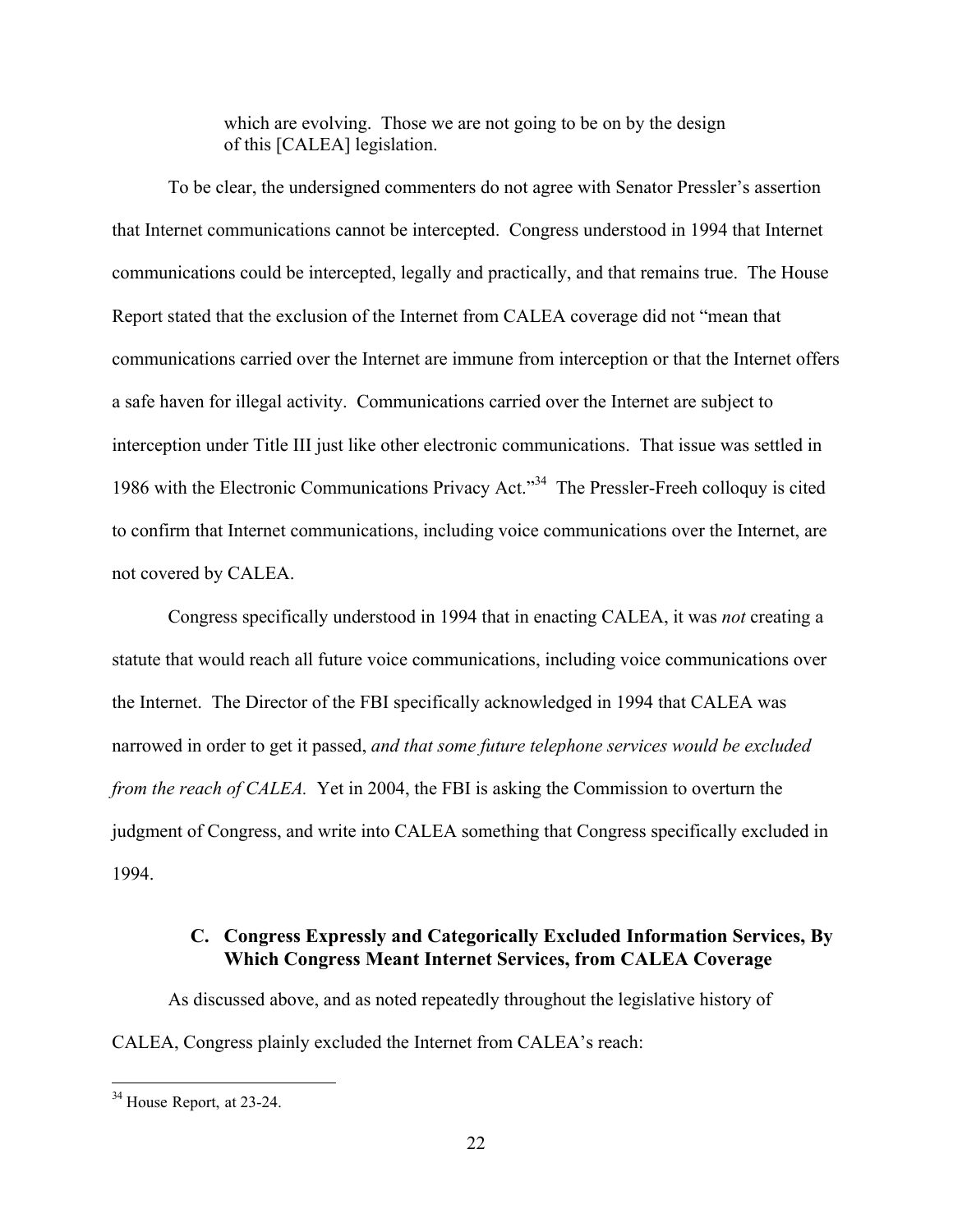The definition of telecommunications carrier [to which CALEA applies] does not include persons or entities to the extent they are engaged in providing information services, such as electronic mail providers, on-line services providers, such as Compuserve, Prodigy, America On-line or Mead Data, or Internet service providers. . . . [T]he bill does not require reengineering of the Internet, nor does it impose prospectively functional requirements on the Internet . . . <sup>35</sup>

To make this point, Congress took not merely a belt and suspenders approach, but added safety pins as well. It said that CALEA applied only to common carriers, and only to the extent that they are providing telecommunications services. In the definitions section, it excluded information services. And in the substantive section imposing capability assistance requirements, it again excluded information services. 47 U.S.C. § 1002(b).

Most importantly for our purposes here, Congress said that even if an entity providing information services became a substantial replacement for the PSTN in a particular region, it would still be excluded from the requirements of CALEA. 47 U.S.C. § 1001(8).

At the time, the term "information services" was shorthand for the Internet and the applications running over it (among other services). In CALEA, the term "information services" was broadly defined to cover current and future advanced software and software-based electronic messaging services, including email, text, voice and video services.<sup>36</sup> Narrowband Internet access and Internet applications like email fit squarely within the definition. As the broadband Internet has evolved, it continues to be outside the scope of telecommunications common carriage, and Internet-based telephony services, like all other Internet applications, fit squarely within the definition of information services.

 <sup>35</sup> House Report, at 20, 23-24. *See also* Senate Report, at 20-21; Congressional Record, Aug. 9, 1994, Page 20448.

<sup>36</sup> *See* House Report, at 21; Senate Report, at 21-22.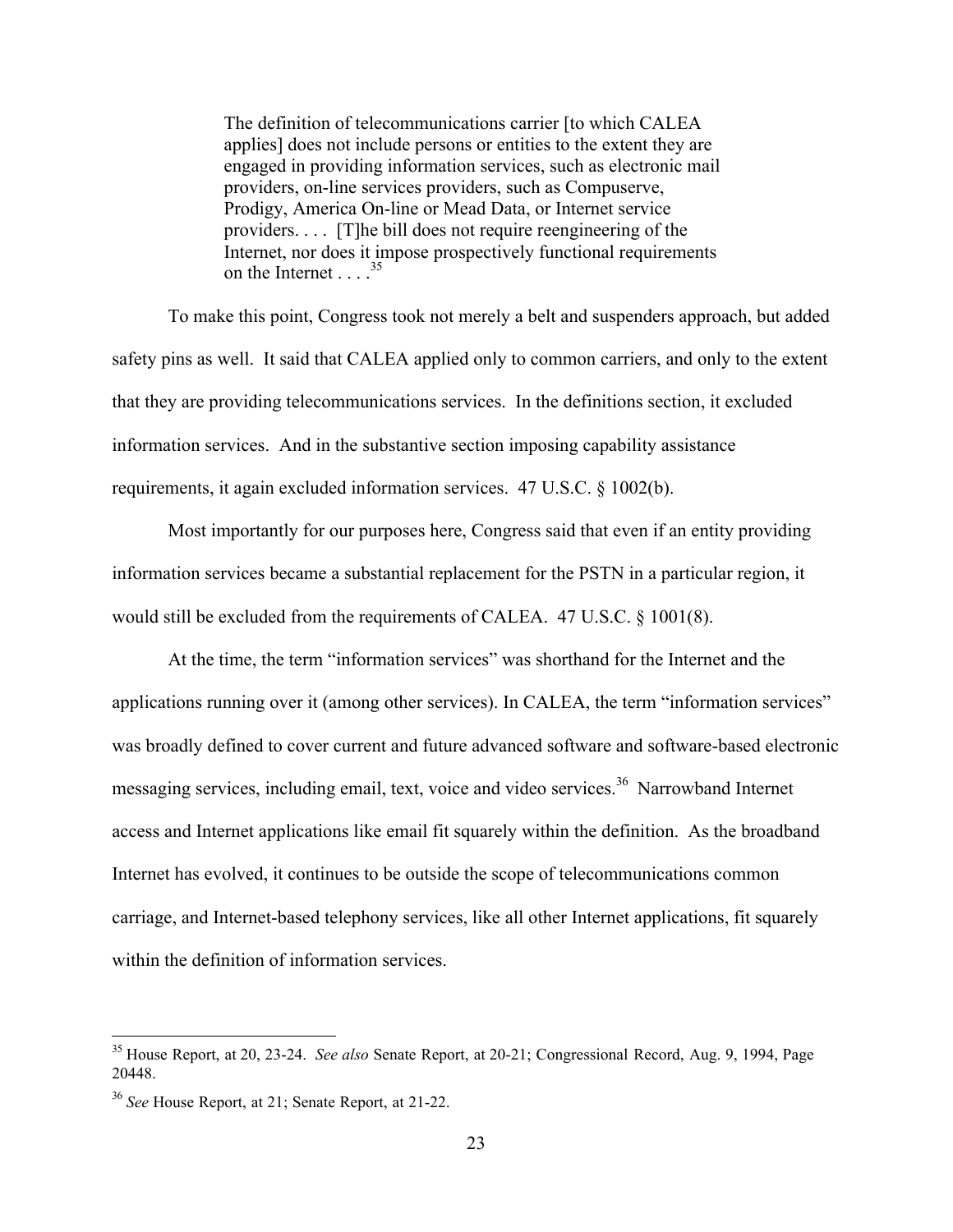To avoid the express and unqualified exclusion of information services from the CALEA statute, the NPRM distorts the statutory language and violates numerous rules of statutory construction.

#### 1. Section 1001(8) Plainly Excludes Information Services

The express language of Section  $1001(8)(C)(i)$  categorically excludes information

services.<sup>37</sup> The NPRM's analysis of 1001(8) violates rules of logic and statutory construction.<sup>38</sup>

Section 1001(8) can be distilled down to the following provisions:

(8) The term ''telecommunications carrier'' -

(A) means a person or entity engaged in the transmission or switching of wire or electronic communications as a common carrier for hire; and

(B) includes -

(i) a person or entity engaged in providing commercial mobile service (as defined in section 332(d) of this title); or

(ii) a person or entity engaged in providing wire or electronic communication switching or transmission service to the extent that the Commission finds that such service is a replacement for a substantial portion of the local telephone exchange service and that it is in the public interest to deem such a person or entity to be a telecommunications carrier for purposes of this subchapter; but

(C) does not include -

and

(i) persons or entities insofar as they are engaged in providing information services;

(ii) any class or category of telecommunications carriers that the Commission exempts by rule after consultation with the Attorney General.

 $38$  A basic tenet of statutory construction is that a statute "should be construed so that effect is given to all its provisions, so that no part will be inoperative or superfluous, void or insignificant, and so that one section will not destroy another unless the provision is the result of obvious mistake or error." 2A Norman J. Singer, Sutherland, Statutes and Statutory Construction, § 46.06, at 119-20 (5th ed. 1992).

 $37$  The full text of 1001(8) provides: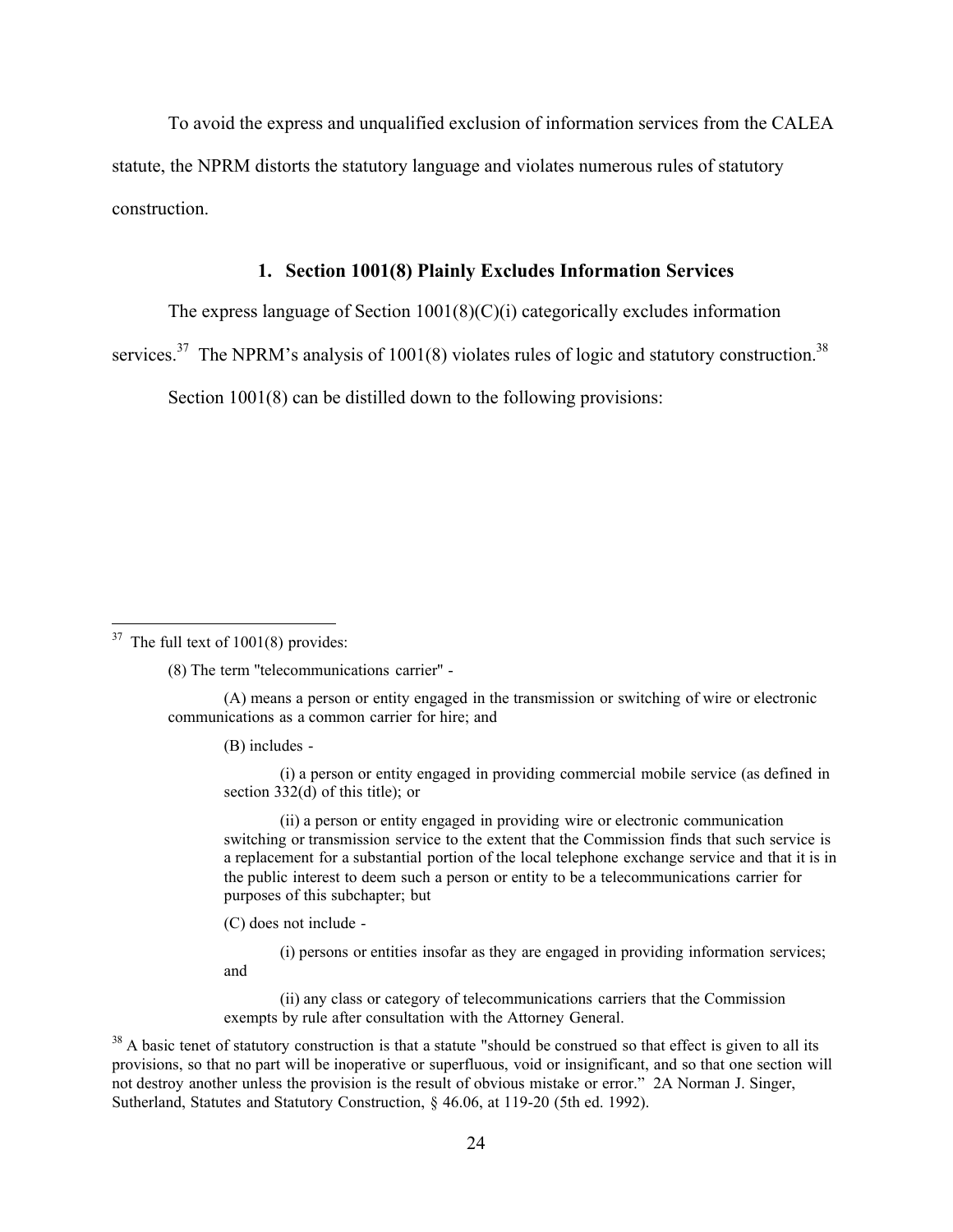(8) The term "telecommunications carriers"—

(A) means common carriers

and

(B) includes—

(i) commercial mobile service providers,

(ii) entities that meet the Substantial Replacement Provision

#### but

(C) does not include—

(i) information service providers,

(ii) any entity exempted by the FCC.

The NPRM fundamentally misreads the Substantial Replacement Provision to extend CALEA to information services by mistakenly assuming that the inclusion in (8)(B)(ii) trumps the exclusion in  $(8)(C)(i)$ . There is no support in the statutory language or the legislative history for the NPRM's strained logic. Nothing suggests that 1001(8)(C) is subordinate to 1001(8)(B). A far less strained reading of the Section 1001(8) is that (8)(C) defines limits on what is included by  $(8)(A)$  or  $(8)(B)$ .

The NPRM's theory that 1001(8)(B) trumps 1001(8)(C) would make the definition section unworkable for the reasons we explain here, and an unworkable interpretation is not a reasonable one entitled to deference. The fundamental illogic of the NPRM's analysis is made clear by considering the other parts of  $1001(8)(B)$  and (C). If  $(8)(B)$  trumps  $(8)(C)$ , then the 1001(8)*(B)(i)* inclusion of commercial mobile service providers must trump the 1001(8)*(C)(ii)* provision that allows the Commission to exempt "any class or category of telecommunications carriers."<sup>39</sup> In other words, under the NPRM's flawed logic, the Commission would be empowered to exempt *any* telecommunications carrier *except* a commercial mobile service provider. For example, under the NPRM's reasoning, if the Commission had decided to exclude

<sup>&</sup>lt;sup>39</sup> Presumably the Commission would not simultaneously assert that  $1001(8)(B)(ii)$  trumps  $1001(8)(C)(i)$  but  $1001(8)(C)(ii)$  trumps  $1001(8)(B)(i)$ . Such a position would only exacerbate the capriciousness of the NPRM's analysis.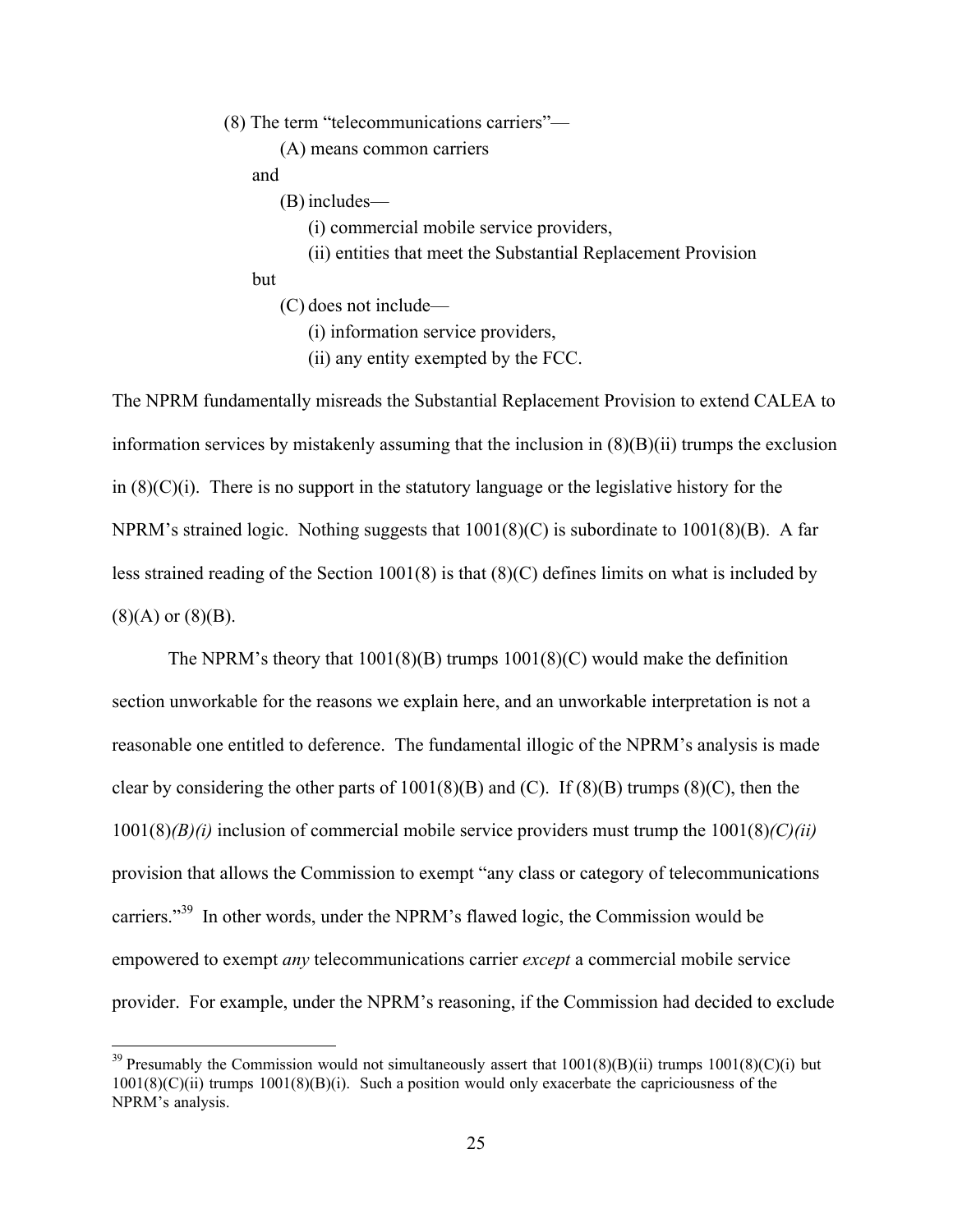carriers with less than 1,000 customers (something Congress clearly intended to allow the Commission to do), the Commission's class exemption could not apply to commercial mobile service providers with less than 1,000 subscribers. That would be an absurd result, with no support whatsoever in the statute or legislative history. The far more rational interpretation is that the authority given to the Commission in 1001(8)(C)(ii) is an authority to exempt *any* otherwise covered entity, *even* commercial mobile service providers. Thus, contrary to the NPRM's analysis, the most logical reading of the statute is that 1001(8)(C) trumps 1001(8)(B)). In fact, this common sense interpretation of  $1001(8)(C)(ii)$  is squarely consistent with the legislative history of that subsection.<sup>40</sup>

Underlying the Commission's illogical reading of Section 1001(8) is the NPRM's notion that there is some sort of "irreconcilable tension" between Sections 1001(8)(B)(ii) and  $1001(8)(C)(i)$ . NPRM  $\P$  50. To the extent there is any "tension," it is certainly not "irreconcilable." Indeed, the most common sense reading of Section 1001(8) makes any "tension" easily reconcilable – Congress started at  $(8)(A)$  and added  $(8)(B)$  to it, but imposed two overarching exclusions in  $(8)(C)$ .<sup>41</sup> In any event, the existence of some "tension" does not mean

<sup>&</sup>lt;sup>40</sup> Section 1001(8)(C)(ii) was a very late addition to the draft legislation. The catch-all power to exempt any carrier was not included in the version of CALEA introduced on the Senate floor in August 1994, see Cong. Record, Aug. 9, 1994, at 20445, but was included in the version introduced on the House floor in October 1994, see Cong. Record, Oct. 4, 1994, at 27701. When CALEA was introduced in the House, Congressman Markey specifically explained Section  $1001(8)(C)(ii)$ :

<sup>[</sup>I]n recognition that not all common carriers need be covered by this Act, and in recognition that law enforcement does not need capability assistance from all carriers, the legislation also directs the Commission, in paragraph  $(8)(C)(ii)$ , to exclude certain carriers.

Cong. Record, Oct. 4, 1994, at 27708. That explanation suggests a general power to exclude any carrier, and does not in any way support the illogical reading that the Commission could exclude any common carrier *but not* any commercial mobile service provider.

<sup>&</sup>lt;sup>41</sup> To the extent it exists, this kind of tension is inherent *whenever* Congress defines a statutory category and then also defines an exception to the category. The very purpose of the exception is to limit the statutory category. In this case, Congress defined a statutory category (common carriers + commercial mobile service providers + substantial replacements) and then defined two overarching exceptions (information services, and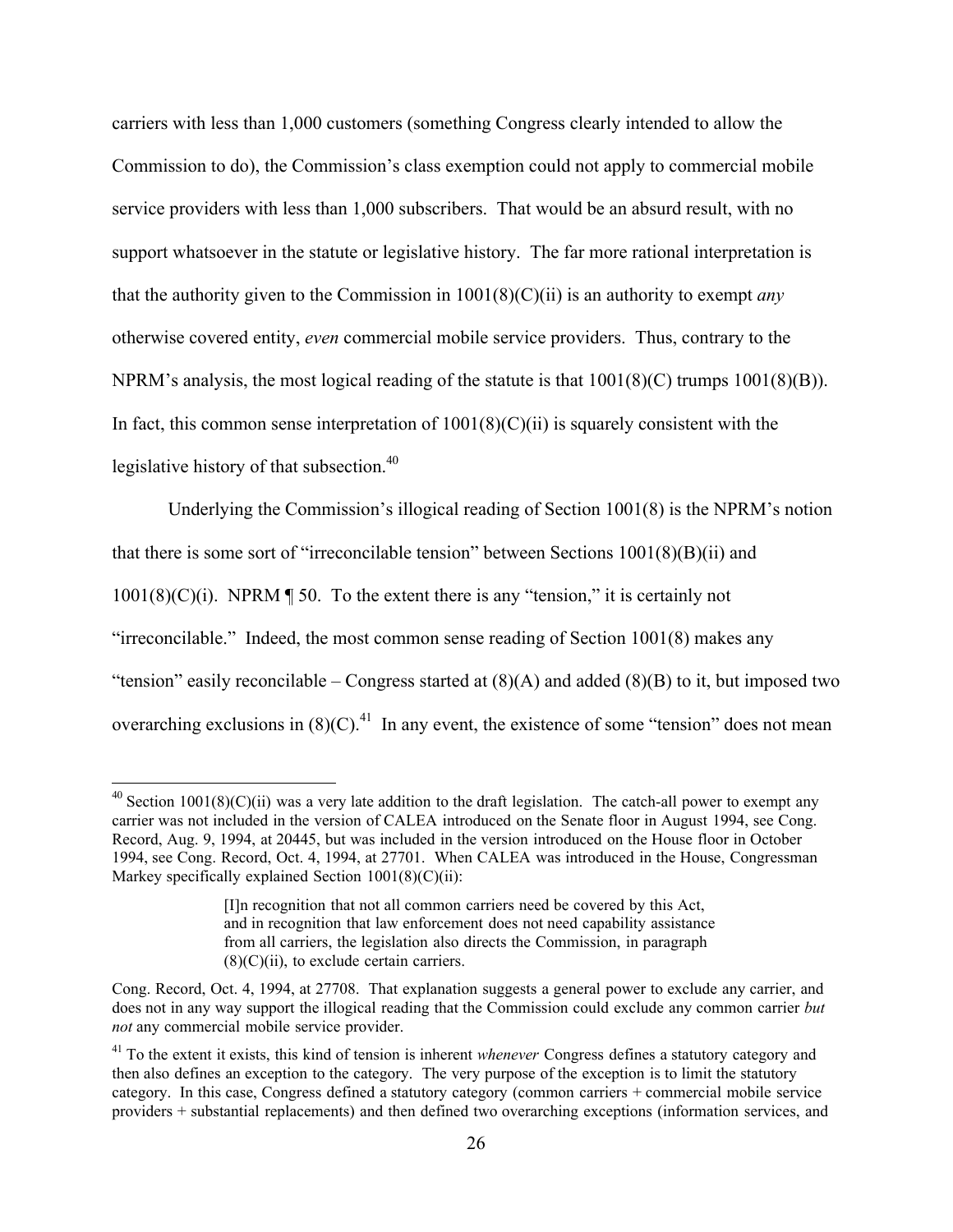that the Commission can ignore the information service exclusion in Section  $1001(8)(C)(i)$  or can rewrite the definition of "information service" in Section 1001(6) (as discussed in the following subsection). Indeed, at bottom, the "tension" that the Commission finds so troubling exists only because Congress prohibited what the Commission wants to achieve. Congress said that even if an Internet service is a replacement for a substantial portion of the local telephone service (which as discussed below is not the case here), it is *still* excluded from CALEA. The "tension" is not within the statute – the tension is between the statute and the Commission's desired outcome  $42$ 

### 2. The Commission Has No Authority to Modify or Override the Section 1001(6) Definition of "Information Services"

Recognizing that its reading of 1001(8) (which defines "telecommunication carrier") is

unsupportable, and that information services must in fact be excluded from CALEA, the NPRM

simply redefines the term "information service" to *not* include any service the NPRM wants to

deem a telecommunications carrier. The pivotal (but unsupportable) sentence in the NPRM's

extension of CALEA to the Internet is found in the Commission's analysis of Section 1001(8):

- (8) The term "telecommunications carriers"—
	- (A) means common carriers, except common carriers that are
		- (i) information service providers, or
		- (ii) in any class of common carrier exempted by the FCC.

and

 $\overline{a}$ 

- (B) in addition includes—
	- (i) commercial mobile service providers,
	- (ii) entities that meet the Substantial Replacement Provision.

This rendition of the NPRM's logic, however, is substantially different from the structure and words that Congress in fact used in Section 1001(8). The Commission is not free to rewrite the statute to achieve its preferred outcome.

a catch-all exemption). Countless statutes passed by Congress have precisely this kind of "tension" the Commission finds so troubling.

 $42$  If Congress intended to Section 1001(8) to be understood as the NPRM argues. Congress would have structured the section much differently. The following is the simplest rendition of Section 1001(8) if the NPRM's logic were correct: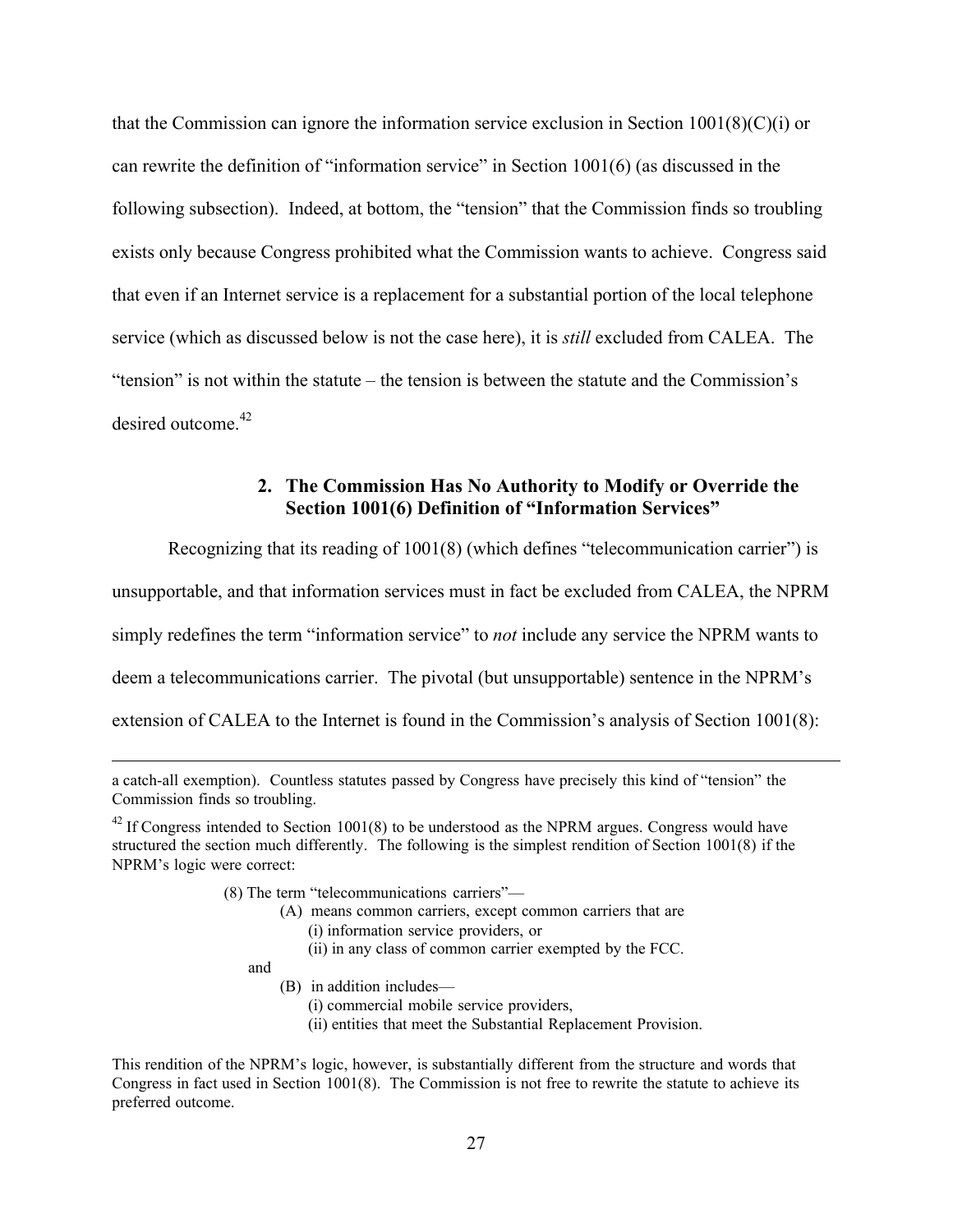We believe that the better reading of the statute is to recognize and give full effect to CALEA's broader definition of "telecommunications carrier" and to interpret the statute to mean that where a service provider is determined to fall within the Substantial Replacement Provision [in § 1001(8)], *by definition it cannot be providing an information service* for purposes of CALEA.

NPRM ¶ 50 (emphasis added).

However, while Section 1001(8) does give the Commission some power to alter the scope of "telecommunications carrier," Section 1001(6) defines "information services" *and nothing in 1001(6) or anywhere else in the statute provides the Commission with any authority to change that definition.* Thus, if a service (such as Internet access or VoIP service) is an information service under Section  $1001(6)$ ,  $43$  it is an information service under the *entire* CALEA statute and the Commission has no power to ignore that designation.

Yet that is precisely what the Commission does in NPRM ¶ 50. But nothing in the CALEA statute or in the rules of statutory construction allows the Commission to state that "by definition" an entity providing information services is not providing information services when "information service" is a term defined in the statute. A service's status as an "information service" is controlled exclusively by Section 1001(6), and the Substantial Replacement Provision in 1001(8) provides no authority to change that status.

Stated differently, the NPRM assumes that the definition of telecommunications carrier can be expanded without limit, but it is the clear purpose of  $(8)(C)(i)$  to impose one limit on the expandability of the term "telecommunications carrier": the term cannot be expanded to include "persons or entities insofar as they are engaged in providing information services."

<sup>&</sup>lt;sup>43</sup> And, as discussed in Section II.A above, Congress specifically intended that the definition of "information" service" be expansive and include applications developed in the future.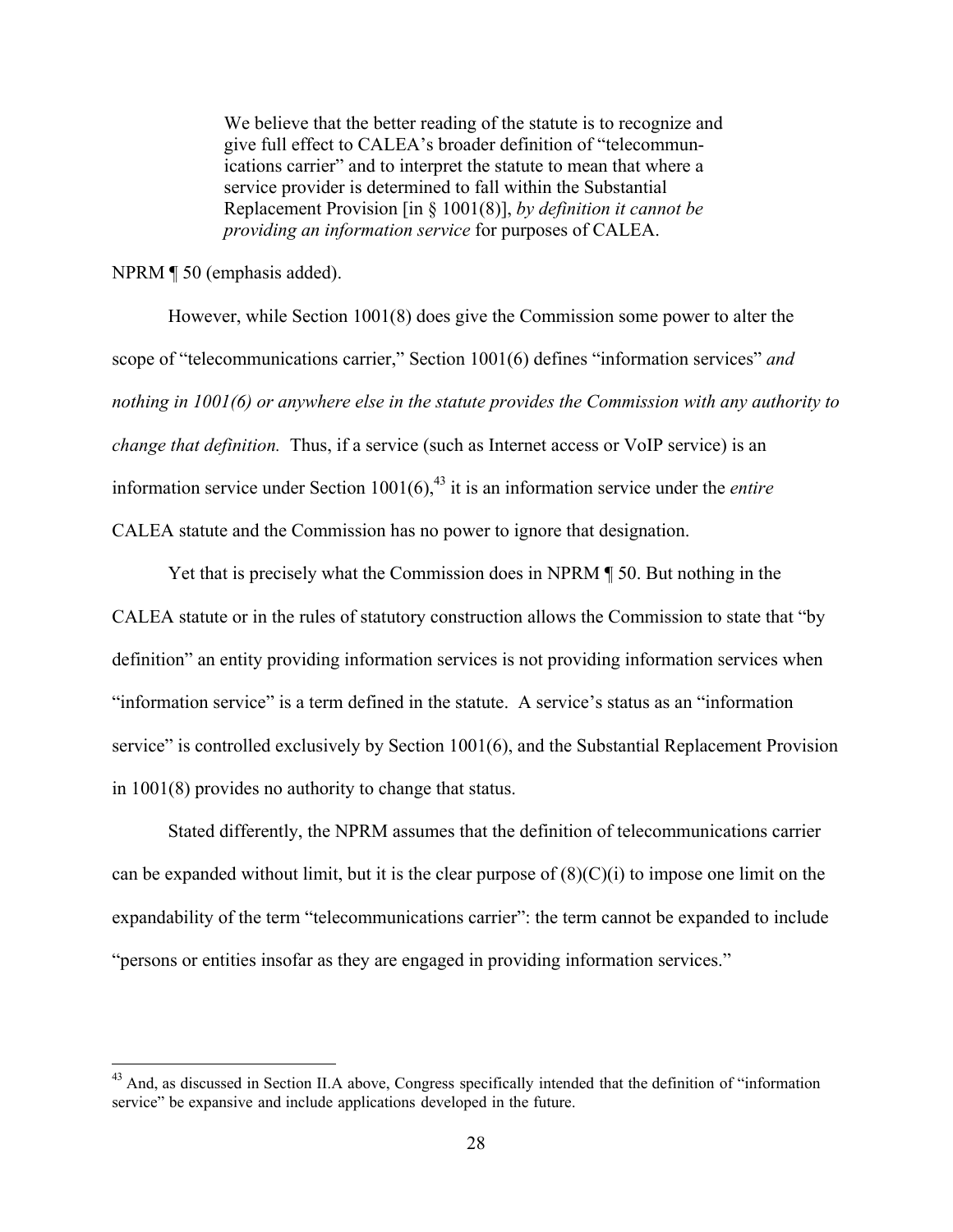#### 3. Section 1002(b)(2)(A) Plainly Excludes Information Services

Even if the Commission's interpretation of Section 1001(8) were correct (and it is not, as discussed above), and even if the Internet or Internet applications could be deemed to be a "substantial replacement" for local telephone service (and they cannot, as discussed below), those two assumptions are *irrelevant* because information services are *independently* excluded from coverage by CALEA under Section  $1002(b)(2)(A)$ . Section  $1002(b)(2)(A)$  flatly and categorically excludes information services *regardless* of the application of the "substantial replacement" test. In other words, even if the Commission could ignore the information service exclusion in Section 1001(8)(C)(i) based on the theory that it is trumped by  $1001(8)(B)(ii)$ , there is no authority whatsoever for the Commission to ignore the *separate* information services exclusion in Section 1002(b)(2)(A).

The NPRM conflates Sections  $1001(8)(C)(i)$  and  $1002(b)(2)(A)$  and refers to them as a single "Information Services Exclusion." See NPRM ¶ 50. But the two sections are wholly separate – the first defines "who" is covered by CALEA while the second defines "what" is covered by CALEA. Nowhere does the NPRM separately discuss or consider the unqualified declaration in Section 1002(b)(2)(A) that information services are not covered under the CALEA statute.

Section 1002(a) defines what an entity subject to CALEA must do, but Section 1002(b) defines a number of exceptions to those obligations. In contrast to Section  $1001(8)(C)(i)$ , which excludes application of CALEA to an information service *provider*, Section 1002(b)(2)(A) declares that the Section 1002(a) obligations cannot be applied to information *services*. The provision excludes a functionality, not a providing entity, and thus the exclusion does not turn on any characteristic of the providing entity (such as, for example, the assertion that the entity is providing a substantial replacement for local telephone service).

29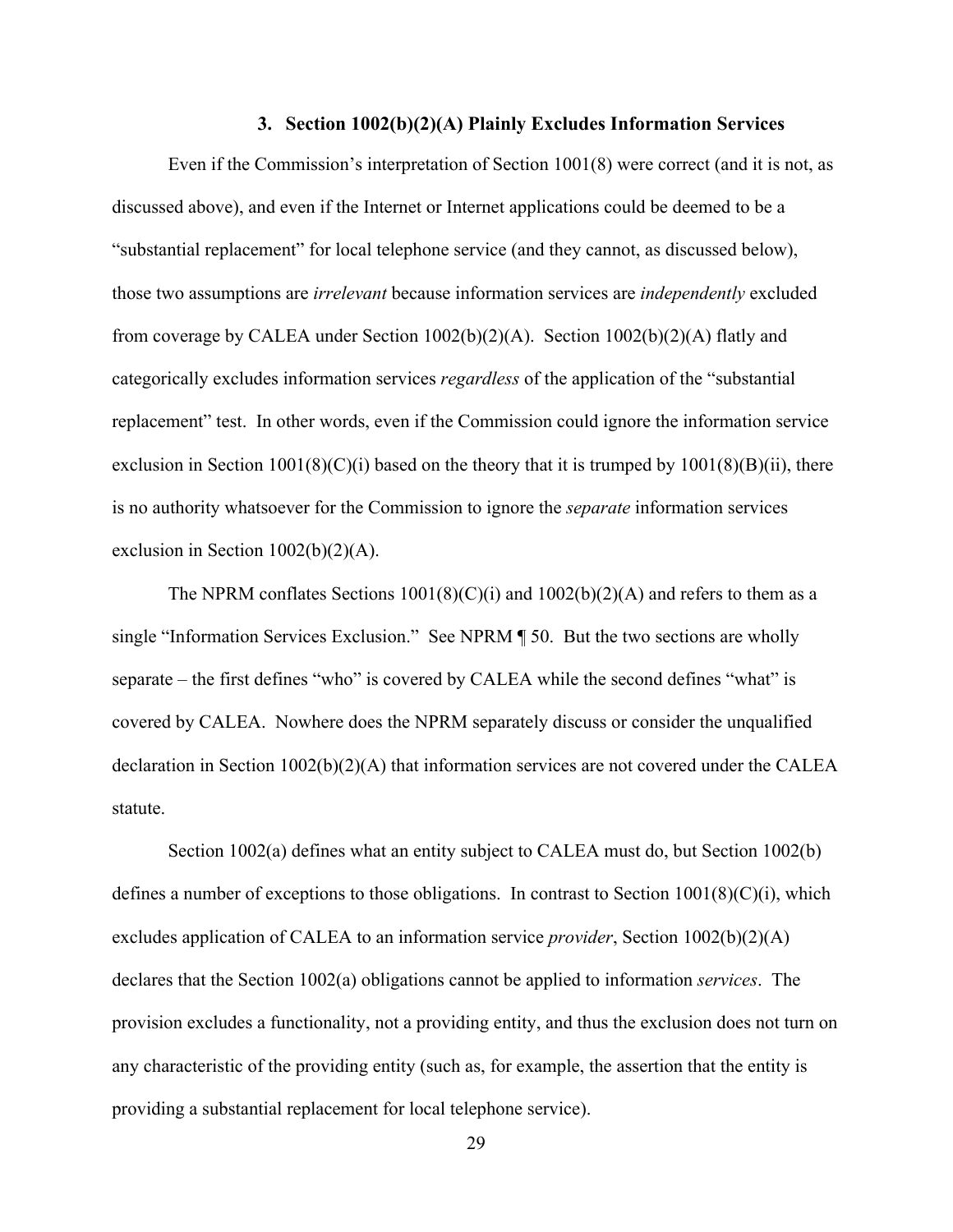Thus, even if an information service provider is validly considered to be providing a "substantial replacement" for local service, the provider *still* has no obligations under CALEA, because the Section 1002(a) obligations cannot be applied to information services. In other words, no matter how one defines "telecommunications carrier" under 1001(8) (which concerns the "who" CALEA can be applied to), information services are still excluded under 1002(b) (which concerns the "what" CALEA can be applied to). No matter who is arguably "subject" to CALEA, Section 1002(b)(2)(A) makes clear that CALEA cannot be applied to information services such as Internet access or Internet applications.

## D. The Differences Between the Definition of "Telecommunications Carrier" in CALEA and "Telecommunications Service" in the Telecommunications Act of 1996 Are Not, and Cannot Be, Significant for Purposes of This **Proceeding**

In NPRM ¶ 41, the Commission concludes that the definition of "telecommunications carrier" in CALEA is "more inclusive" than the definition of a similar term found in the separate and distinct Communications Act (as amended by the Telecommunications Act of 1996. According to the NPRM, the Commission is seeking to "give full effect to CALEA's broader definition of 'telecommunication carrier.' " NPRM ¶ 50. This justification fails for at least three reasons.

First, the statutory interpretation of Section 1001(8) that is called for here must determine what Congress meant *in 1994* when it enacted CALEA. Small differences between the CALEA language of 1994 and separate legislation passed two years later, in 1996, is an exceedingly weak bootstrap with which to justify an interpretation of the 1994 statute.

Second, and more fundamentally, the differences between the two statutory definitions of "telecommunications" have no relevance to the statutory question posed by the NPRM, which is whether Section 1001(8)(C)(i) trumps Section 1001(8)(B)(ii) or *vice versa*. Even if "switching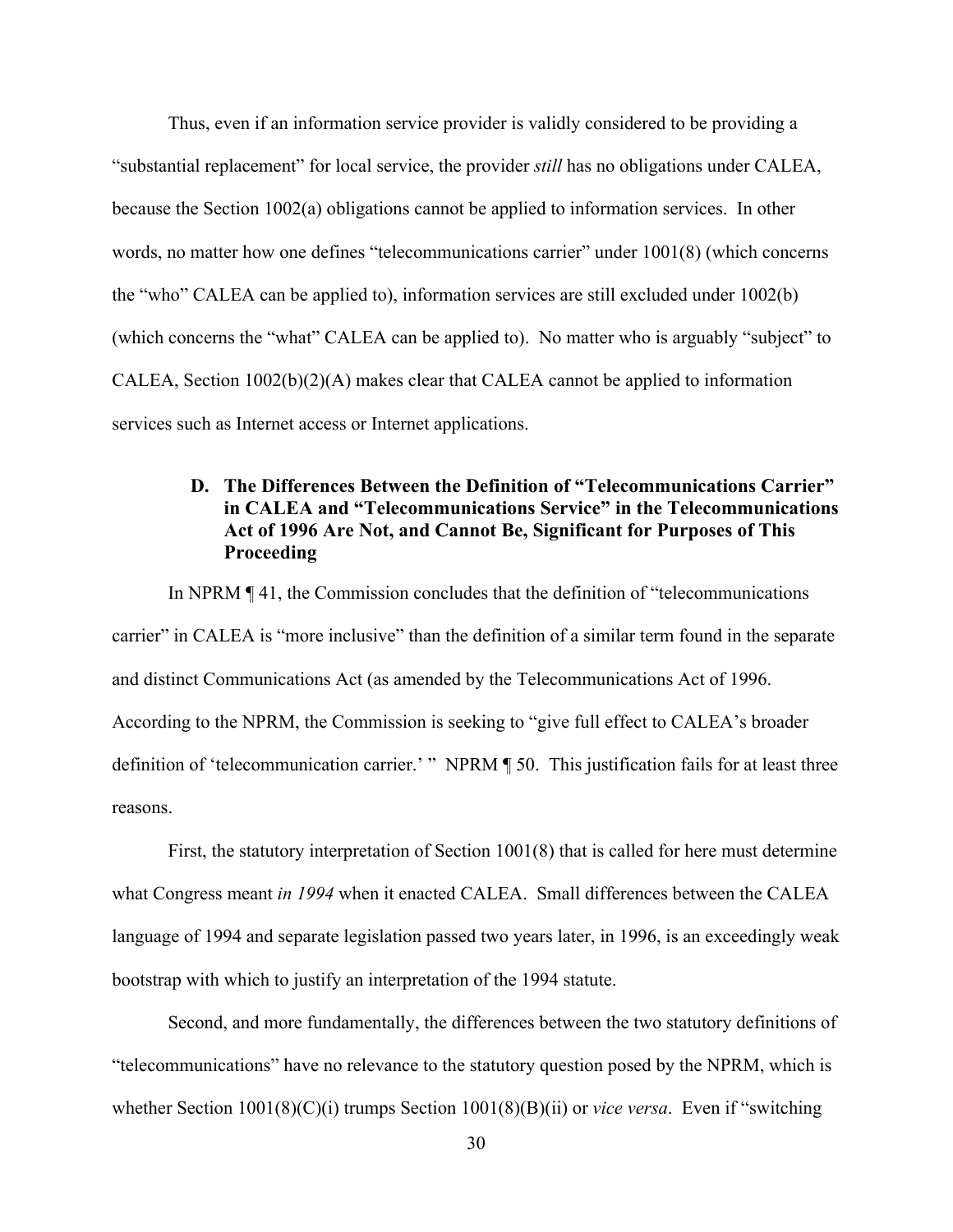or transmission" in CALEA were meaningfully broader than "transmission" in the Communications Act, information services and "entities to the extent they are providing information services" would still be excluded from CALEA.

Third, while the NPRM focuses on the definition of "telecommunications carrier," it gives little attention to the definition of "information services." Yet the definition of "information services" in CALEA is broader than the definition of information services in the Communications Act. The CALEA definition of "information services" includes "electronic messaging services," which is a far closer fit with VoIP applications than is "transmission or switching of wire or electronic communications."

The soundest conclusion is that the differences between the two statutes are insignificant for purposes of this proceeding.

## E. The NPRM's Analysis of the "Substantial Replacement Provision" in Section 1001(8)(B)(ii) is Contrary to the CALEA Statute in At Least Four Ways

Section  $1001(8)(B)(ii)$  – the "Substantial Replacement Provision" – states that the term "telecommunications carrier" can include:

> (ii) a person or entity engaged in providing wire or electronic communication switching or transmission service to the extent that the Commission finds that such service is a replacement for a substantial portion of the local telephone exchange service and that it is in the public interest to deem such a person or entity to be a telecommunication carrier for purposes of this title . . . .

As detailed in the following sections, the NPRM makes at least four significant errors in

interpreting and applying this language. First, the Commission wrongly concludes that the term

"wire or electronic communication switching or transmission service" can refer to Internet access

service or the provision of Internet applications. Second, the Commission incorrectly construes

the language "a substantial portion of the local telephone exchange service" to be a "functional"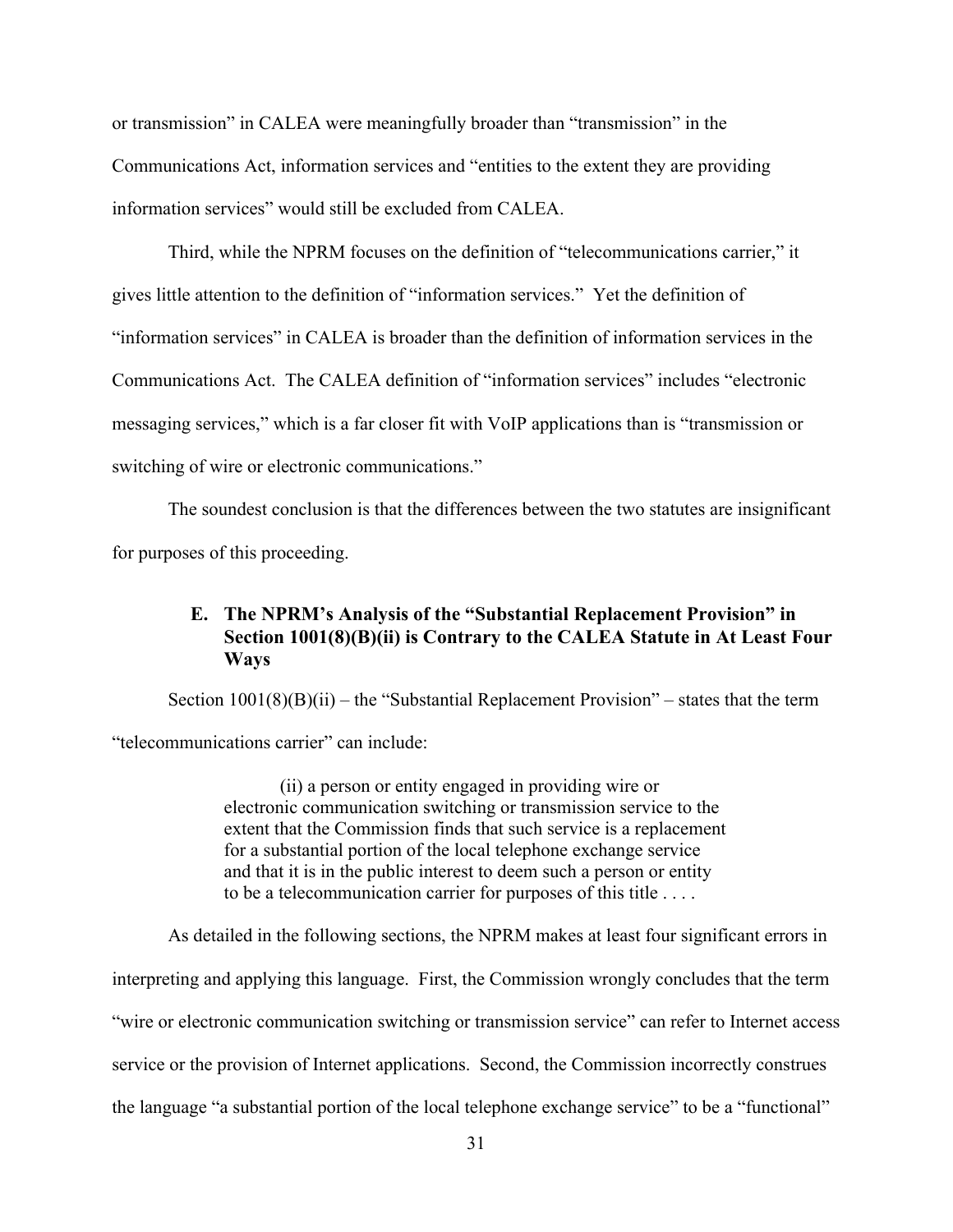reference to the replacement by any single subscriber of any single "function" for which telephones have historically been used (instead of a more natural market-share approach). Third, the Commission ignores the requirement that it identify a particular "person or entity" that is claimed to be a "substantial replacement." Finally, the Commission concludes that extending CALEA to the Internet is in the "public interest" in the absence of (a) any evidence of a problem that can be solved by such an extension, and (b) sufficient evidence of the impact on privacy, cost, innovation, competition and security of extending CALEA to the Internet.

### 1. The NPRM Distorts the Meaning of the Phrase "Switching and Transmission Services"

As discussed in detail above, *see supra* Sections II.A and II.B, when Congress passed the CALEA statute in 1994, it focused the statute narrowly on the PSTN. That was where law enforcement's problems were, and that was the narrow focus of the law passed. The only statutory reference to the Internet was by way of excluding "information services" from CALEA's coverage. Nothing in the statutory language or legislative history remotely suggests that the 1994 telephony terms "switching and transmission service" were intended to refer to routers and other devices used in the Internet. Indeed, the most significant reference to "switching" appears in three FBI diagrams of the past, present, and future "Operating Environments" for wiretapping, and all three diagrams (even the "future" diagram) refer exclusively to central office, IXC, and other telephony-oriented switches.<sup>44</sup>

Nevertheless, ten years later, with no reference to legislative history, NPRM ¶ 43 simply declares that "switching and transmission services" includes Internet routing and other packet technologies. As the Commission effectively admits in Footnote 103, the NPRM redefines, out

 <sup>44</sup> *See* Judiciary Hearings, at 34-35.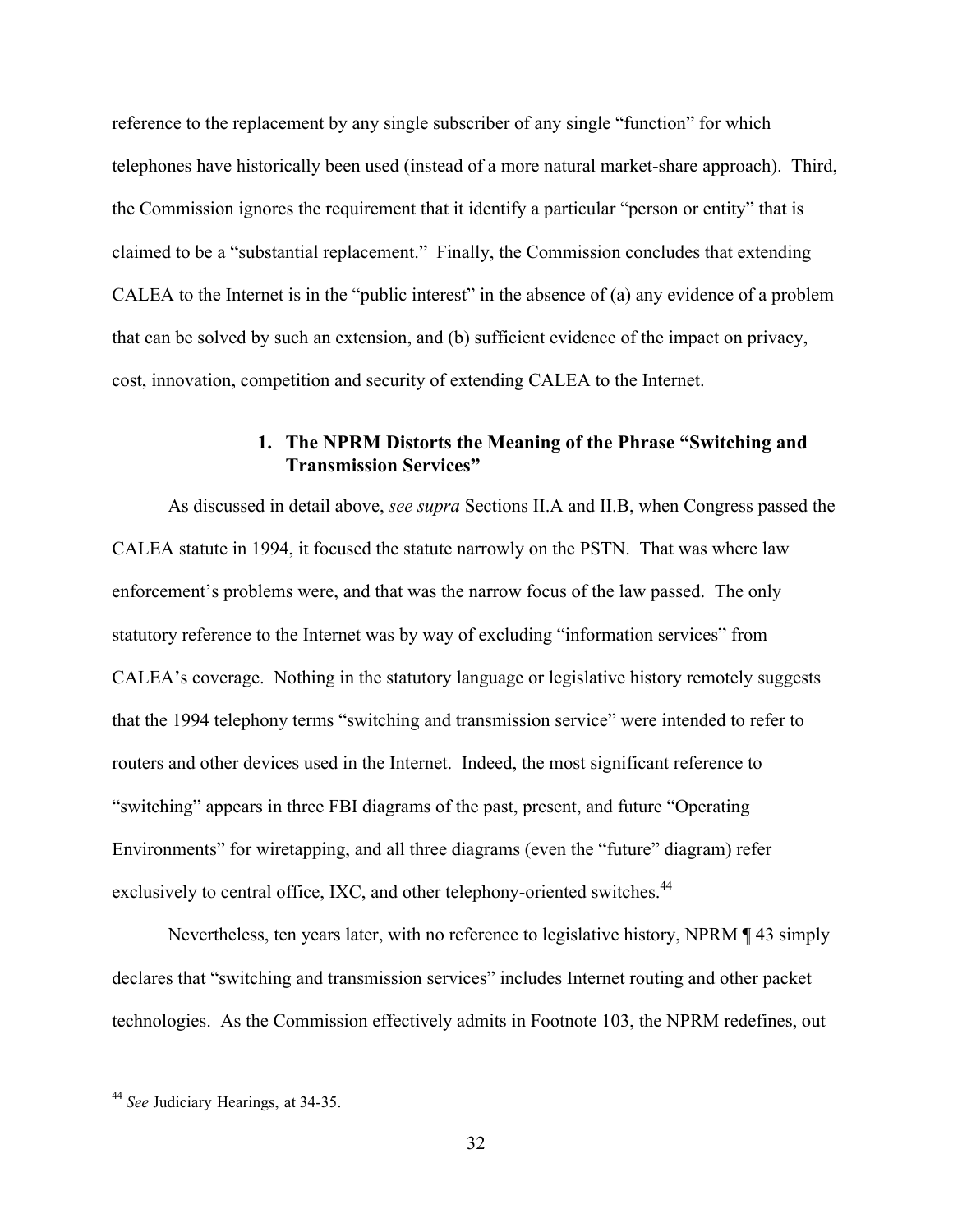of whole cloth, that language to include Internet devices and functions never contemplated in the statutory language.

Broadband access and VoIP services are not "switching and transmission services" as that term is used in the CALEA statute, and thus cannot be subject to an extension of CALEA under section  $1001(8)(B)(ii)$ . The NPRM's justification for its redefinition of the statutory language – the assertion that law enforcement agencies are "entitled" to certain information not covered by the statutory language, *see* NPRM footnote 103 – reflects the fact that the Commission has decided to extend CALEA to the Internet without regard to the words of the statute or the intent of Congress.

To bolster its "broad" reading of the term "switching," the NPRM relies on the *2003* edition of *Newton's Telecom Dictionary* to "interpret 'switching' in this section to include routers [and] softswitches . . . .<sup>45</sup> But far more relevant to the statutory interpretation question at hand is Newton's *1994* edition, which strongly reinforces the conclusion that in 1994 Congress would *not* have understood "switching" to encompass intelligent Internet devices. The 1994 edition did not even contain the term "softswitch," which was a technology developed in the late 1990s,<sup>46</sup> *after* CALEA was enacted (and there is no evidence that Congress foresaw the development of softswitches). Even more enlightening is a comparison between the 1994 and 2004 definitions of the "switch." The 1994 definition was one sentence long, it focused on circuit switching, and it did not mention routers.<sup>47</sup> In contrast, the 2004 definition is eleven sentences long, and draws a clear distinction between "voice switches" and "data switches"

 <sup>45</sup> NPRM ¶ 43 & n.103.

<sup>&</sup>lt;sup>46</sup> See Harry Newton, *Newton's Telecom Dictionary*, at 764 (20<sup>th</sup> ed. 2004) (describing development of softswitches "in the late 1990s").

<sup>&</sup>lt;sup>47</sup> See Harry Newton, *Newton's Telecom Dictionary*, at 997 (7<sup>th</sup> ed. 1994).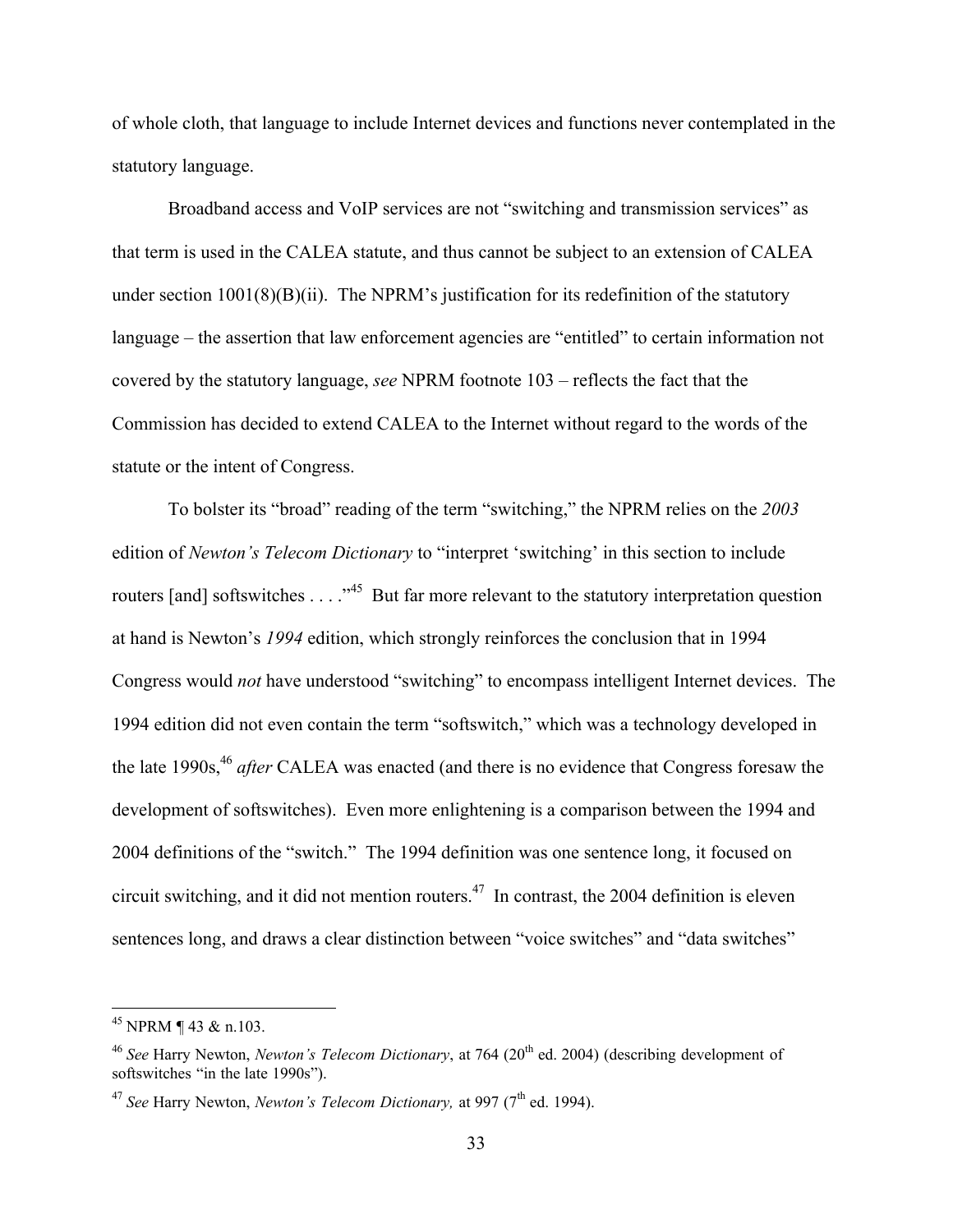(including "routers" in the latter category).<sup>48</sup> Directly contrary to the citation in the NPRM, *Newton's Telecomm Dictionary* provides strong evidence that the term "switch" as commonly used in 1994 was far narrower than today. By referring to "switching" in 1994, there is no evidence that Congress meant anything other than the common, traditional understanding of PSTN-located circuit switches.

That devices called "switches" exist in both telephony and Internet networks does not establish that the statutory term from CALEA applies to Internet devices. Switches and transmission services are one thing in a telephone system, quite another in the Internet. Circuit switched and packet switched networks, despite a similarity in terminology, operate in very different ways.<sup>49</sup>

The Commission should not make the mistake that, simply because both sets of computers (for virtually all telephony switching is currently done by computers) are called switches, CALEA applies to Internet switches and routers. Congress was crystal clear that CALEA did not apply to information services and the Internet. The sole focus of CALEA was on the PSTN, and the "switching and transmission" in the statute referred to telephony, not Internet, switches.

<sup>&</sup>lt;sup>48</sup> See Harry Newton, *Newton's Telecom Dictionary*, at 792 (20<sup>th</sup> ed. 2004).

<sup>&</sup>lt;sup>49</sup> In a circuit switched network, the paths along which information flows are, in a sense, "the property of the network." In response to a signal from one subscriber's line that it seeks to communicate with to another subscriber's line, the network creates a circuit. This circuit is remembered by the switches along the circuit and is kept constant for the period of the call. The actions of the switches can be traced either directly (in the case of a local exchange) or indirectly (in the case of a tandem switch) to a commercial relationship with the subscriber. A fundamental goal of telephony switches is to maintain control and accountability of circuits.

In a packet switched network, each packet is addressed and switched differently. There is no circuit to be remembered by the network, and the network keeps no record of the routings of the packets. A switch receives a packet, examines the address to which it is headed and routes it on toward its destination. The commercial connections between many of the intermediate switches though which a packet may pass and the originator or receiver of the packet is far more diffuse than in the circuit switched case. And unlike telephony switches, Internet switches are not designed to maintain control or accountability over circuits, but instead are designed to forward packets toward their destinations and then promptly forget about each packet.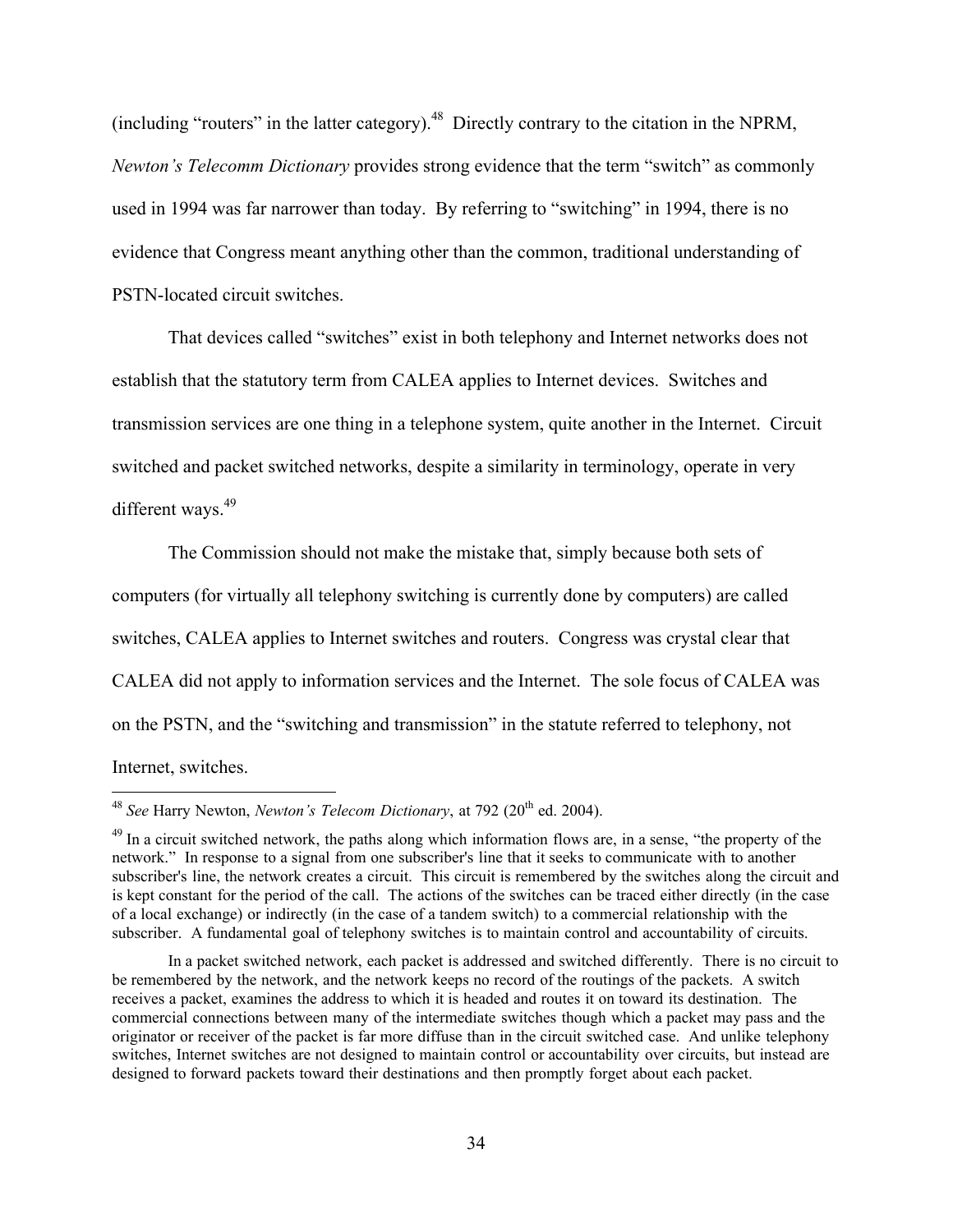## 2. The Commission's "Any Subscriber, Any Function" Test for Substantial Replacement is Contrary to the Statutory Language and Clear Congressional Intent.

The FCC's interpretation of "substantial replacement" is contrary to both the statutory language and the legislative history, both of which indicate that "substantial replacement" means broad penetration in a specific market.

In any statutory interpretation, the first question is whether the plain language of the statute is clear. The undersigned believe that the statute is clear, and that the plain meaning of the phrase "a replacement for a substantial portion of the local telephone exchange service" is that a non-common carrier service should be covered by CALEA only if it has replaced a significant percentage of local phone service in a specified market.

This common sense interpretation of the statutory language is consistent with the use of the phrase "substantial portion" in a non-CALEA-related context in the U.S. Code. As the Commission discussed in the CALEA *Second Report and Order*, the reference to "substantial portion" in 47 U.S.C. § 332(d)(3) (relating to whether "private mobile radio service" providers can be deemed to be "commercial mobile radio service" providers) plainly envisions an analysis with regard to market share.<sup>50</sup> Even the law enforcement petition that started this entire proceeding was based on a market-share-based understanding of the phrase "substantial portion."<sup>51</sup>

In this case, however, the limited record evidence on market share reveals that actual VoIP market share is not even remotely close to becoming a replacement of a "substantial

 <sup>50</sup> *Communications Assistance for Law Enforcement Act*, CC Docket No. 97-213, *Second Report and Order*, 15 FCC Rcd 7105, at 7118, ¶ 23. Section 332(d)(3) expressly references "of the public" while CALEA does not – thus § 332(d)(3), while supporting the conclusion that CALEA implies "of the public," it is not conclusive proof.

<sup>&</sup>lt;sup>51</sup> See Joint Petition for Expedited Rulemaking, filed by the U.S. Department of Justice, the Federal Bureau of Investigation, and the Drug Enforcement Administration, at 23-24 (Mar. 10, 2004).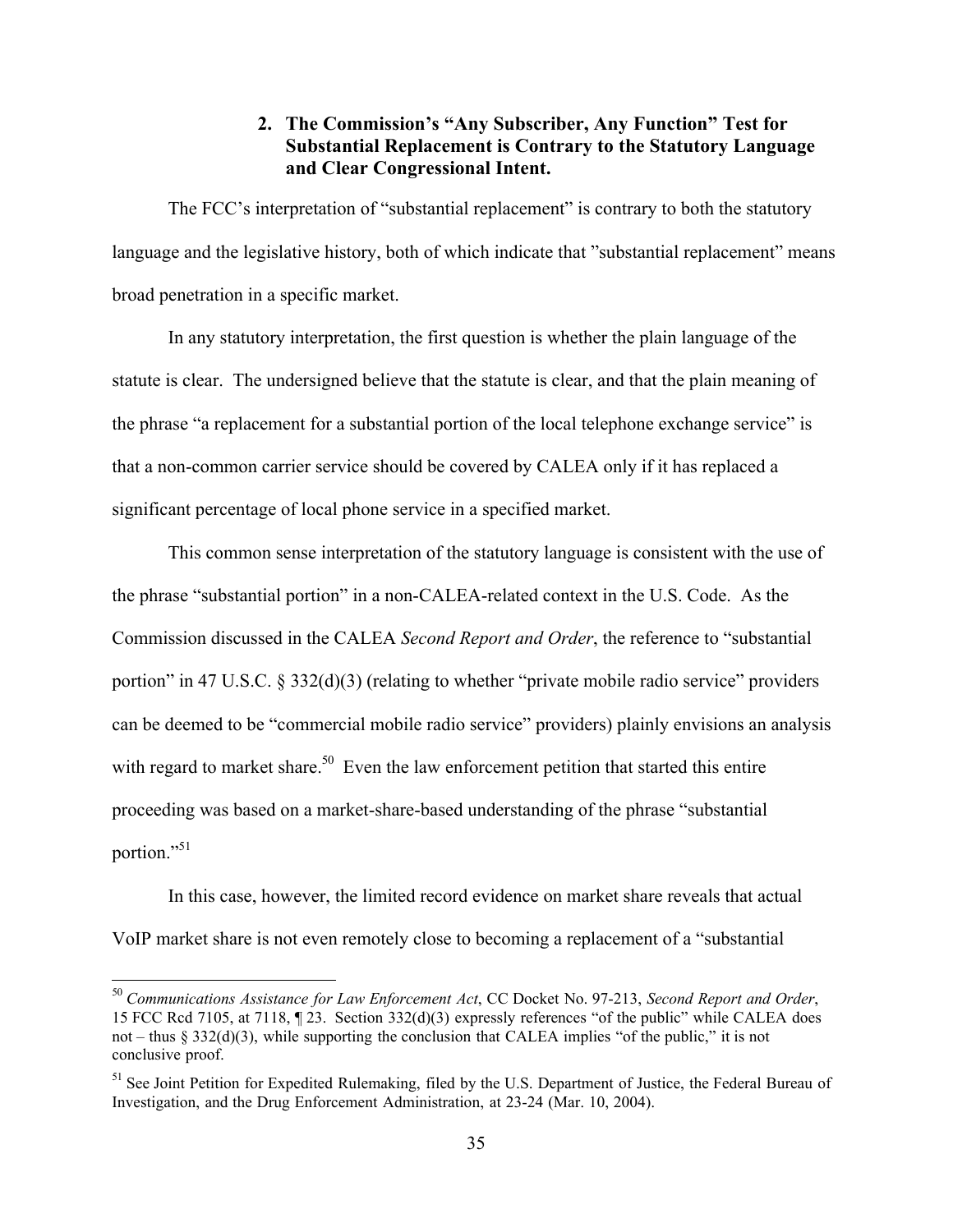portion" of local telephone traffic.<sup>52</sup> Under a straightforward reading of the statutory language, this lack of evidence would require a finding that CALEA should not be applied.

Instead of following the straightforward statutory meaning, however, the NPRM declared that the language was ambiguous. *See* NPRM ¶ 44. Such a declaration should have led to a review of legislative history to determine Congressional intent, but the NPRM noted and then ignored the legislative history, *id.*, which plainly indicates that the "substantial replacement" language *is* a market-share-based test. In the "section-by-section" analysis of the CALEA statute, both the House and Senate Reports explained the substantial replacement provision as follows:

> [F]or purposes of this bill, the FCC is authorized to deem other persons and entities to be telecommunications carriers subject to the assistance capability and capacity requirements to the extent that such person or entity serves as a replacement for the local telephone service to a substantial portion *of the public within a state*. 53

To the extent that the "substantial replacement" language is ambiguous, the legislative history squarely resolves the ambiguity in favor of a determination that the statutory language calls for a market share analysis.

The phrase "of the public within a state"<sup>54</sup> would make no sense under the "functional" analysis advanced by the NPRM. Under the functional analysis, the replacement of a single telephony "function" would invoke CALEA coverage, and would do so *wherever* the service provider operated. The House and Senate Reports, on the other hand, clearly call for a

<sup>&</sup>lt;sup>52</sup> The largest VOIP provider has only 130,000 customers worldwide, compared to 182 million local access lines in the United States.

<sup>53</sup> House Report, at 20-21 (emphasis added). *See also* Senate Report, at 21.

 $54$  The Commission inquires about this language at NPRM  $\P$  44 footnote 106.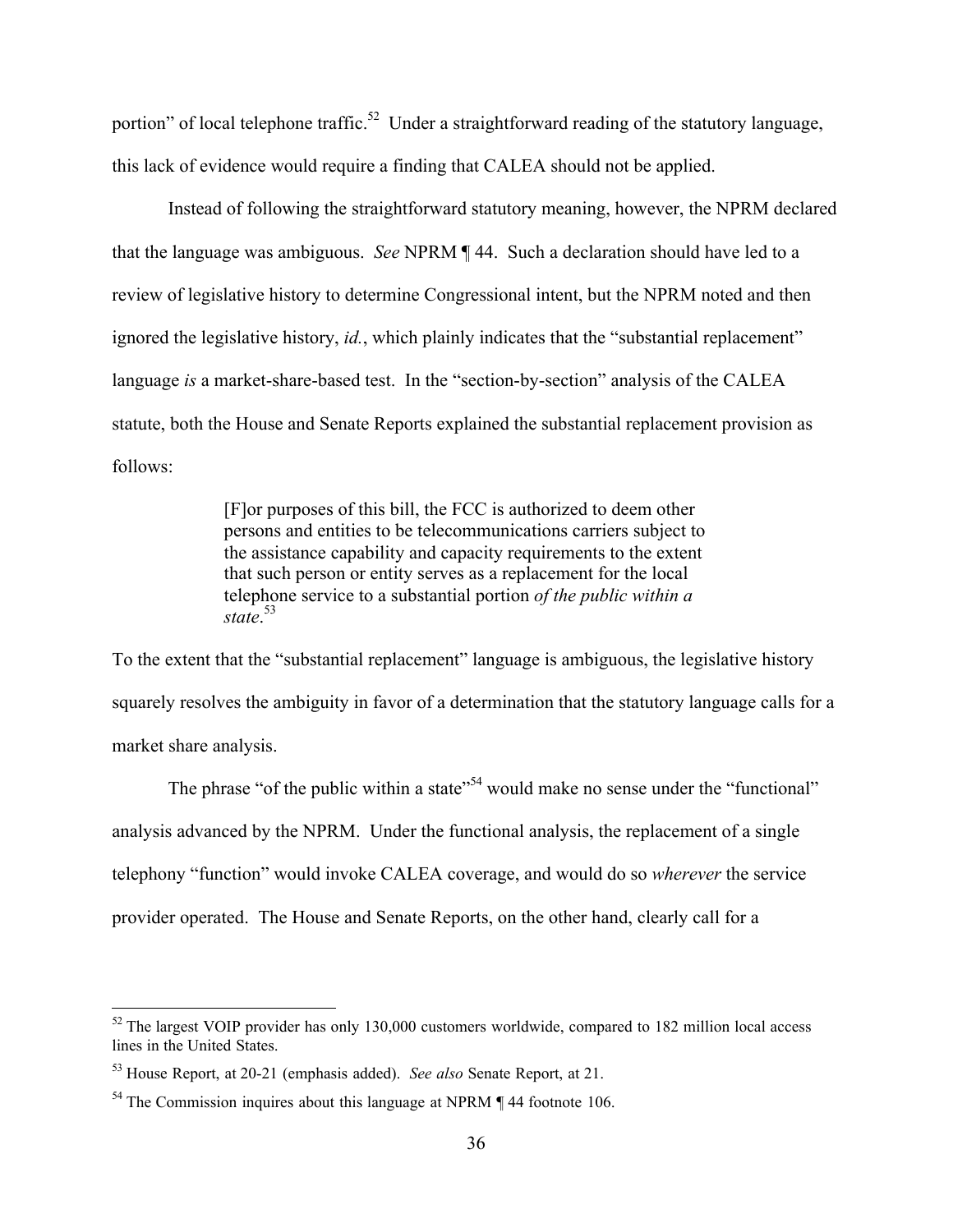geography-based market share approach. That "within a state" appears in both the House and Senate Reports makes the NPRM's functional analysis untenable.

The Commission treats the substantial replacement test as if it were an emerging companies test, suggesting that it would be less expensive to build in CALEA mandates before a technology was widely deployed or before a provider has built out a network. See NPRM ¶ 44. However, Congress clearly did not give dispositive weight to those considerations, and the Commission is powerless to second-guess Congress' policy judgment. Instead, Congress gave dispositive weight to avoiding the stifling of innovation and competition.<sup>55</sup> Congress decided that, on balance, it would be better to apply CALEA only to established market participants. Under the NPRM's "functional" approach, however, any brand new service provider would be subject to the full burdens of CALEA compliance on the first day of business so long as its new service duplicated a single function that previously could be accomplished using a telephone. Such a result would directly conflict with the Congressional concern about innovation and competition, which permeates both the text of the statute and the legislative history.

### 3. Similarly, the NPRM Ignores the Statutory Requirement that the Commission Identify a Specific "Person or Entity" Whose Service Has Become a "Replacement for a Substantial Portion of the Local Exchange Service"

Just as the NPRM ignores the need for market share data, so does it ignore the Section 1001(8)(B)(ii) requirement that the Commission evaluate whether a particular "person or entity" is providing a service that has replaced a substantial portion of local telephone service. The NPRM names no such person or entity, and no actual imposition of CALEA can be made until a particularized determination is made.

 <sup>55</sup> *See, e.g.,* Section 1008(b)(1)(G) (FCC shall consider "policy of the United States to encourage the provision of new technologies and services to the public").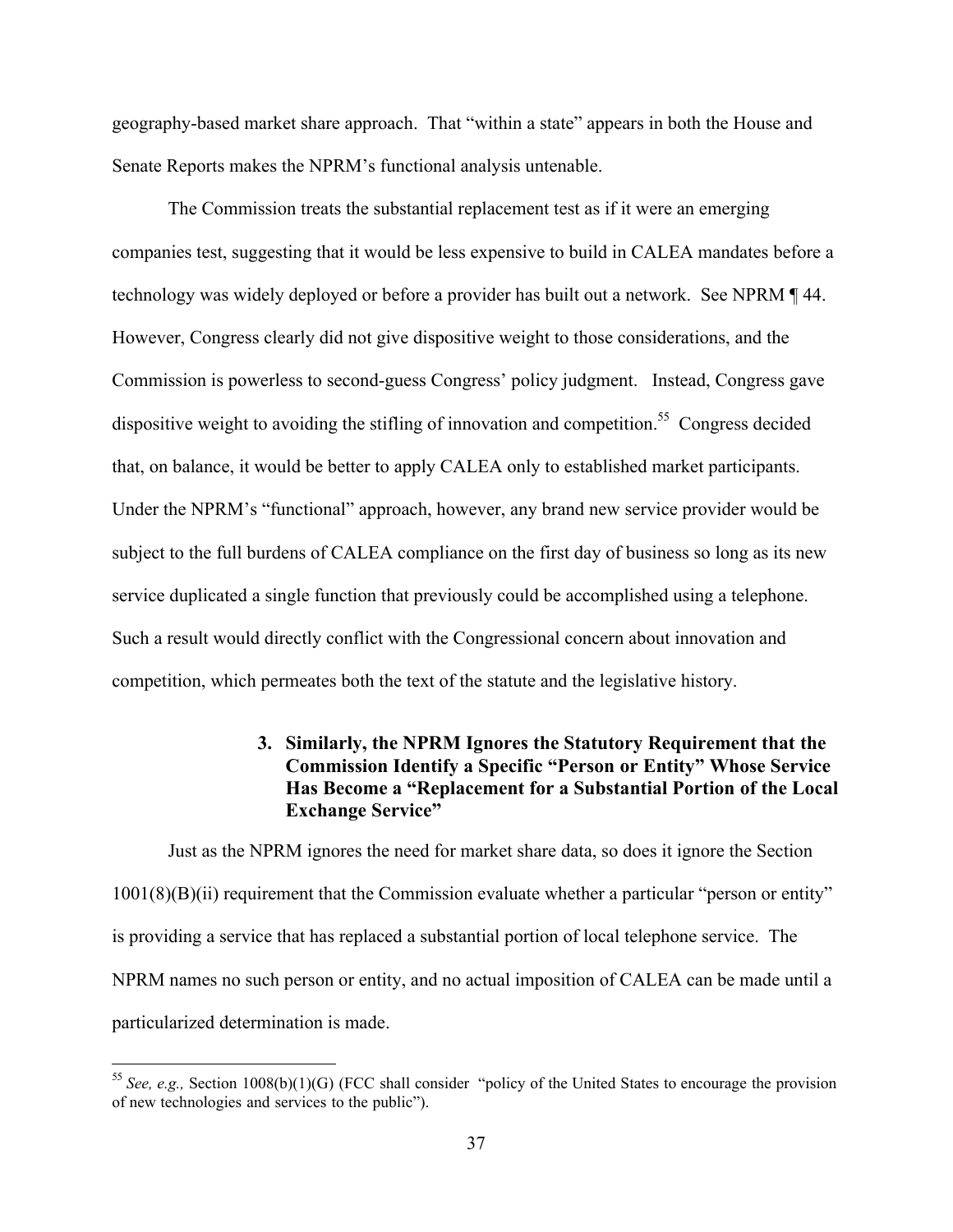The language from the legislative history addressed in the preceding subsection is also relevant here:

> [F]or purposes of this bill, the FCC is authorized to deem *other persons and entities* to be telecommunications carriers subject to the assistance capability and capacity requirements to the extent that *such person or entity* serves as a replacement for the local telephone service to a substantial portion of the public within a state<sup>56</sup>

Thus, both the statutory language and the legislative history make clear that a specific "person or entity" must be identified. Without any significant discussion, the NPRM ignores this requirement and instead simply declares that entire categories of service providers should be deemed to be "substantial replacements" and thus covered by CALEA.

# 4. Because the Commission Lacks a Sufficient Factual Record, It Cannot Complete the Public Interest Analysis Required by the Substantial Replacement Test.

As discussed above, *see supra* Sections I.A, I.B, II.E.2, and II.E.3, the Commission does

not even remotely have a sufficient factual record to establish:

- what problem exists that would be solved by extending CALEA to the Internet;
- what the impact of such an extension would be on the Internet;
- what "person or entity" is alleged to provide a replacement for phone service; or
- how much market share the person or entity currently controls.

Without that information being placed in the public record, the Commission is unable to assess the public interest as required by the statutory substantial replacement provision. In contrast to the stark lack of evidence that it would be in the "public interest" to extend CALEA to the Internet, the record is replete with numerous detailed discussions of the adverse impact on the

 <sup>56</sup> House Report, at 20-21 (emphasis added). *See also* Senate Report, at 21.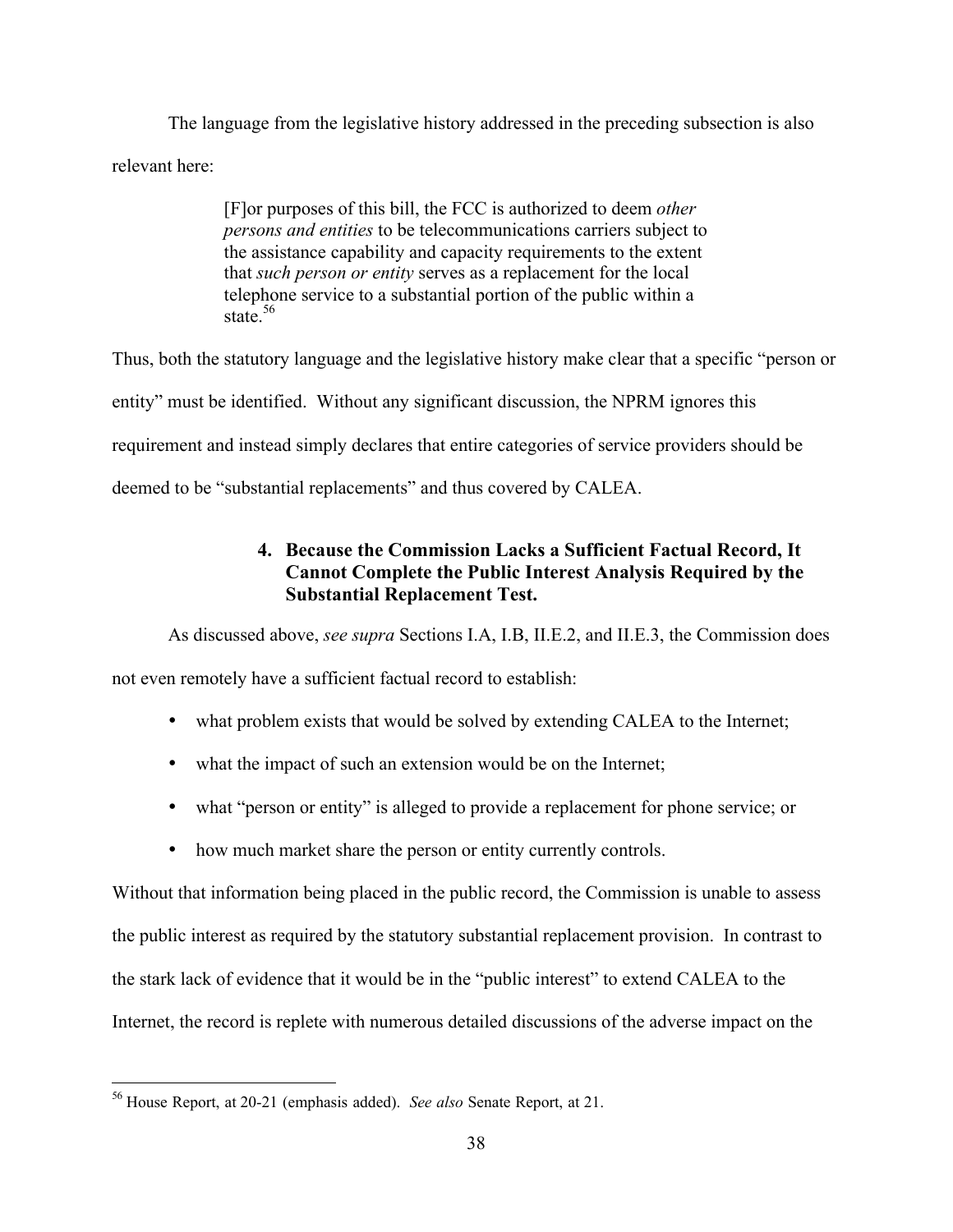public interest that such an extension would have. *See, e.g.,* Joint Reply Comments of Industry and Public Interest Organizations, at 4-6 (filed Apr. 27, 2004) (discussing increased costs to consumers and businesses, harm to innovation and U.S. technology development, and harm to privacy and security).

## 5. The Commission's Interpretation of Substantial Replacement Is the Functional Equivalent of the Prior Approval Process that the Commission Rejected and Should Likewise Be Rejected Because It Will Give the FBI De Facto Control Over Innovation, Which Would Not Be in the Public Interest.

The joint law enforcement petition wanted to require entrepreneurs and innovators to seek approval from the Commission if they thought that their innovations were not covered by CALEA. The NPRM properly rejects that request, but the "substantial replacement" test adopted by the Commission would have the same intrusive and disruptive effect. The NPRM's "functional" approach is effectively a single user test: if a single person uses a new Internet service or feature to perform a function for which the subscriber previously used the PSTN, then the service is a substantial replacement. Since virtually every Internet application can be used for something that someone previously used the telephone for, every Internet application potentially comes under the substantial replacement test. Messages can now be sent by email or instant messaging instead of a phone call; pizza can now be ordered over the World Wide Web; technical support for consumer products is now often web-based; and questions to radio talk shows can now be sent by e-mail or SMS. And the "functional" replacements for the telephone system will only increase: phone consultations with a doctor will be done through telemedicine applications, and some parents might track their teenager's whereabouts with a location tracking application instead of phone calls.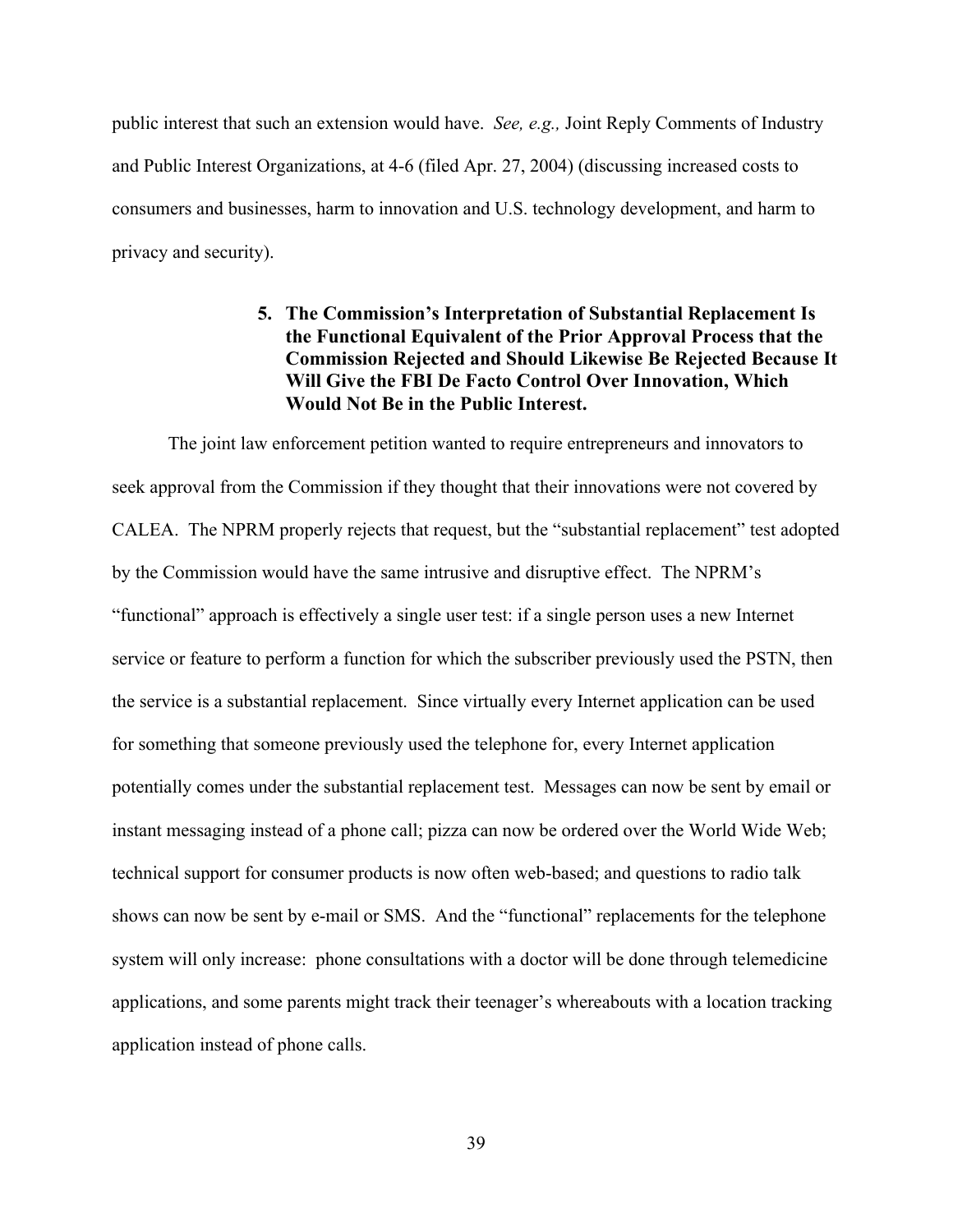The NPRM's "functional" approach would force innovators, before going to market, to ask the Commission for a decision that their service or application is not covered by CALEA, an onerous requirement that innovators have never before faced. The only other alternative is equally onerous and unprecedented – to take the proposed new service or application to the FBI for design advice to ensure that the technology would be deemed compliant. Regulatory uncertainty is the enemy of innovation. Faced with the possibility of retrospective CALEA coverage as soon as they deploy to even a few customers, innovators would be compelled to meet the FBI's demands for what could well be an unpredictable set of punch list items that will be different for each application or service. The harm done to innovation and technology development would be far reaching. Such a process, implicit in the NPRM's decision, is a far cry from the deference to innovation, competition and industry-led standards setting that Congress reflected in CALEA.

#### F. CALEA Imposes No Obligations with Respect to Applications

In the NPRM, the Commission, perhaps unconsciously, made a leap that is unsupportable, by extending CALEA to applications. The fact is, when Congress imposed CALEA on the PSTN, it created no obligations with respect to "applications" (whether voice, fax, or data). Under CALEA as applied to the PSTN, carriers are required to deliver Internet communications carried over telecommunications services, but they are not responsible for analyzing the nature of such communications or for distinguishing among different kinds of communications. Congress made clear that "[l]aw enforcement is responsible for determining if a communication is voice, fax or data and for translating it into useable form."<sup>57</sup> Under the terms of the statute, there is nothing about packet technology (as opposed to circuit switch technology)

 $57$  House Report, at 22.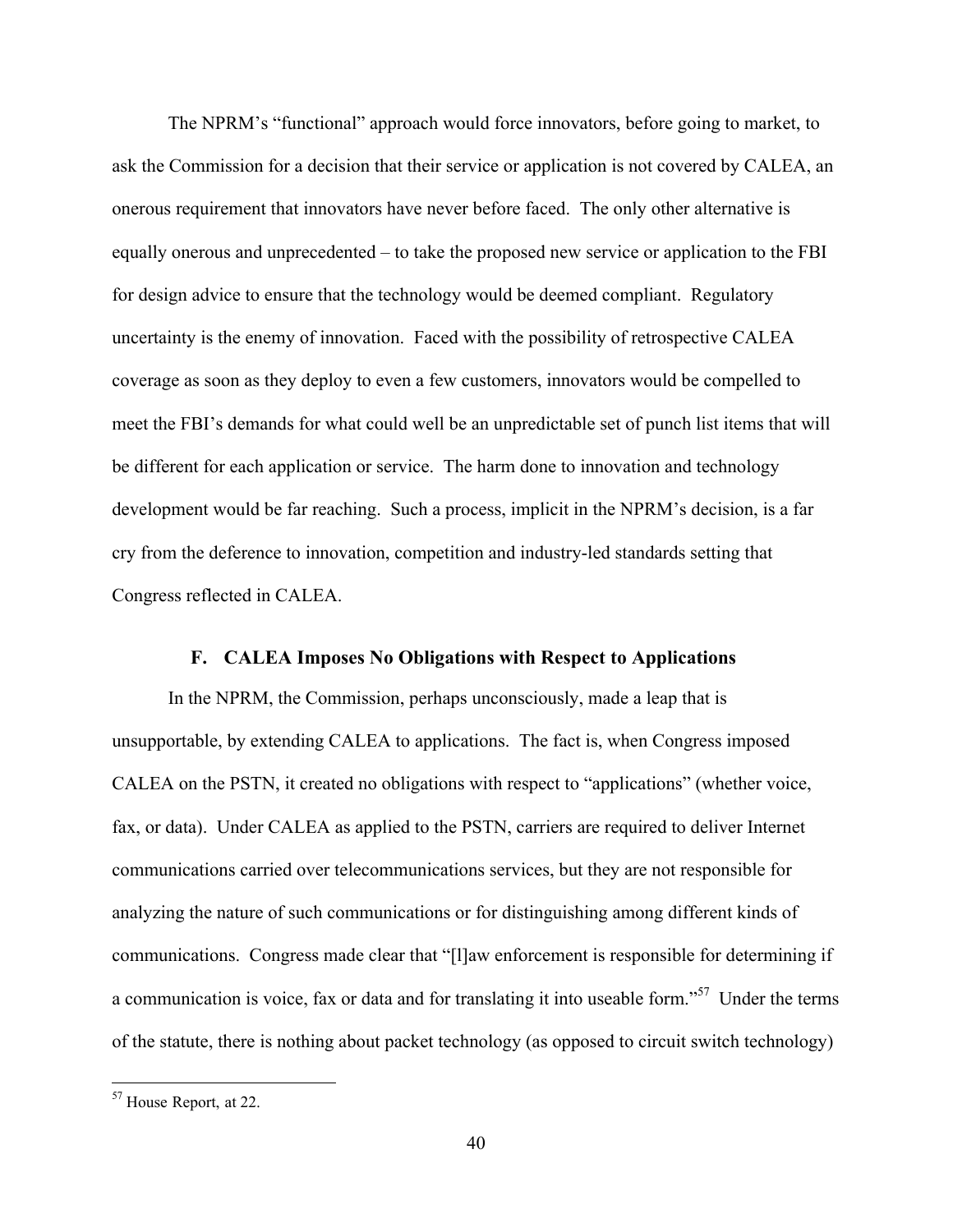that justifies imposing any obligations on the providers of broadband Internet applications. Just as CALEA does not apply to manufacturers of fax machines or to providers of email services, applications that operate over the PSTN, so also CALEA cannot be applied to designers and providers of applications such as VoIP, which operate over the broadband Internet. Even if broadband access could be covered under CALEA, applications would not be covered.

### III. IF THE COMMISSION PROCEEDS – CONTRARY TO THE TERMS OF THE STATUTE – TO APPLY CALEA TO THE INTERNET OR ANY INTERNET APPLICATIONS, THE OBLIGATIONS AND EXPECTATIONS UNDER CALEA MUST BE TAILORED TO FIT THE INTERNET.

This section discusses ways that, if the Commission ignores all of the foregoing statutory constraints and other arguments, it should at least minimize the harm that its extension of CALEA to the Internet will do by tailoring CALEA's application to the realities of the Internet.<sup>58</sup> To be clear, however, the fact that the following points are advanced in no way minimizes the significance of the above arguments. If the Commission ignores the above arguments, it is highly likely that any final rules will be challenged in court, and highly likely that those rules will be overturned.

## A. The "Managed" vs. "Non-Managed" VoIP Distinction Is Unclear and May Lack Theoretical or Practical Consistency.

The undersigned agree with and support the NPRM's tentative conclusion that "nonmanaged" VoIP should not be subject to CALEA, *see* NPRM ¶ 58. However, we believe that the NPRM does not adequately define the distinction between "managed" v. "non-managed" VoIP. In large part, this flows from the failure of the NPRM to specifically identify VoIP

<sup>&</sup>lt;sup>58</sup> Notwithstanding all of the arguments set out in Sections I and II, the undersigned do appreciate the fact that the Commission worked to minimize the harmful impact that would flow from the extension of CALEA to the Internet and to Internet applications. The Section contains additional important statements and clarifications that would further reduce the negative consequences.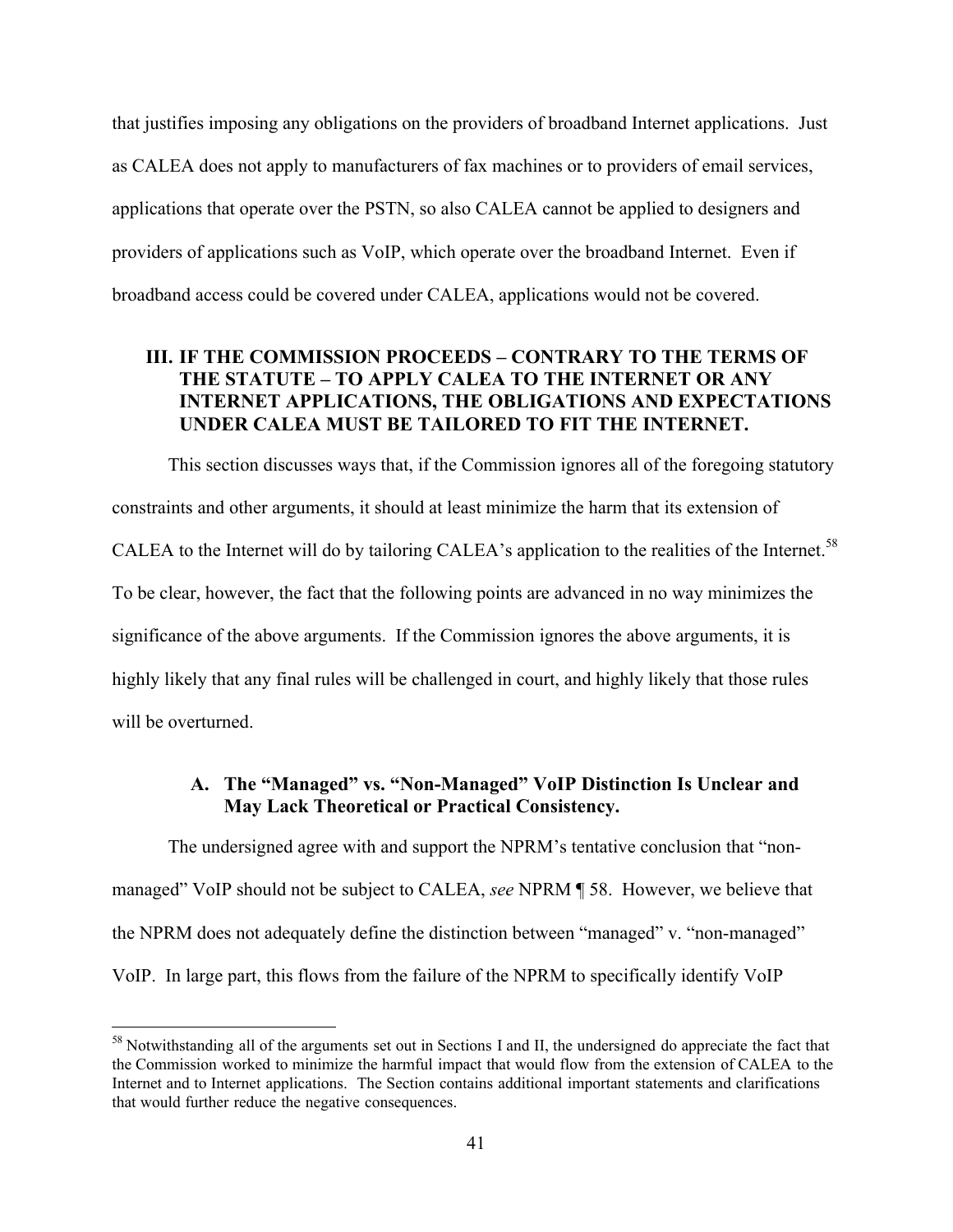providers that would be covered under the rule and their obligations. That in turn flows from the general failure of Petitioners or the NPRM to specify what covered entities will bear what obligations. Until the Commission is able to specify what kind of entities have an obligation to deliver content, what kind have an obligation to deliver call-identifying information, what kind are required to deliver both, and what call-identifying information means in the Internet context, the managed vs. non managed distinction will likely be unclear and confusing. Without such definition, the dichotomy may evaporate in the face of factual reality (especially because some entities provide both managed and unmanaged VoIP). There is a risk that a focus on "management" may open a new debate as to the reach of CALEA, and have resulting detrimental effects on all concerned (including the Commission and law enforcement).

Without greater clarity, the managed/non-managed distinction could chill innovation, especially among VoIP and other application providers that do not connect to the PSTN. In their simple form, such providers would be viewed as non-managed under the NPRM. But adding additional features such as conference calling and follow-me services could require the provider to engage in a small amount of "management," which under the NPRM could subject the provider to the full panoply of CALEA obligations.

## B. The NPRM's Recognition That University Computer Networks and Other Private Networks are Not Covered by CALEA Should Be Definitively Declared by the Commission as Part of Any Extension of CALEA to the Internet.

CALEA does not apply to private networks.  $47 \text{ U.S.C. } \S 1002(b)(2)(B)$ . The fact that a private network connects to a public network does not bring it within CALEA, for otherwise every switchboard (which is a private network) would be subject to CALEA, which is clearly contrary to the statute. Also, the fact that a private network uses facilities of the public network does not make it subject to CALEA. The fact, for example, that a corporation connects two of its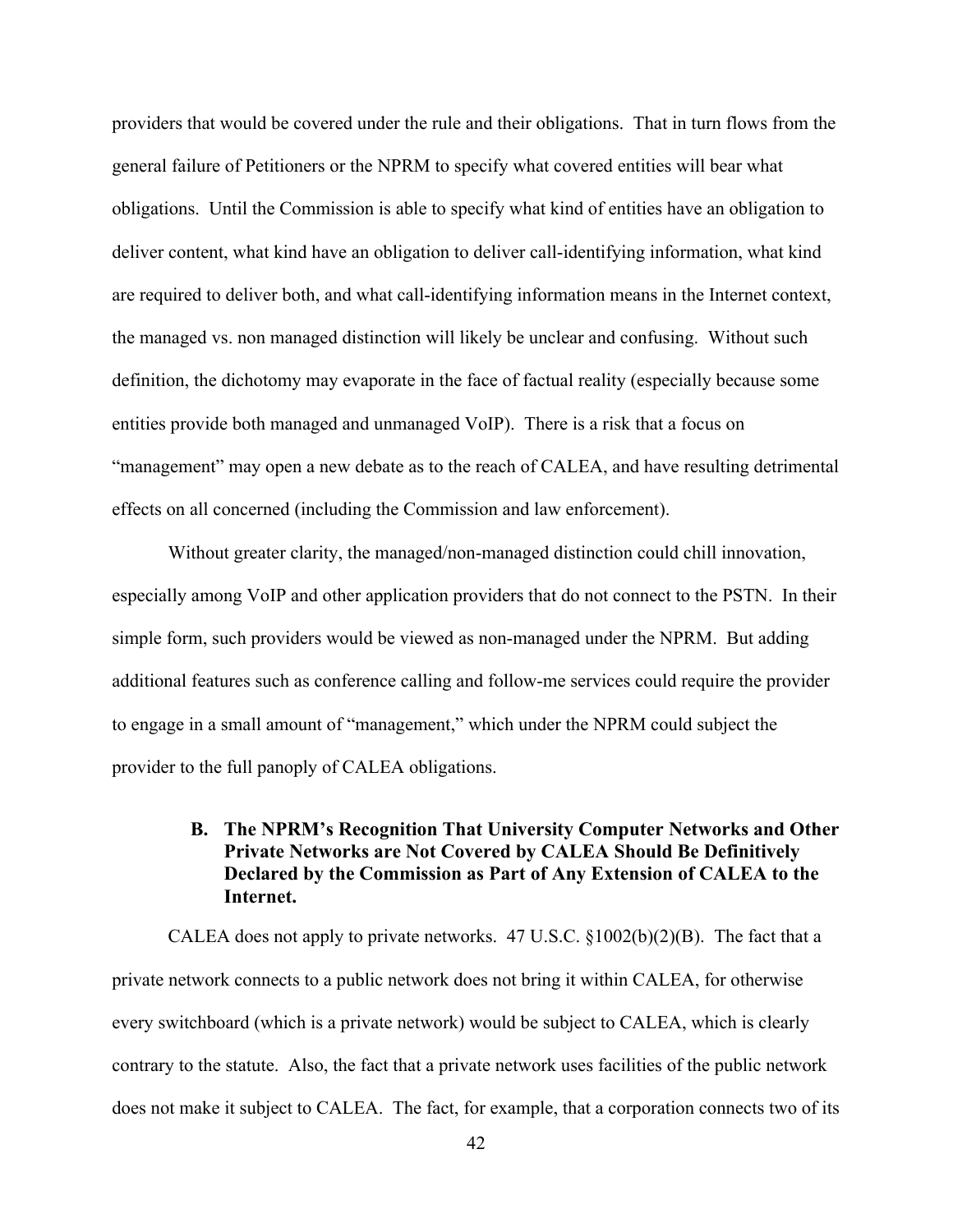offices via lines that are part of the public network does not make that corporation's network subject to CALEA. If the Commission extends CALEA to the Internet, it needs to make it clear that the same principles apply to data networks. The fact that a data network connects to the public Internet does not make it subject to CALEA. And the fact that a private data network uses facilities of the public Internet does not make the private network subject to CALEA. Similarly, just because some telephone private networks have moved onto IP networks does not alter the fact that they are private networks excluded from CALEA, even if they are used for some telephony "function" or connect in some way to the PSTN.

## C. The NPRM's Recognition That "Peer-to-Peer" Internet Applications Create "Private Networks" and Thus Cannot be Covered by CALEA Should Be Definitively Declared by the Commission as Part of Any Extension of CALEA to the Internet.

As the NPRM concludes, Internet applications that only "talk" or communicate with other Internet applications are most appropriately viewed under CALEA as "private networks" (which are expressly excluded from the reach of CALEA by Section  $1002(b)(2)(B)$ ).<sup>59</sup> Indeed, such applications are both information services and create private networks (even though those private networks use the public Internet).<sup>60</sup>

To minimize the negative repercussions of extending CALEA to the Internet, it is vital that the Commission declare expressly that "Internet-only" applications and communications are not covered by CALEA. Because the Internet has been so clearly excluded from CALEA coverage since 1994, any change in that regime is very likely to cause disruptive uncertainty within the technology development community. It is very important that the Commission make the limits of the NPRM crystal clear.

 <sup>59</sup> *See* NPRM ¶ 58.

<sup>60</sup> *Id.*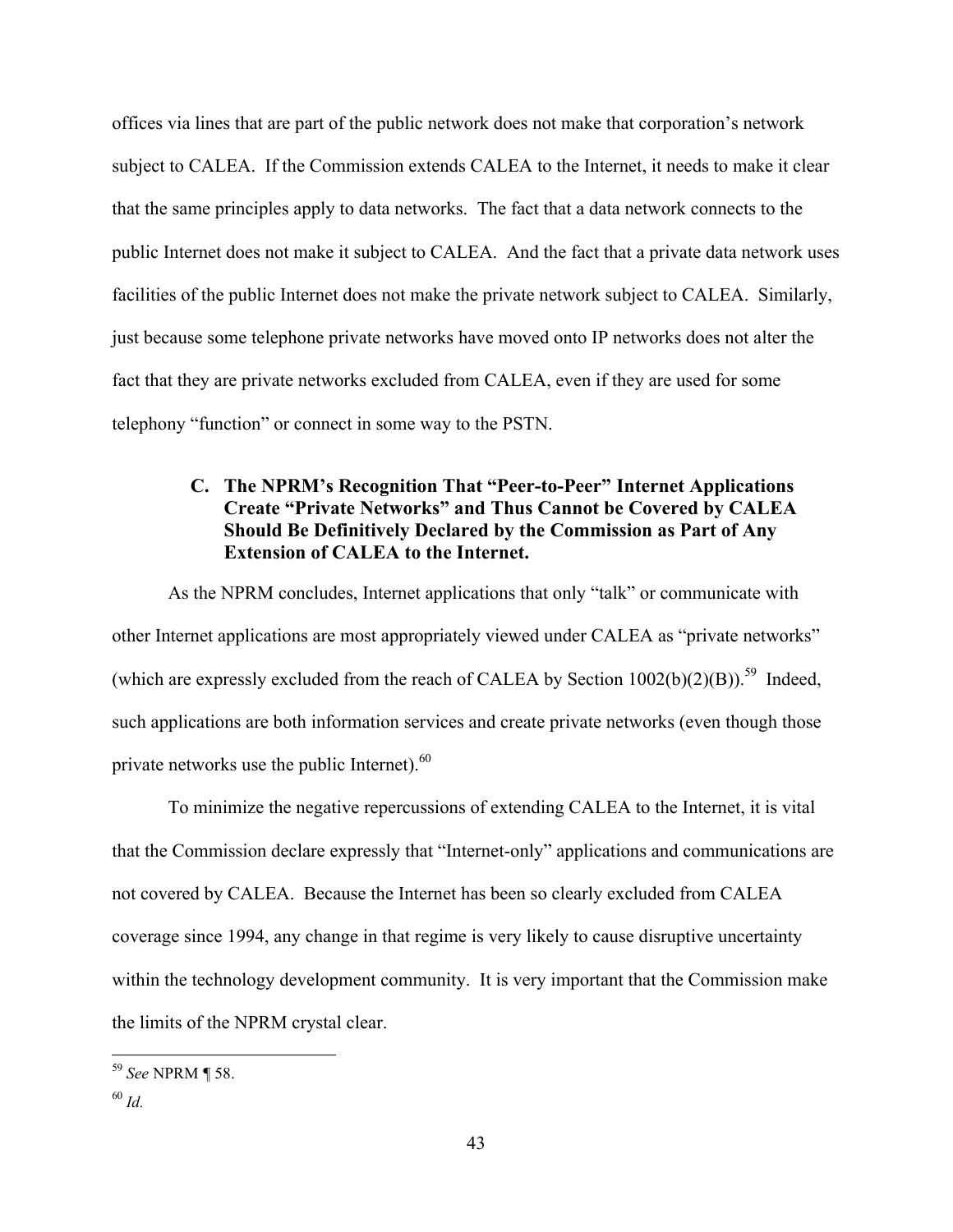D. Because of the Extraordinary Diversity and Unforeseeable Nature of Internet Applications, and Because Law Enforcement is Prohibited From Imposing Design Mandates on Applications, the Commission Should Declare that the Only Information that is "Reasonably Available" is Information that the Application Provider Already Creates and/or Obtains for its Own Business or Technical Purposes.

In Section 1002(b)(1)(A), Congress articulated a strong policy against design mandates, stating an unqualified prohibition on any effort by law enforcement to force applications providers to build law-enforcement-mandated functions into the applications. More recently, in the USA PATRIOT Act, Congress reaffirmed its strong policy against design mandates. Pub. L. 107-56, § 222, 115 Stat. 292-93.

In the Internet space – in contrast to the PSTN – there is enormous diversity among applications, with many more applications and applications that can vary greatly from provider to provider. Unlike with the PSTN, the feature sets of similar applications offered by different providers are generally not homogeneous. Given the diversity of applications on the Internet, and in light of law enforcement's aggressive approach during the first implementation of CALEA in the 1990s, it is critical that the Commission make clear that no entity subject to CALEA as a result of this proceeding will be required to collect or create any information in order to comply with CALEA that the entity does not otherwise collect or create for its own business or technical purposes.

In the context of broadband access providers, the Commission should make clear that law enforcement cannot impose on such providers any obligation to "decode" or categorize individual packets within a target's packet stream. Just as the telephone company cannot be

44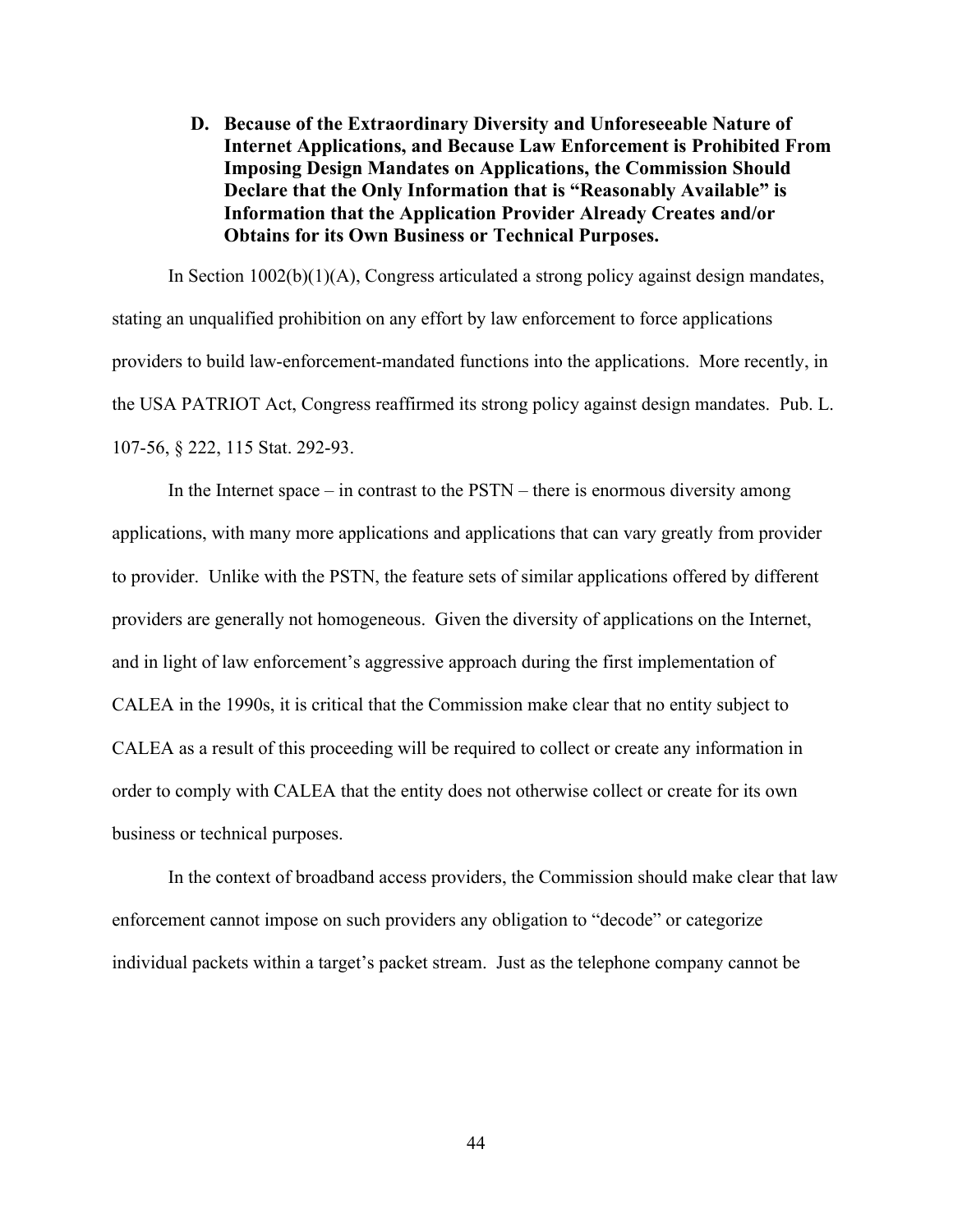mandated under CALEA to discern between voice, fax, and data, <sup>61</sup> broadband access providers cannot be mandated to separate out any particular types of Internet traffic.<sup>62</sup>

The guideline proposed by the NPRM – that information will not be considered to be "reasonably" available if the information is only accessible by "significantly modifying a network<sup>"63</sup> -- is *not* a sufficient protection against law enforcement overreaching. The concept of "significantly modifying a network" standard is wholly inapplicable to Internet applications, the design of which may never involve any "modification" to a "network." The proposed "significantly modifying a network" may well be an appropriate standard in the PSTN, but when an application is wholly created in software within an application server (such as a SIP server), the "network modification" standard provides no protection at all.

To enforce CALEA's prohibition on design mandates as applied to the new world of the Internet, the Commission must make clear that CALEA compliance is limited to the information that an entity otherwise collects or creates for its own business or technical purposes.

# E. Because IP Addresses and SIP Information Can in Some Cases Reveal the Physical Location of a Subscriber, Such Information Cannot be Subject To Production under CALEA Based Only on a Pen Register or Trap and Trace Order

Section 1002(a)(2) expressly precludes using CALEA to provide call set-up information to law enforcement where such information "may disclose the physical location of the subscriber" unless law enforcement obtains court authority higher than a pen register or trap and

<sup>&</sup>lt;sup>61</sup> "Law enforcement is responsible for determining if a communication is voice, fax or data and for translating it into useable form." House Report, at 22.

 $^{62}$  If the broadband provider is also a VoIP provider, and if a court holds that CALEA can in fact be applied to VoIP, then the broadband provider would have the obligations of a VoIP provider – but only with regard to VoIP traffic that the provider administers.

 $63$  NPRM ¶ 68.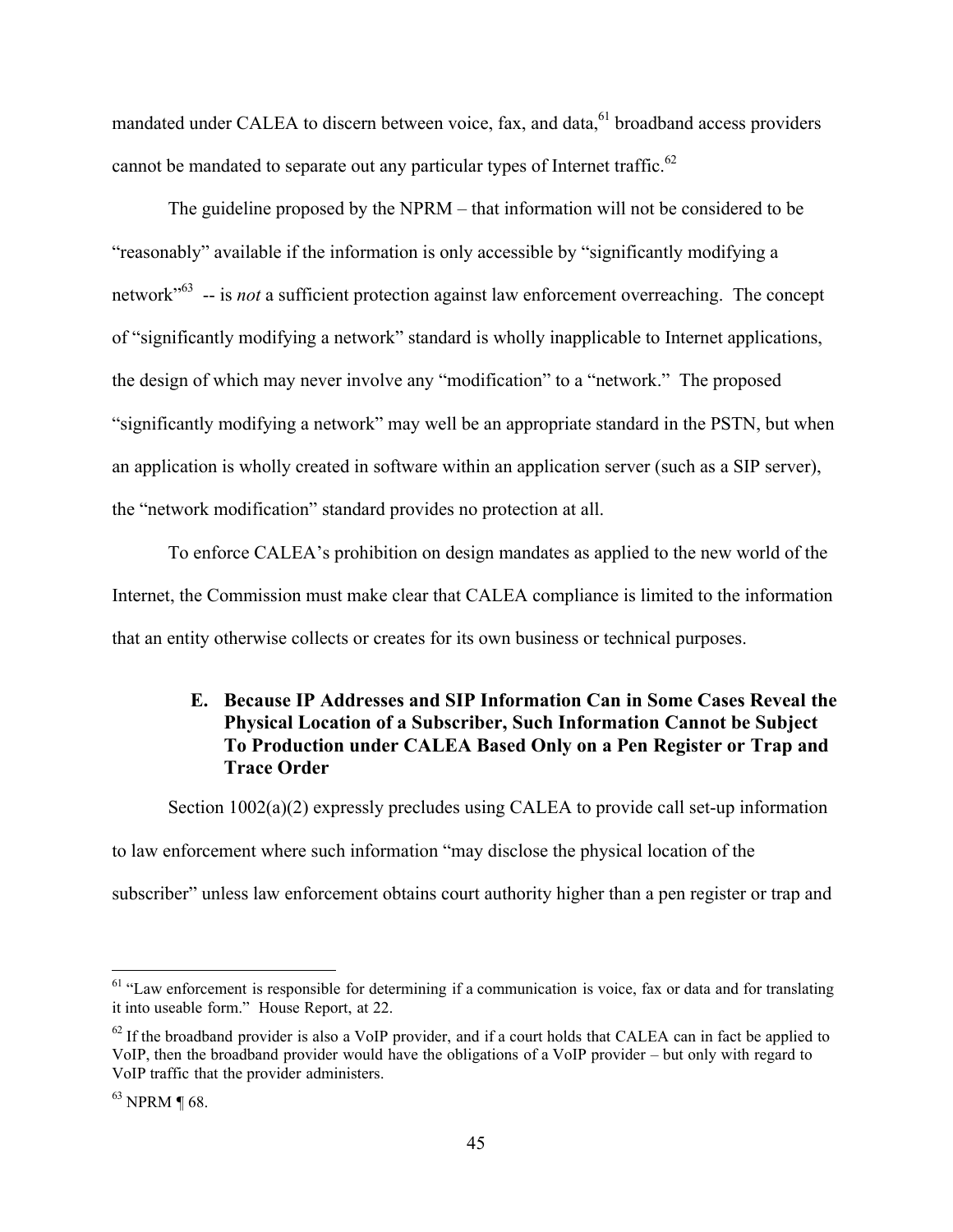trace order (except to the extent a telephone number discloses location).<sup>64</sup> In translating this prohibition into the Internet context, the Commission must make affirmatively clear that *all* interceptions of Internet communications (and especially VoIP communications) "*may* disclose the physical location of the subscriber." Thus, pursuant to CALEA Section 1002(a)(2), if the Commission is going to extend CALEA to the Internet, it should also make clear that no CALEA-covered service provider should comply with an Internet-focused interception order that is based only on a pen register or trap and trace order.<sup>65</sup>

This declaration is needed because a feature of all Internet communications (an Internet Protocol Address) and a feature of many VoIP communications (the Session Initiation Protocol data) can *in some circumstances* disclose the physical location of the subscriber. To be clear, location cannot be determined in all cases, or even in most case, but physical location can be determined from IP addresses and/or SIP information in *some* cases (and a service provider cannot in advance of an interception know whether location would be disclosed). Thus, under Section 1002(a)(2), IP addresses and SIP information cannot be disclosed based only on a pen register or trap and trace order.

There are two ways by which physical location might (but will not always) be disclosed. First, Internet Protocol Addresses (IP Addresses) inherently "may disclose the physical location" of the end user of the IP address. Although many IP addresses are registered in the name of ISPs and not end users, a significant percentage of IP addresses are registered in the name of end users

<sup>&</sup>lt;sup>64</sup> As the House Report explains, CALEA "[e]xpressly provides that the authority for pen registers and trap and trace devices cannot be used to obtain tracking or location information, other than that which can be determined from the phone number." House Report, at 17.

<sup>&</sup>lt;sup>65</sup> The undersigned are *not* suggesting that the Commission should express an opinion on the legal or constitutional standard required for law enforcement to obtain location information – that would be outside of the Commission's jurisdiction. Nor should the Commission opine about the obligations of entities not covered by CALEA. But in extending CALEA to reach Internet communications, the Commission must make clear that inherently, Internet communications "may" disclose location and thus must under Section 1002 be provided only pursuant to legal authority higher than a pen register or trap & trace order.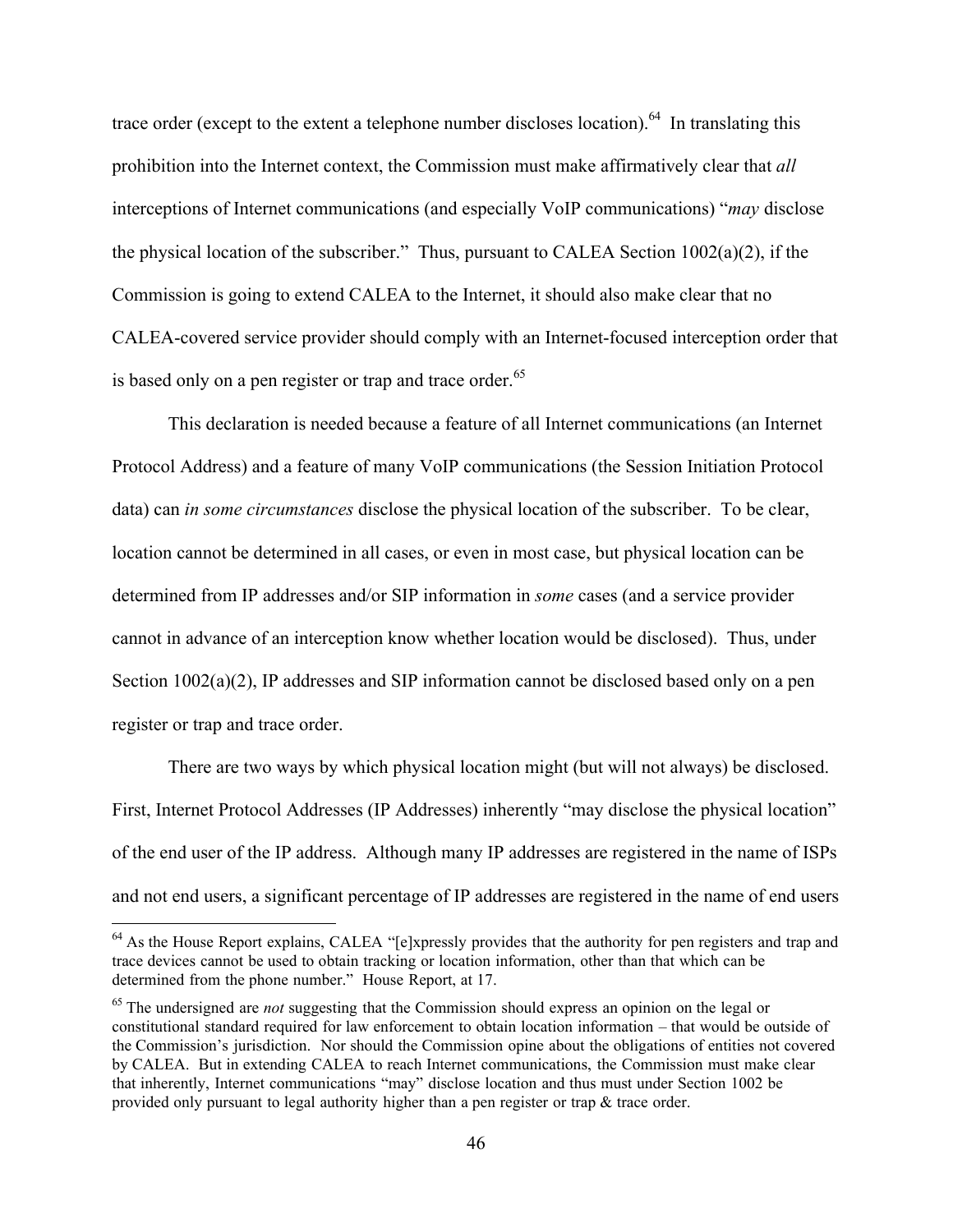whose physical addresses are publicly available through a World Wide Web-based "whois" lookup. IP address assignments are managed by a limited number of Regional Internet Registries ("RIRs") such as the American Registry for Internet Numbers ("ARIN"), which makes assignment information available for public lookup.<sup>66</sup> Although end user customers can have their physical location withheld from the public lookup database, many do not, and thus their physical location can be determined precisely from an IP address.<sup>67</sup> Beyond "whois" searches at ARIN and other RIRs, commercial vendors offer services that determine location for many (but again, not all) IP addresses.<sup>68</sup> Thus, any interception order that produces an IP address to law enforcement *may* disclose location information and therefore must, under Section  $1002(a)(2)$ , be based on legal authority higher than a pen register or trap and trace order.

Along the same lines, the "call setup information" for most VoIP calls is carried using the Session Initiation Protocol ("SIP"), and the SIP protocol is being designed within the Internet Engineering Task Force ("IETF") to be able to transmit the physical location of the end user.<sup>69</sup> The IETF is designing privacy protection into the process of transmitting location with SIP, and therefore end users will have a significant expectation of privacy in their location information.<sup>70</sup> Thus, as with IP addresses, any interception order that obtains SIP information must, under Section 1002(a)(2), be based on legal authority higher than a pen register or trap and trace order.

 <sup>66</sup> *See, e.g.,* http://www.arin.net/whois/.

 $67$  As a few examples from the Washington, D.C., metropolitan area, an IP address "whois" search on IP address 209.183.198.0 reveals the physical location of the National Academy of Public Administration in Washington; on 141.156.101.224 reveals the location of Chevy Chase Cars in Bethesda; and on 209.183.235.0 reveals the location of the Center for Responsive Politics in Washington.

<sup>68</sup> *See, e.g.,* http://www.quova.com/technology/ip-mapping-geopoint.shtml.

<sup>69</sup> *See, e.g.,* J. Polk & B. Rosen, "Requirements for Session Initiation Protocol Location Conveyance," Oct. 2004 (work in progress), available at http://www.ietf.org/internet-drafts/draft-ietf-sipping-locationrequirements-02.txt.

<sup>70</sup> *See id.* at 2; J. Cuellar, J. Morris, D. Mulligan, J. Peterson, J. Polk, "Geopriv Requirements", RFC 3693, February 2004, available at http://www.ietf.org/rfc/rfc3693.txt.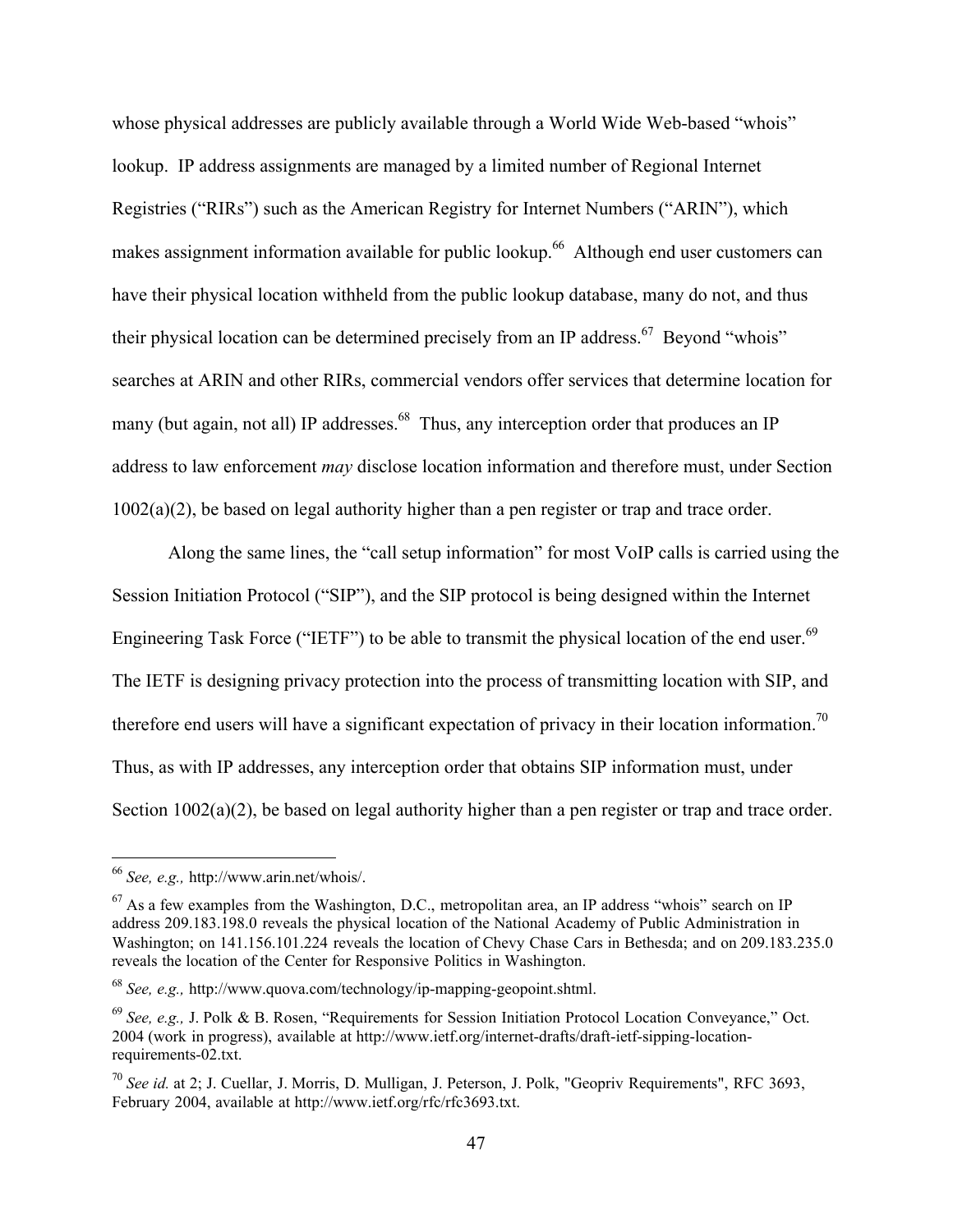Because CALEA contains a wholly new set of obligations and limitations in the Internet context, to avoid massive uncertainty and confusion within the Internet provider community, the Commission must address this issue in any order that extends CALEA to the Internet.

### F. Because the Internet is Wholly Different From the Public Switched Telephone Network, the Role of "Standards" Must Be Revised to Fit the Realities of the Internet

If the Commission chooses to re-interpret CALEA to apply to the Internet, the Commission must also alter the CALEA standards process so that it makes sense for the Internet. The Commission must address both the identity of the standards bodies involved, and the subject matter appropriate for broad standardization.

First, as to which standards bodies are appropriate to define CALEA standards in the Internet context, Section 1006(a)(1) of CALEA specifies that standards should be developed in "standards-setting organizations of the telecommunications industry." Yet the vast majority of *Internet*-related standards are *not* created in *telecommunications* industry standards bodies. The most critical Internet standards, specifically including the Session Initiation Protocol on which most VoIP applications are built, are defined in the Internet Engineering Task Force ("IETF"), an international organization that is not a "standards-setting organization of the telecommunications industry." It would be irrational to impose CALEA on the Internet and then force Internetrelated standards to be created only by *non*-Internet standards bodies.<sup>71</sup> Thus, if the Commission is going to extend CALEA to the Internet, it must also construe Section 1006(a)(1) to allow a broader range of standards bodies to create standards recognized under CALEA.

<sup>&</sup>lt;sup>71</sup> The fact that Section 1006(a)(1) is so obviously inappropriate for application to the Internet is yet another reason why CALEA cannot under its current statutory language be extended to the Internet.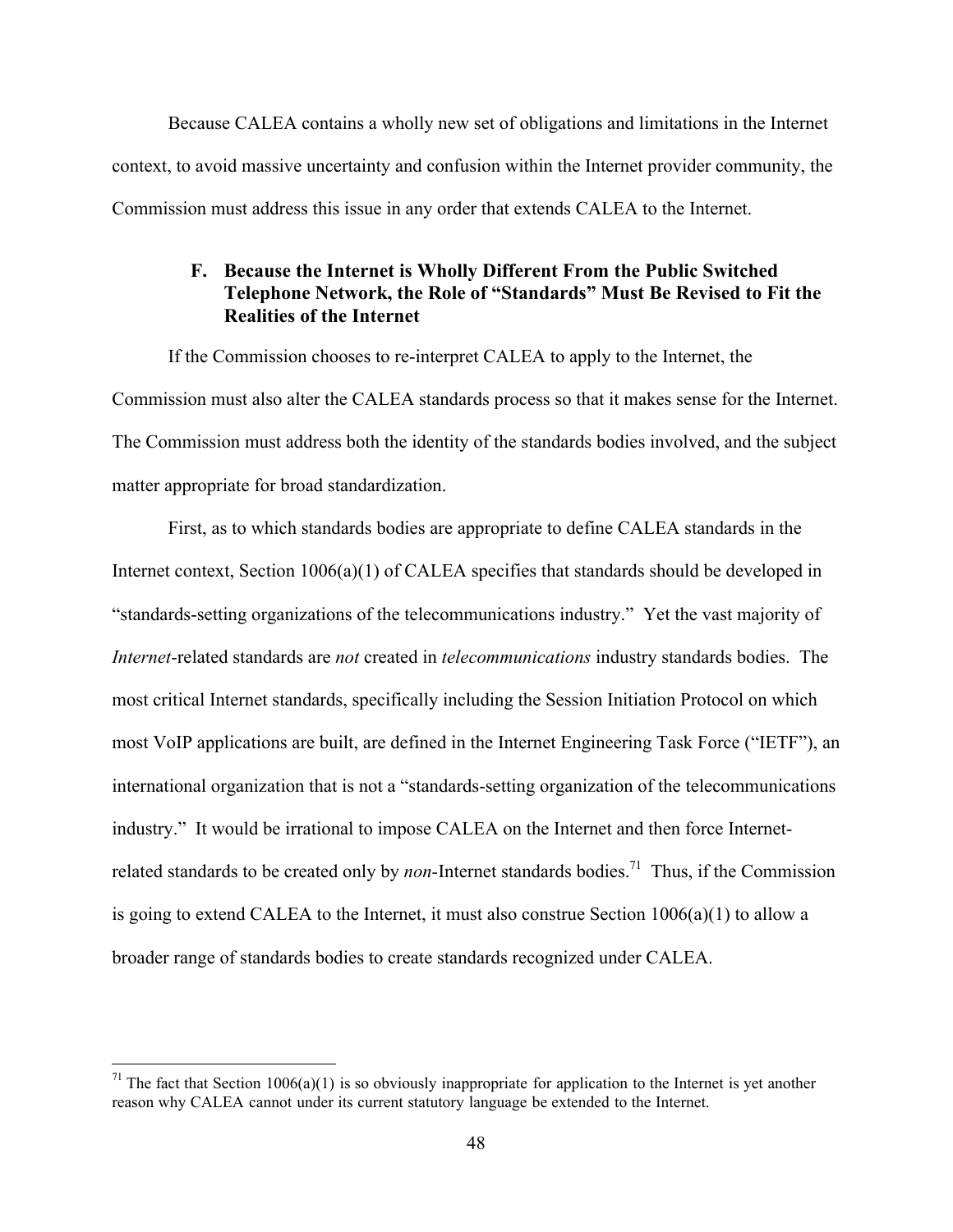Second, in the Internet context, the standards process must be much narrower in focus than what happened following the passage of CALEA in 1994. In the homogeneous world of the PSTN (in terms of market participants and application feature sets), the standards process was used to define both (a) the format in which data should be transmitted to law enforcement, and (b) the categories of data that service providers must produce. In sharp contrast, given the distinct lack of homogeneity of the Internet world (also in terms of market participants and application feature sets), it is neither practical nor consistent with Section  $1002(b)(1)(A)$ (prohibiting design mandates, as discussed above) to require that a single set of data items be defined for all applications or even for all VoIP applications. Different application providers, even within a single application category such as VoIP, will have varying bits of information that are "reasonably available." Thus, if the Commission decides to apply CALEA to the Internet, it should definitively declare that (a) broadly applicable standards can only address the format of data to be transmitted to law enforcement, and (b) any additional standards desired by industry can be created on a product, protocol, or industry-segment basis.

### G. It Would be Arbitrary and Capricious to Impose Short Compliance Timeframes and Burdensome Financial Obligations on Internet Applications and Service Providers When The Specter of CALEA's Application to the Internet was First Proposed in March of 2004.

Many of the specific provisions of the NPRM relate to requests for extensions of time and other procedural and financial matters relating to the application of CALEA to the PSTN. It would be highly inappropriate for the Commission to impose short compliance deadlines and burdensome financial obligations on Internet providers.

The PSTN originally had four years (since extended to nearly ten years and further cushioned by the flexible deployment schedule) and the benefit of \$500 million of government funding to implement CALEA. Even with that, CALEA compliance in the PSTN has been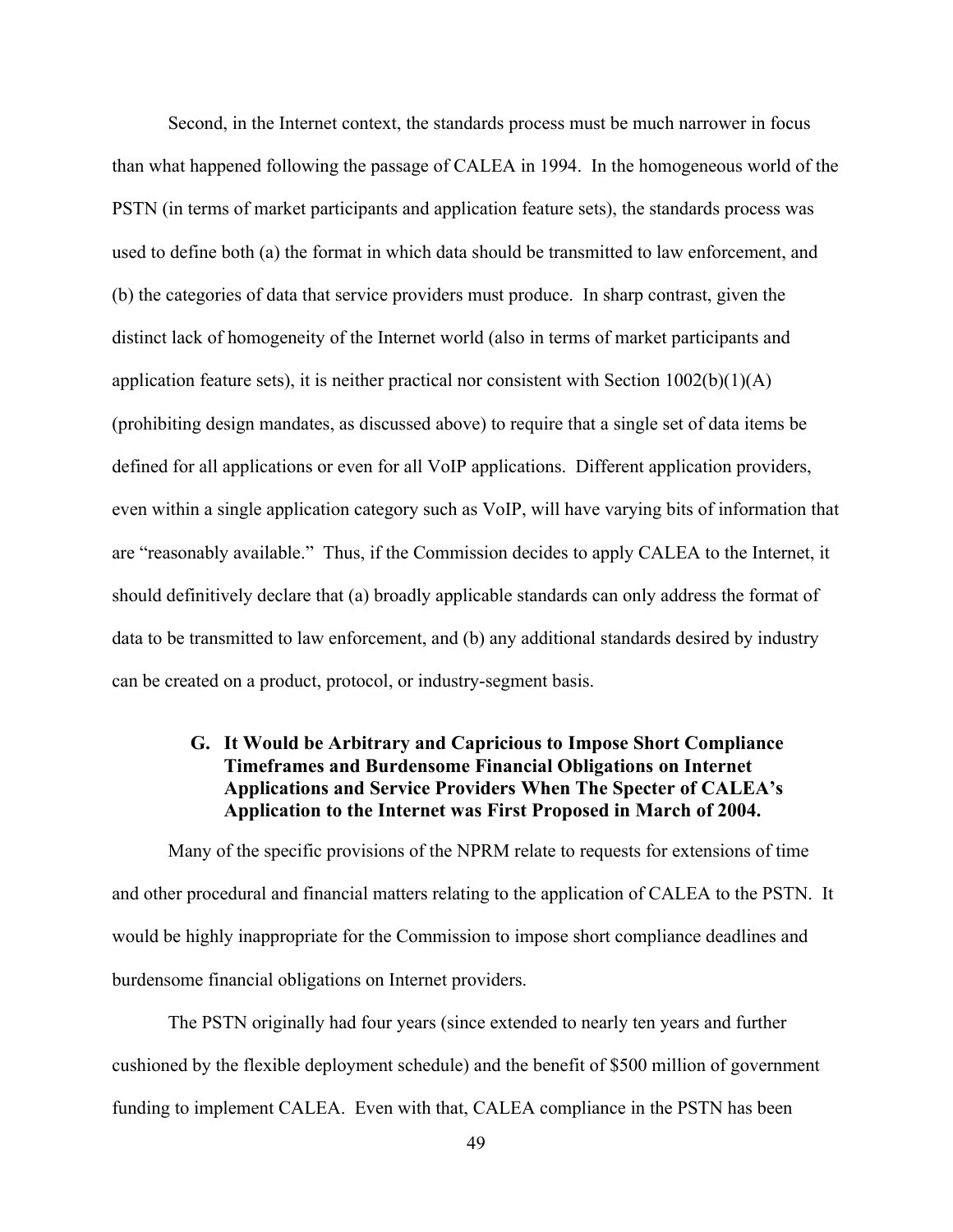burdensome and, by the Petitioners own admission, fraught with controversy, confusion and delay. Given this voluminous record, it would be arbitrarily unfair to require the Internet industry to comply within 90 days and without compensation.

Even if the Commission were to conclude that Internet applications and Internet service providers can now be brought within the scope of CALEA, it is undeniable that they were excluded from CALEA as it was interpreted and applied over the past ten years. While PSTN carriers were put on notice during the drafting of CALEA that they would be responsible for CALEA compliance for post-January 1, 1995 equipment, Internet application and service providers were *not* given any such notice. In fact, they were expressly assured that they were outside of CALEA. While PSTN carriers had the benefit of the \$500 million dollars authorized in CALEA to ease the transition toward compliance, none of that money was made available to the Internet industry, and it is now essentially all spent.<sup>72</sup> Given the clear recognition by Congress that CALEA compliance would require a significant amount of time and money (four years and \$500 million in the context of the generally homogeneous PSTN), it would be arbitrary and capricious for the Commission to impose an overly short timetable on an industry that has never before been subject to CALEA and does not have the benefit of the funds set aside by Congress for CALEA compliance.

The Commission also should not discard the provisions of CALEA that allow entities subject to its obligations to seek additional time when CALEA compliance "is not reasonably achievable through application of technology available within the compliance period."<sup>73</sup>

<sup>&</sup>lt;sup>72</sup> As FBI Director Freeh explained to Congress in 1994, an "important" part of the CALEA legislative proposal was "a commitment on the part of the federal government to pay common carriers for reasonable charges associated with achieving compliance." Freeh Testimony, Judiciary Hearings, at 16. Yet that "important" commitment is wholly missing from the Commission's extension of the CALEA to the Internet.

 $^{73}$  47 U.S.C. § 1006(c)(2).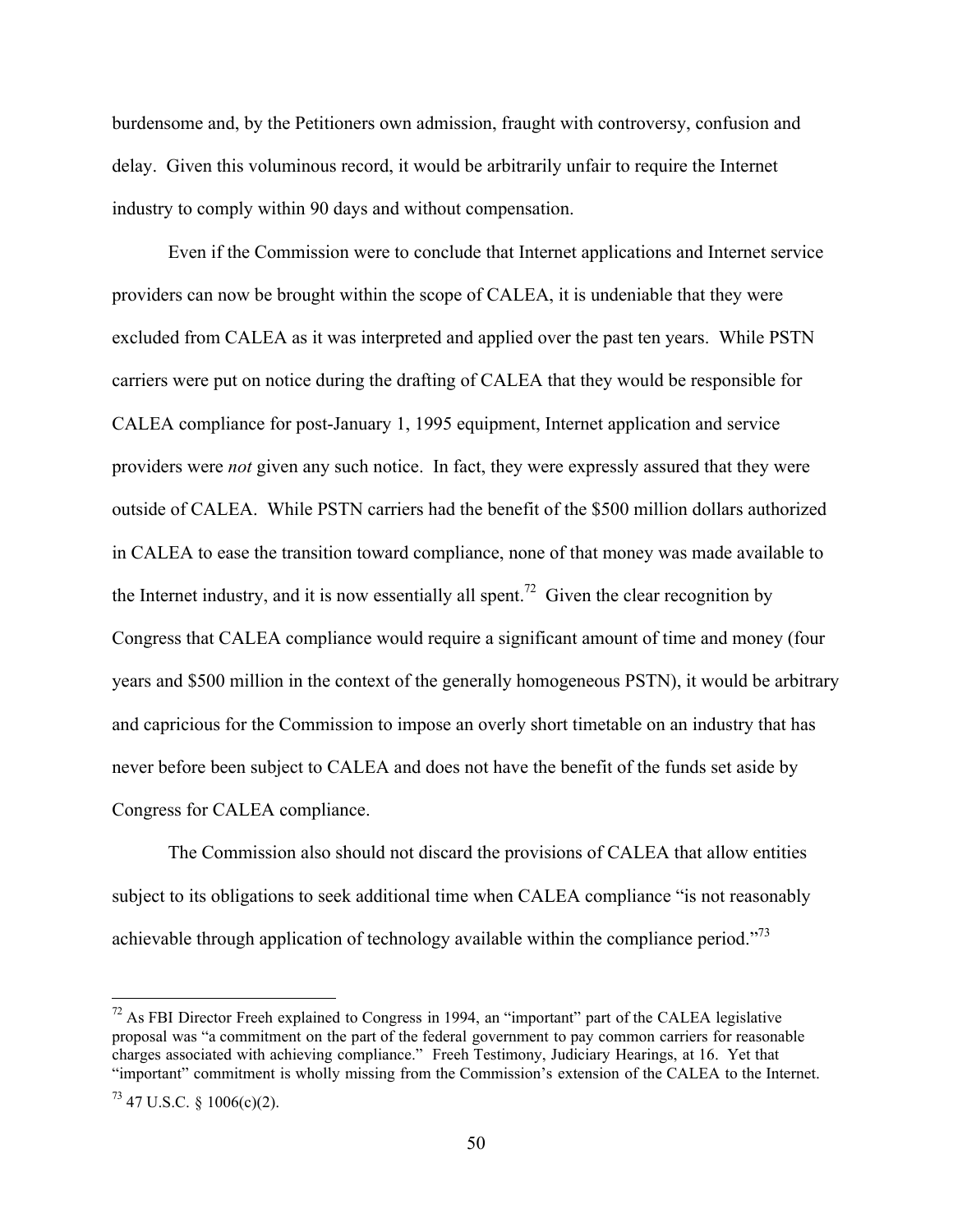Especially because no one knows what burdens law enforcement intends to impose on the Internet, it would be arbitrary and capricious for the Commission to decide in advance that no statutory extensions can or should be granted.

### H. The Use of Third Parties Should be Voluntary; The Availability of "Third Party Service Bureaus" Does Not Mitigate the Fundamental Flaws in the NPRM's Proposed Extension of CALEA to the Internet.<sup>74</sup>

The NPRM raised a number of questions about "third party service bureaus" and whether they help to mitigate some of the burdens of extending CALEA to the Internet. Without addressing the question of the value that third party service bureaus can provide to either traditional telecommunications carriers or any new entities that may be covered by CALEA, the undersigned commenters stress that under no circumstances should the use of third parties be required for CALEA compliance. To the extent that the Commission addresses the third party approach, it should make it clear that use of a third party to assist in complying with surveillance orders is a matter of carrier choice, not government mandate.

The Commission should also recognize that different third parties take different technical approaches, with possible implications for privacy and network security going beyond CALEA. In addition, given the lack of specificity in the NPRM about how CALEA requirements would translate to the Internet and Internet applications, it is impossible at this point for third parties or entities that might be covered by CALEA (let alone the Commission) to estimate what would be the costs of compliance under a third party compliance model versus an "in-house" approach.

Finally, we note that the availability of the third party model does not at all mitigate the range of concerns we raise in sections I and II above about the lack of a factual record for this

<sup>&</sup>lt;sup>74</sup> The Electronic Frontier Foundation does not join this section. EFF has grave concerns about outsourcing government surveillance to trusted third parties, which are explained in EFF's individual comments to the Commission at http://www.eff.org/Privacy/Surveillance/CALEA/.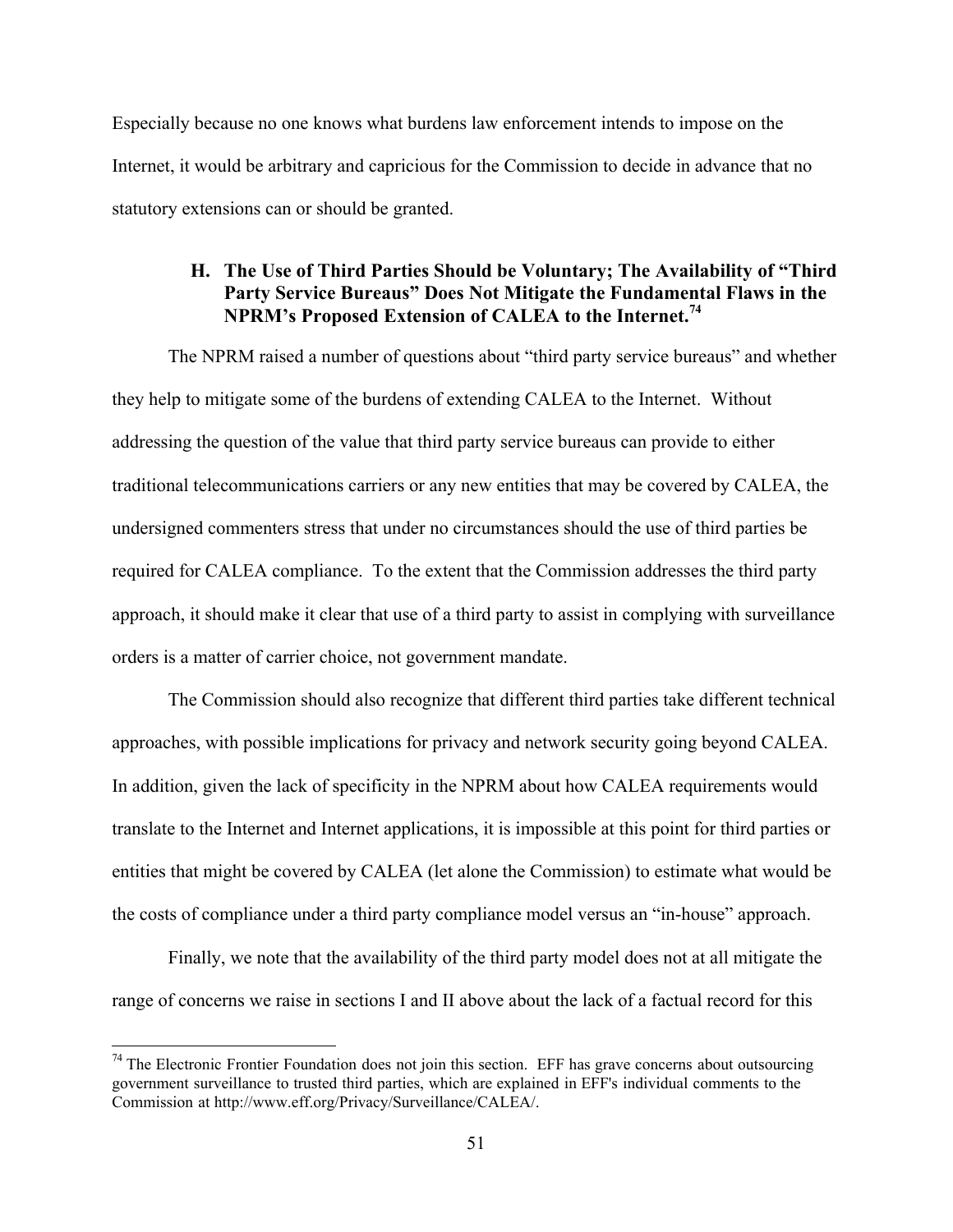proceeding or the numerous, fundamental flaws in the NPRM's interpretation of CALEA. The fact that third parties assist some carriers covered under CALEA as applied to the PSTN offers absolutely no factual evidence or legal support for the NPRM's proposed extension of CALEA to the Internet.

### IV. THE COMMISSION HAS NO AUTHORITY TO ALTER THE CAREFULLY BALANCED COURT ENFORCEMENT PROCESS CREATED BY CONGRESS UNDER CALEA OR CREATE A SEPARATE ENFORCEMENT PROCESS.

Law enforcement Petitioners asked the Commission to create a new CALEA enforcement scheme, bypassing the detailed and balanced enforcement process defined by Congress. Under CALEA, it is up to the Attorney General to bring a civil action against a telecommunications carrier, a manufacturer, or a provider of telecommunications support services to enforce CALEA, 18 U.S.C. § 2522, and a court can enforce CALEA against a carrier only if "alternative technologies or capabilities or the facilities of another carrier are not reasonably available to law enforcement for implementing the interception of communications or access to call-identifying information," and "compliance with [CALEA] is reasonably achievable through the application of available technology," 47 U.S.C. § 1007(a).

These court-enforced protections are an integral part of the CALEA scheme. They appropriately place the burden of going forward and the burden of proof on the government. Law enforcement now seeks to avoid this Congressionally defined system in favor of one that shifts various burdens onto an Internet service or application provider. The Commission has no authority under CALEA or its own governing statutes to undertake such an act of legislating, especially one that dispenses with criteria Congress clearly thought were central to the balanced scheme of CALEA.

52